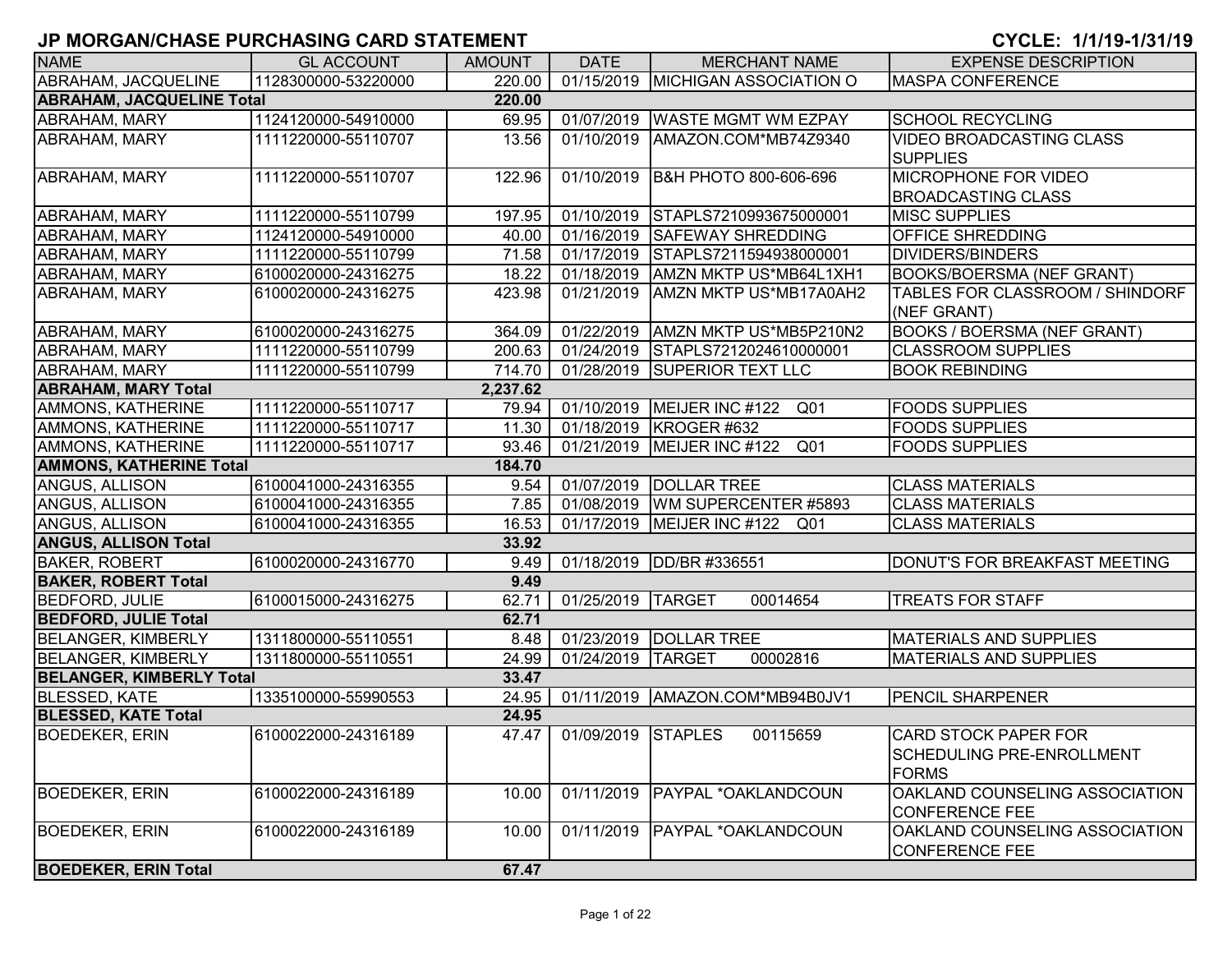| <b>NAME</b>                     | <b>GL ACCOUNT</b>   | <b>AMOUNT</b> | <b>DATE</b>        | <b>MERCHANT NAME</b>                | <b>EXPENSE DESCRIPTION</b>                         |
|---------------------------------|---------------------|---------------|--------------------|-------------------------------------|----------------------------------------------------|
| <b>BOOTZ, ASHLEY</b>            | 1429300000-57910000 | 13.77         |                    | 01/03/2019   AMAZON PRIME           | <b>SPORTS TIMER</b>                                |
| <b>BOOTZ, ASHLEY</b>            | 6100099000-24316099 | 930.00        |                    | 01/11/2019 CHOPPED OLIVE MODERN M   | MEALS FOR HS ROBOTICS                              |
| <b>BOOTZ, ASHLEY</b>            | 6100099000-24316099 | 1,277.73      |                    | 01/11/2019 QDOBA 2823               | <b>MEALS FOR ROBOTICS</b>                          |
| <b>BOOTZ, ASHLEY</b>            | 6100061000-24316116 | 46.85         |                    | 01/14/2019 BENITOS PIZZA-NOVI       | DINNER FOR CHEER TEAM                              |
| <b>BOOTZ, ASHLEY</b>            | 6100061000-24316104 | 38.09         |                    | 01/16/2019   KROGER #632            | <b>ATHLETICS OFFICE</b>                            |
| <b>BOOTZ, ASHLEY</b>            | 6100061000-24316116 | 250.00        |                    | 01/16/2019 LAUREL MANOR BANQUET &   | <b>CHEER BANQUET DEPOSIT</b>                       |
| <b>BOOTZ, ASHLEY</b>            | 1429300000-55910000 | 76.27         | 01/16/2019 STAPLES | 00115659                            | ATHLETICS OFFICE SUPPLIES                          |
| <b>BOOTZ, ASHLEY</b>            | 6100061000-24316104 | 162.50        |                    | 01/17/2019   MARIA S ITALIAN BAKERY | <b>ATHLETICS</b>                                   |
| <b>BOOTZ, ASHLEY</b>            | 6100061000-24316116 | 48.85         |                    | 01/18/2019 BENITOS PIZZA-NOVI       | <b>DINNER FOR CHEER</b>                            |
| <b>BOOTZ, ASHLEY</b>            | 6100061000-24316116 | 39.75         | 01/21/2019         | <b>BENITOS PIZZA-NOVI</b>           | <b>DINNER FOR CHEER</b>                            |
| <b>BOOTZ, ASHLEY</b>            | 6100099000-24316099 | 118.96        | 01/23/2019         | BURGER 21 NOVI                      | <b>MEALS FOR ROBOTICS</b>                          |
| <b>BOOTZ, ASHLEY</b>            | 6100061000-24316116 | 39.43         | 01/28/2019         | <b>BENITOS PIZZA-NOVI</b>           | <b>DINNER FOR CHEER</b>                            |
| <b>BOOTZ, ASHLEY</b>            | 6100061000-24316116 | 39.43         | 01/28/2019         | <b>BENITOS PIZZA-NOVI</b>           | <b>DINNER FOR CHEER</b>                            |
| <b>BOOTZ, ASHLEY</b>            | 6100099000-24316099 | 221.79        | 01/28/2019         | <b>GUIDOS PIZZA - NOVI</b>          | <b>MEALS FOR ROBOTICS</b>                          |
| <b>BOOTZ, ASHLEY</b>            | 6100061000-24316116 | 142.44        | 01/28/2019         | JIMMY JOHNS - 1659                  | COMP FOOD FOR CHEER                                |
| <b>BOOTZ, ASHLEY</b>            | 6100061000-24316116 | 81.70         | 01/28/2019         | <b>SAMS CLUB #6657</b>              | CHEER COMP FOOD                                    |
| <b>BOOTZ, ASHLEY</b>            | 6100061000-24316104 | 20.00         |                    | 01/28/2019 SAMS CLUB #6657          | <b>CARD MEMBERSHIP</b>                             |
| <b>BOOTZ, ASHLEY Total</b>      |                     | 3,547.56      |                    |                                     |                                                    |
| <b>BRASIL, SANDRA</b>           | 6100022000-24316186 | 180.91        | 01/18/2019         | <b>SSI*SCHOOL SPECIALTY</b>         | <b>ROLLED COLOR PAPER</b>                          |
| <b>BRASIL, SANDRA</b>           | 6100022000-24316175 | 69.88         | 01/21/2019         | SAMSCLUB #6657                      | <b>STUDENT SUPPLIES FOR UMATTER</b><br><b>WEEK</b> |
| <b>BRASIL, SANDRA</b>           | 6100022000-24316175 | 262.64        | 01/28/2019         | AMZN MKTP US*MB91H42X1              | PARENT MEETINGS AND                                |
|                                 |                     |               |                    |                                     | <b>REGISTRATION EVENTS SUPPLIES</b>                |
| <b>BRASIL, SANDRA</b>           | 6100022000-24316175 | 6.99          |                    | 01/29/2019   AMZN MKTP US*MB8BL6KX0 | PARENT MEETINGS AND                                |
|                                 |                     |               |                    |                                     | <b>REGISTRATION EVENTS SUPPLIES</b>                |
| <b>BRASIL, SANDRA Total</b>     |                     | 520.42        |                    |                                     |                                                    |
| <b>BRATNEY, BETHANY</b>         | 1122222000-55310000 | 13.91         |                    | 01/07/2019 BOOKSAMILLION.COM        | <b>LMC NEW MATERIALS</b>                           |
| <b>BRATNEY, BETHANY</b>         | 1122222000-55310000 | 21.95         |                    | 01/08/2019   FOLLETT SCHOOL SOLUTIO | <b>LMC NEW MATERIALS</b>                           |
| <b>BRATNEY, BETHANY</b>         | 1122222000-53220000 | 345.00        | 01/11/2019         | <b>AMER LIB ASSOC-CAREER</b>        | ALA CONFERENCE REGISTRATION                        |
| <b>BRATNEY, BETHANY</b>         | 1122222000-55990000 | 24.29         | 01/11/2019         | STAPLS7211235997000001              | SUPPLIES FOR LMC                                   |
| <b>BRATNEY, BETHANY</b>         | 1122222000-55310000 | 28.48         | 01/28/2019         | BOOKSAMILLION.COM                   | <b>LMC NEW MATERIALS</b>                           |
| <b>BRATNEY, BETHANY</b>         | 1122222000-55990000 | 663.42        | 01/28/2019         | <b>FOLLETT SCHOOL SOLUTIO</b>       | <b>LMC NEW MATERIALS</b>                           |
| <b>BRATNEY, BETHANY</b>         | 1122222000-55310000 | 129.87        | 01/29/2019         | BOOKOUTLET.COM                      | <b>LMC NEW MATERIALS</b>                           |
| <b>BRATNEY, BETHANY</b>         | 1122222000-55310000 | 83.94         |                    | 01/30/2019 BOOKSAMILLION.COM        | <b>LMC NEW MATERIALS</b>                           |
| <b>BRATNEY, BETHANY Total</b>   |                     | 1,310.86      |                    |                                     |                                                    |
| <b>CALHOUN, STEPHANIE</b>       | 1335100000-55110553 | 23.68         |                    | 01/30/2019   WM SUPERCENTER #5893   | <b>CLASSROOM SUPPLIES</b>                          |
| <b>CALHOUN, STEPHANIE Total</b> |                     | 23.68         |                    |                                     |                                                    |
| CANALES, BETH                   | 1111322000-55110718 | 101.51        |                    | 01/14/2019   MEIJER INC #122 Q01    | MEXICAN FOOD (VEGETARIAN<br><b>PROTEIN) LABS</b>   |
| <b>CANALES, BETH Total</b>      |                     | 101.51        |                    |                                     |                                                    |
| CARTER, NICOLE                  | 1124122000-53210000 | 194.68        | 01/28/2019         | <b>AMWAY GRAND PLAZA HOTE</b>       | <b>MICHIGAN MUSIC CONFERENCE</b><br><b>LODGING</b> |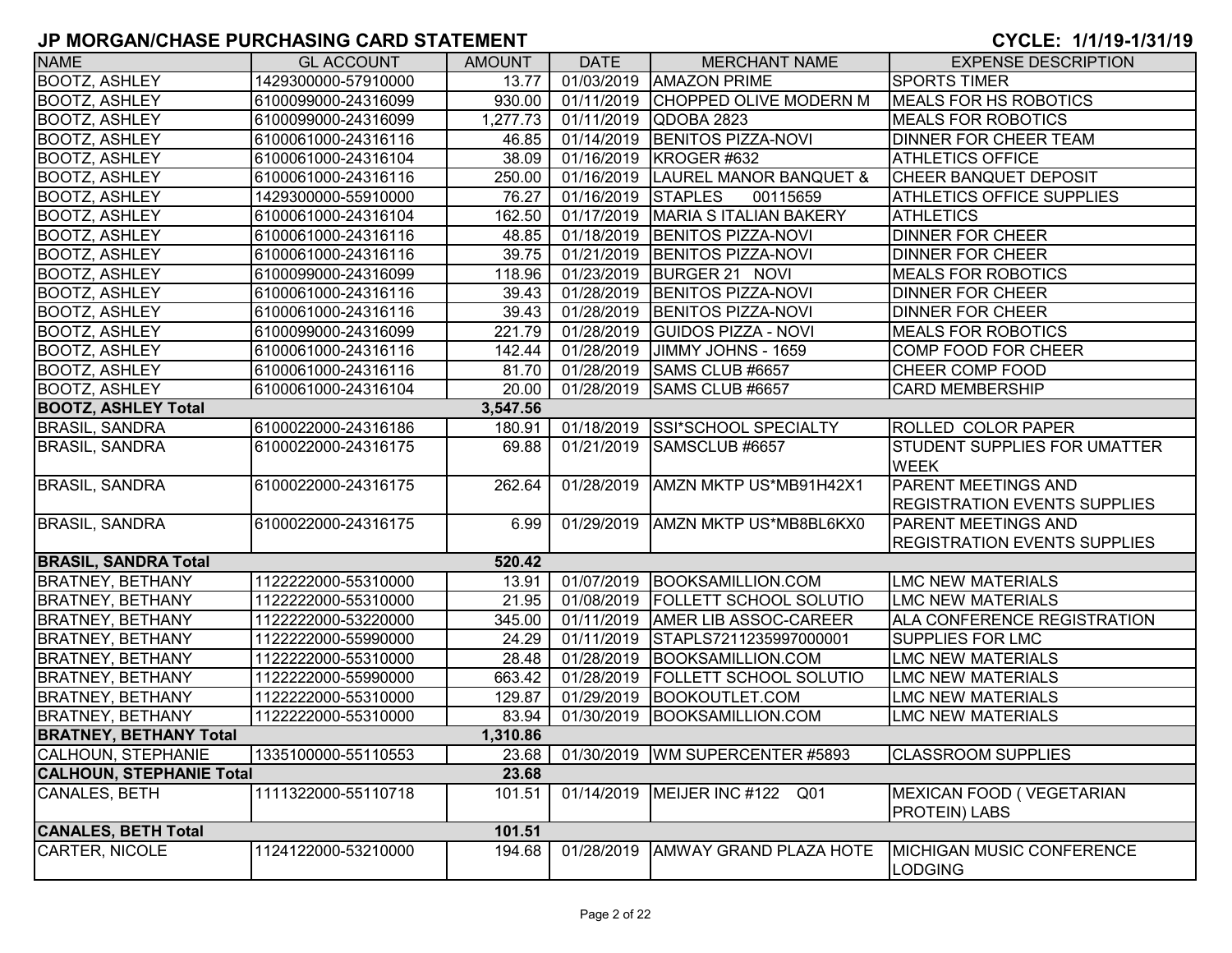| <b>NAME</b>                   | <b>GL ACCOUNT</b>   | <b>AMOUNT</b> | <b>DATE</b>        | <b>MERCHANT NAME</b>              | <b>EXPENSE DESCRIPTION</b>              |
|-------------------------------|---------------------|---------------|--------------------|-----------------------------------|-----------------------------------------|
| <b>CARTER, NICOLE</b>         | 1124122000-53210000 | 10.00         | 01/28/2019         | <b>CITY OF GRAND RAPIDS, M</b>    | <b>MICHIGAN MUSIC CONFERENCE-</b>       |
|                               |                     |               |                    |                                   | GRAND RAPIDS, PARKING FOR THE           |
|                               |                     |               |                    |                                   | <b>EVENT</b>                            |
| <b>CARTER, NICOLE</b>         | 1124122000-53210000 | 15.00         |                    | 01/28/2019 MARRIOTT               | PARKING FOR DAY TWO OF THE              |
|                               |                     |               |                    |                                   | MICHIGAN MUSIC CONFERENCE EVENT         |
|                               |                     |               |                    |                                   |                                         |
| <b>CARTER, NICOLE Total</b>   |                     | 219.68        |                    |                                   |                                         |
| CIANCIO, WANDA                | 1122500000-55990000 | 199.90        | 01/07/2019         | APL*APPLE ONLINE STORE            | <b>IPAD KEYBOARDS</b>                   |
| CIANCIO, WANDA                | 1122500000-55990000 | 98.88         | 01/08/2019         | AMZN MKTP US*M27WL0RX2            | <b>CHROMEBOOK KEYBOARDS</b>             |
| CIANCIO, WANDA                | 1122500000-55910000 | 56.67         | 01/08/2019         | AMZN MKTP US*M28EP8RD2            | OFFICE SUPLIES                          |
| CIANCIO, WANDA                | 1126122000-54120824 | 115.00        | 01/14/2019         | <b>SECURITY DESIGNS</b>           | HIGH SCHOOL SERVICE CALL- DOOR          |
|                               |                     |               |                    |                                   | #1 READER NOT WORKING                   |
| CIANCIO, WANDA                | 1126122000-54120824 | 115.00        | 01/16/2019         | <b>SECURITY DESIGNS</b>           | DOOR #1 READER AT HIGH SCHOOL           |
|                               |                     |               |                    |                                   | <b>SERVICE CALL</b>                     |
| CIANCIO, WANDA                | 1126120000-54120824 | 190.00        |                    | 01/16/2019 SECURITY DESIGNS       | KITCHEN DOOR STRIKE                     |
| CIANCIO, WANDA                | 1122500000-55990000 | 94.48         | 01/17/2019         | AMZN MKTP US*MB4C88NF2            | <b>KEYBOARDS FOR DELL</b>               |
|                               |                     |               |                    |                                   | <b>CHROMEBOOKS</b>                      |
| CIANCIO, WANDA                | 1126111000-54120824 | 265.00        | 01/18/2019         | <b>SECURITY DESIGNS</b>           | DOOR # 22 AT VILLAGE OAKS READER        |
|                               |                     |               |                    |                                   | <b>REPAIR</b>                           |
| CIANCIO, WANDA                | 1122500000-54120000 | 750.00        |                    | 01/21/2019 SQU*SQ *POD DROP REPAI | <b>IPAD BATTERY AND SCREEN REPAIRS</b>  |
| CIANCIO, WANDA                | 4445603000-56422958 | 4,996.00      | 01/22/2019         | CDW GOVT #QSQ5571                 | 4-SPECTRUM CLOUD 32 CARTS FOR           |
|                               |                     |               |                    |                                   | <b>CHROMEBOOKS AND IPADS</b>            |
| CIANCIO, WANDA                | 1122500000-55990000 | (108.94)      |                    | 01/23/2019   AMAZON.COM           | <b>RETURN CREDIT</b>                    |
| CIANCIO, WANDA                | 1122500000-54120000 | 1,890.00      | 01/24/2019         | SQU*SQ *POD DROP REPAI            | <b>IPAD BATTERY AND GLASS</b>           |
|                               |                     |               |                    |                                   | <b>REPLACEMENTS</b>                     |
| CIANCIO, WANDA                | 4445603000-56422958 | 6,300.00      | 01/24/2019         | <b>TROXELL COMMUNICATIONS</b>     | <b>HEADPHONES AND MICROPHONES</b>       |
|                               |                     |               |                    |                                   | <b>FOR CLASSROOMS</b>                   |
| CIANCIO, WANDA                | 1122500000-53450000 | 9,886.50      |                    | 01/25/2019 TURNITIN LLC           | PLAGIARISM SOFTWARE                     |
| CIANCIO, WANDA                | 1122500000-55990000 | 18.74         |                    | 01/28/2019 MONOPRICE, INC.        | <b>ELECTRICAL CABLE FOR</b>             |
|                               |                     |               |                    |                                   | <b>CHROMEBOOK CART</b>                  |
| <b>CIANCIO, WANDA Total</b>   |                     | 24,867.23     |                    |                                   |                                         |
| CIANFERRA, LINDA              | 1122700331-55910751 | 26.49         | 01/14/2019         | <b>STAPLES</b><br>00115659        | <b>PLANNER</b>                          |
| CIANFERRA, LINDA              | 1122600511-55910000 | (1.02)        | 01/21/2019         | AMAZON.COM                        | <b>CREDIT</b>                           |
| CIANFERRA, LINDA              | 1122600511-55910000 | (1.02)        | 01/21/2019         | AMAZON.COM                        | <b>CREDIT</b>                           |
| <b>CIANFERRA, LINDA</b>       | 6100025000-24316301 | 28.05         |                    | 01/21/2019 LUCAS CONEY ISLAND     | <b>STUDENT MEETING</b>                  |
| CIANFERRA, LINDA              | 6100025000-24316301 | 36.00         |                    | 01/22/2019 SPEEDWAY 02202 10      | <b>GAS CARDS - STUDENTS</b>             |
| <b>CIANFERRA, LINDA</b>       | 6100025000-24316301 | 38.56         | 01/22/2019 STAPLES | 00115659                          | <b>FOLDERS</b>                          |
| <b>CIANFERRA, LINDA Total</b> |                     | 127.06        |                    |                                   |                                         |
| COMB, ANDREW                  | 6100020000-24316275 | 9.99          |                    | 01/08/2019 APL*ITUNES.COM/BILL    | <b>FEES FOR PASSING MUSIC</b>           |
| <b>COMB, ANDREW</b>           | 1622100753-53220000 | 1,073.45      | 01/09/2019  IRP    |                                   | <b>BOOKS FOR DISTRICT IIRP TRAINING</b> |
| COMB, ANDREW                  | 1111220706-55910000 | 25.29         | 01/18/2019         | <b>TARGET</b><br>00014654         | <b>EMERGENCY OFFICE HEALTH/HYGIENE</b>  |
|                               |                     |               |                    |                                   | <b>SUPPLIES</b>                         |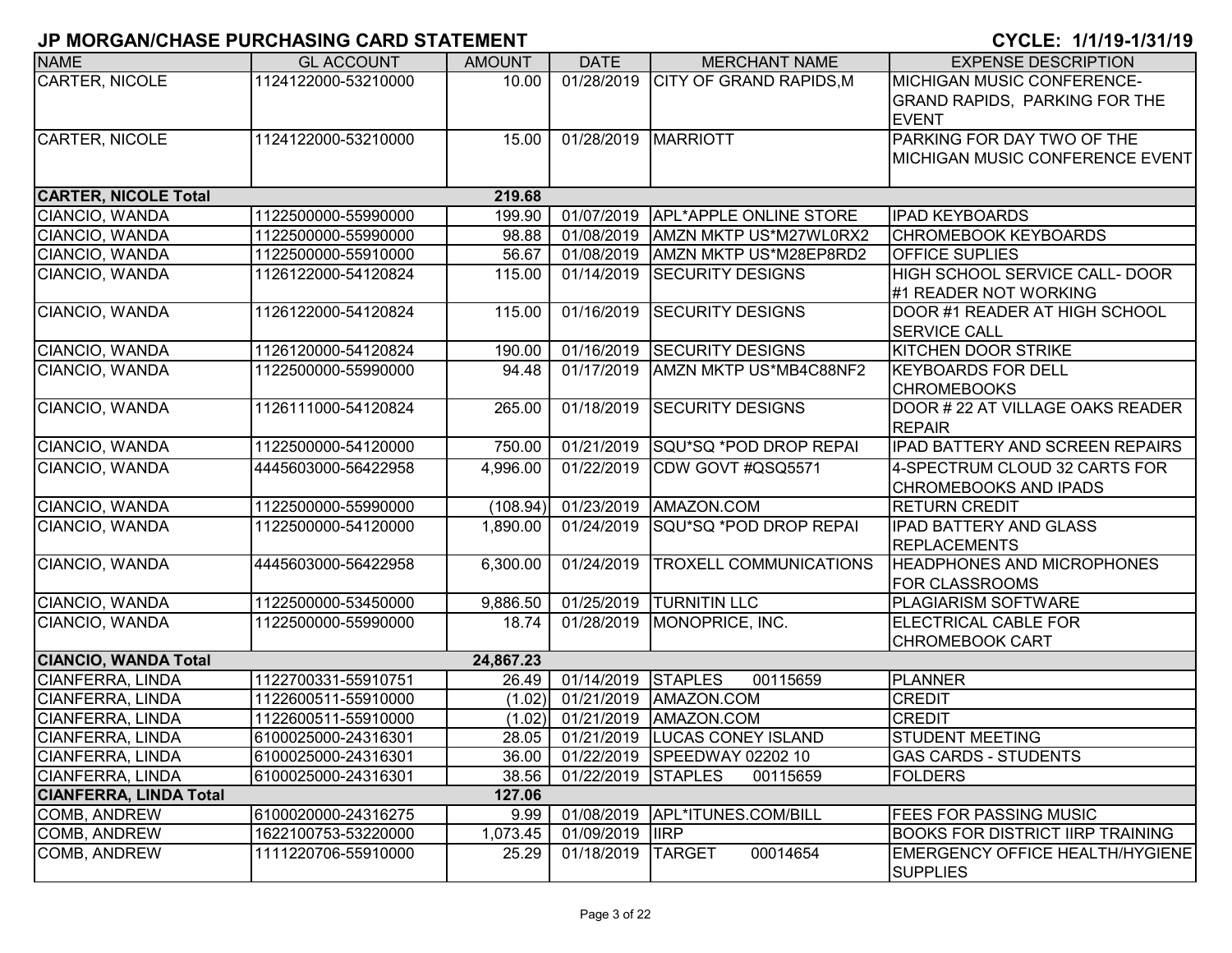| <b>NAME</b>                  | <b>GL ACCOUNT</b>   | <b>AMOUNT</b> | <b>DATE</b>             | <b>MERCHANT NAME</b>                | <b>EXPENSE DESCRIPTION</b>           |
|------------------------------|---------------------|---------------|-------------------------|-------------------------------------|--------------------------------------|
| COMB, ANDREW                 | 6100020000-24316416 | 784.70        |                         | 01/21/2019 MUSIC THEATRE INTERNAT   | <b>FEES FOR SPRING MUSICAL</b>       |
| COMB, ANDREW                 | 1124120000-55990000 | 100.87        | 01/30/2019              | AMAZON.COM*MB3XA2HP2                | <b>UDL BOOKS FOR SIP</b>             |
| <b>COMB, ANDREW</b>          | 1124120000-55990000 | 34.99         | 01/30/2019              | AMZN MKTP US*MB3099731              | <b>UDL BOOKS FOR SIP</b>             |
| <b>COMB, ANDREW Total</b>    |                     | 2,029.29      |                         |                                     |                                      |
| <b>COOLMAN, ROBERT</b>       | 1126160000-55992000 | 240.00        | 01/08/2019              | <b>CONSERVA ELECTRIC SUPP</b>       | <b>MTCE STOCK BALLASTS</b>           |
| COOLMAN, ROBERT              | 1126160000-55992000 | 68.70         | 01/09/2019              | CONSERVA ELECTRIC SUPP              | <b>MTCE STOCK BALLASTS</b>           |
| <b>COOLMAN, ROBERT</b>       | 1126160000-55992000 | 789.25        | $\overline{01/11/2019}$ | MADISON ELECTRIC COMPA              | <b>MTCE ELECTRICAL STOCK</b>         |
| <b>COOLMAN, ROBERT</b>       | 1126160000-55992000 | 73.99         | 01/11/2019              | SQU*SQ *POD DROP REPAI              | <b>MTCE IPHONE BATTER &amp; CORD</b> |
| <b>COOLMAN, ROBERT</b>       | 1126160000-54130000 | 778.00        | 01/16/2019              | BELLE TIRE 017                      | MTCE TIRES FOR ELECTRICAL VAN        |
| <b>COOLMAN, ROBERT</b>       | 1126160000-55992000 | 19.40         | 01/21/2019              | <b>CITY ELECTRIC</b>                | <b>MTCE STOCK CLIPS</b>              |
| <b>COOLMAN, ROBERT</b>       | 1126160000-55992000 | 13.57         | 01/24/2019              | <b>GRAINGER</b>                     | <b>MTCE STOCK SWITCHES</b>           |
| <b>COOLMAN, ROBERT Total</b> |                     | 1,982.91      |                         |                                     |                                      |
| CROAD, LORI                  | 1335100000-55990553 | 13.00         |                         | 01/16/2019 SQU*SQ *COLLECTIVE GOO   | <b>GAME FOR PT CLUB</b>              |
| CROAD, LORI                  | 1335100000-55990553 | 3.96          | 01/16/2019              | WAL-MART #5893                      | TABLE CLOTH FOR SIGN IN /OUT TABLE   |
|                              |                     |               |                         |                                     |                                      |
| CROAD, LORI                  | 1335100000-55990553 | 31.86         | 01/18/2019              | AMAZON.COM*MB0Z30332                | TENNIS BALLS AND 2 MICROPHONES       |
|                              |                     |               |                         |                                     | <b>FOR KARAOKE MACHINE</b>           |
| <b>CROAD, LORI Total</b>     |                     | 48.82         |                         |                                     |                                      |
| <b>DIATIKAR, CHRISTINE</b>   | 1126118061-55520000 | 2,235.25      |                         | 01/09/2019   DTE ENERGY 800-477-474 | 12/18 NM6 ELECTRICITY                |
| <b>DIATIKAR, CHRISTINE</b>   | 1126115061-55520000 | 1,676.64      | 01/09/2019              | <b>DTE ENERGY 800-477-474</b>       | 12/18 DF ELECTRICITY                 |
| <b>DIATIKAR, CHRISTINE</b>   | 1126118061-55520000 | 273.27        | 01/09/2019              | <b>DTE ENERGY 800-477-474</b>       | 12/18 NM BLDG LIGHTING ELECTRICITY   |
| <b>DIATIKAR, CHRISTINE</b>   | 1126112061-55520000 | 1,169.65      | 01/09/2019              | <b>DTE ENERGY 800-477-474</b>       | 12/18 OH ELECTRICITY                 |
| <b>DIATIKAR, CHRISTINE</b>   | 1126111061-55520000 | 1,441.06      | 01/09/2019              | <b>DTE ENERGY 800-477-474</b>       | 12/18 VO ELECTRICITY                 |
| <b>DIATIKAR, CHRISTINE</b>   | 1126118061-55520000 | 1,670.57      | 01/09/2019              | <b>DTE ENERGY 800-477-474</b>       | 12/18 NM5 ELECTRICITY                |
| <b>DIATIKAR, CHRISTINE</b>   | 1126103061-55520000 | 866.66        | 01/09/2019              | <b>DTE ENERGY 800-477-474</b>       | 12/18 ITC ELECTRICITY                |
| <b>DIATIKAR, CHRISTINE</b>   | 1126122061-55520000 | 8,474.56      | 01/09/2019              | <b>DTE ENERGY 800-477-474</b>       | 12/18 HS ELECTRICITY                 |
| <b>DIATIKAR, CHRISTINE</b>   | 2326161000-55520000 | 3,154.97      | 01/09/2019              | <b>DTE ENERGY 800-477-474</b>       | 12/18 RM ELECTRICITY                 |
| <b>DIATIKAR, CHRISTINE</b>   | 1126161000-55520000 | (3, 154.97)   | 01/09/2019              | <b>DTE ENERGY 800-477-474</b>       | 12/18 RM ELECTRICITY REDUCTION       |
| <b>DIATIKAR, CHRISTINE</b>   | 1126120061-55520000 | 4,145.31      | 01/09/2019              | <b>DTE ENERGY 800-477-474</b>       | 12/18 MS ELECTRICITY                 |
| <b>DIATIKAR, CHRISTINE</b>   | 1126114061-55520000 | 1,445.91      | 01/09/2019              | <b>DTE ENERGY 800-477-474</b>       | 12/18 PV ELECTRICITY                 |
| <b>DIATIKAR, CHRISTINE</b>   | 1126105061-55520000 | 391.85        | 01/09/2019              | <b>DTE ENERGY 800-477-474</b>       | 12/18 NATC ELECTRICITY               |
| <b>DIATIKAR, CHRISTINE</b>   | 1126170061-55520000 | 1,079.21      | 01/09/2019              | <b>DTE ENERGY 800-477-474</b>       | 12/18 TRANS ELECTRICITY              |
| <b>DIATIKAR, CHRISTINE</b>   | 1126152061-55520000 | 4,884.99      | 01/09/2019              | <b>DTE ENERGY 800-477-474</b>       | 12/18 ECEC ELECTRICITY               |
| <b>DIATIKAR, CHRISTINE</b>   | 2326161000-55520000 | 4,781.06      |                         | 01/09/2019   DTE ENERGY 800-477-474 | 12/18 RM ELECTRICITY                 |
| <b>DIATIKAR, CHRISTINE</b>   | 1126161000-55520000 | (4,781.06)    |                         | 01/09/2019   DTE ENERGY 800-477-474 | 12/18 RM ELECTRICITY REDUCTION       |
| <b>DIATIKAR, CHRISTINE</b>   | 1126160061-55520000 | 236.41        |                         | 01/09/2019   DTE ENERGY 800-477-474 | 12/18 MTC ELECTRICITY                |
| <b>DIATIKAR, CHRISTINE</b>   | 1126101061-55520000 | 300.77        |                         | 01/09/2019   DTE ENERGY 800-477-474 | 12/18 ESB ELECTRICITY                |
| <b>DIATIKAR, CHRISTINE</b>   | 1126113061-55520000 | 1,451.98      | 01/09/2019              | <b>DTE ENERGY 800-477-474</b>       | 12/18 NW ELECTRICITY                 |
| <b>DIATIKAR, CHRISTINE</b>   | 1111322822-53710000 | 11,617.20     | 01/09/2019              | <b>SCHOOLCRAFT WEB PAY</b>          | FALL DUAL ENROLLMENT                 |
| <b>DIATIKAR, CHRISTINE</b>   | 1125200000-55910000 | 39.97         | 01/09/2019              | STAPLS7210968516000001              | <b>OFFICE SUPPLIES</b>               |
| <b>DIATIKAR, CHRISTINE</b>   | 1126162061-55520000 | 59.29         | 01/11/2019              | <b>DTE ENERGY 800-477-474</b>       | <b>BOSCO 1/19 ELECTRICITY</b>        |
| <b>DIATIKAR, CHRISTINE</b>   | 2326161000-55520000 | 14.82         |                         | 01/11/2019   DTE ENERGY 800-477-474 | <b>BOSCO 1/19 ELECTRICITY RM</b>     |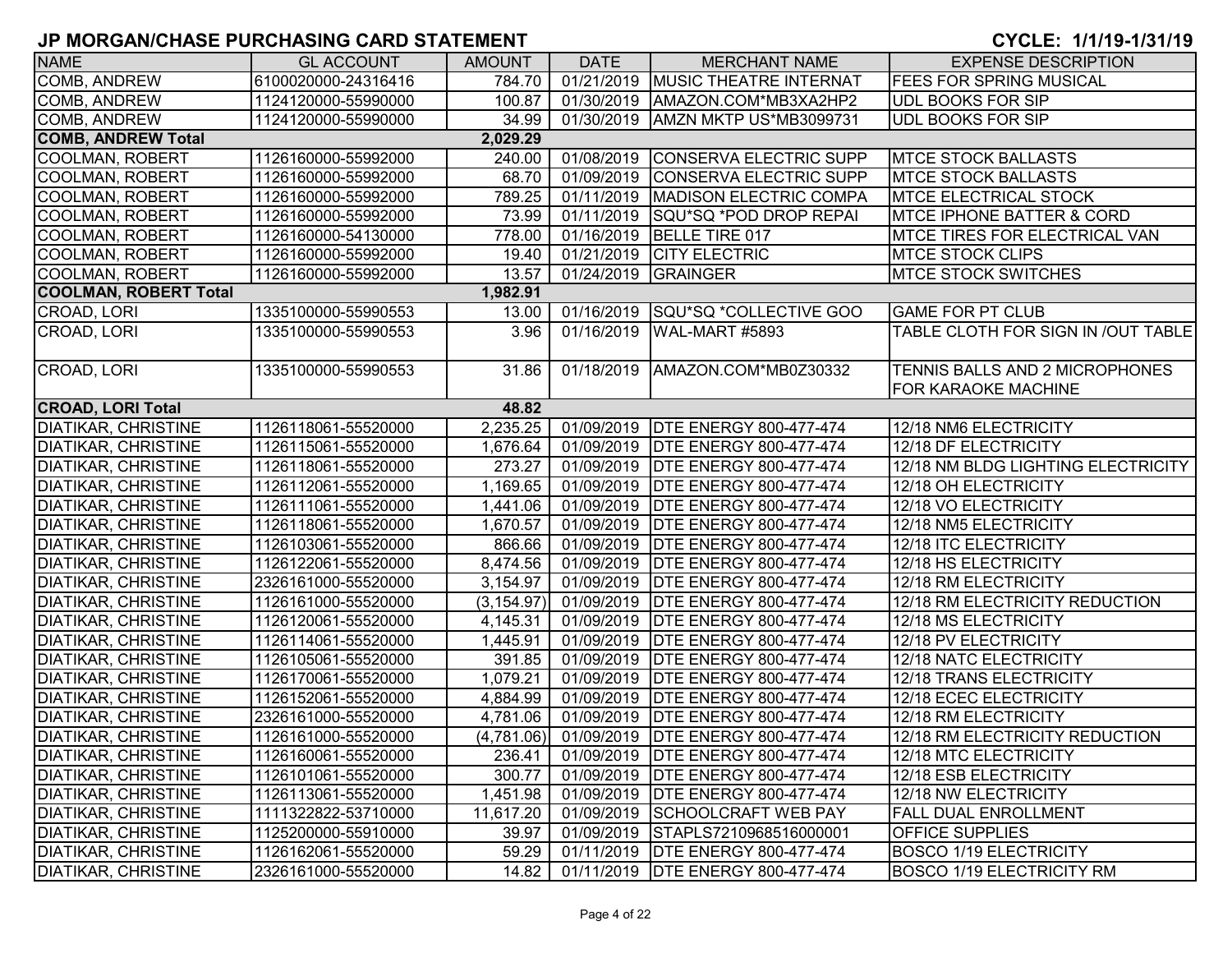| <b>NAME</b>                      | <b>GL ACCOUNT</b>   | <b>AMOUNT</b> | <b>DATE</b>           | <b>MERCHANT NAME</b>                       | <b>EXPENSE DESCRIPTION</b>          |
|----------------------------------|---------------------|---------------|-----------------------|--------------------------------------------|-------------------------------------|
| <b>DIATIKAR, CHRISTINE</b>       | 1126161000-55520000 | (14.82)       |                       | 01/11/2019 DTE ENERGY 800-477-474          | <b>BOSCO 1/19 ELECTRICITY RM</b>    |
|                                  |                     |               |                       |                                            | <b>REDUCTION</b>                    |
| <b>DIATIKAR, CHRISTINE</b>       | 1429300000-55990000 | 4,974.00      | 01/16/2019            | <b>TEAM SPORTS</b>                         | <b>INVOICE 440615/1 - TENTS</b>     |
| <b>DIATIKAR, CHRISTINE</b>       | 6100061000-24316114 | 405.00        | 01/16/2019            | <b>TEAM SPORTS</b>                         | INVOICE 447646/1 - SHOOTING SHIRTS  |
| <b>DIATIKAR, CHRISTINE</b>       | 6100061000-24316114 | 370.00        | 01/16/2019            | <b>TEAM SPORTS</b>                         | INVOICE 450046/1 - SHOE ORDER       |
| <b>DIATIKAR, CHRISTINE</b>       | 6100061000-24316115 | 408.00        | 01/16/2019            | <b>TEAM SPORTS</b>                         | <b>INVOICE 450322/1 - COACH'S</b>   |
|                                  |                     |               |                       |                                            | <b>PULLOVERS</b>                    |
| <b>DIATIKAR, CHRISTINE</b>       | 1125200000-53220000 | 225.00        | 01/18/2019            | <b>MICHIGAN NEGOTIATORS A</b>              | MINNICK-2019 SPRING CONFERENCE      |
| <b>DIATIKAR, CHRISTINE</b>       | 1126122061-55510000 | 334.45        | 01/28/2019            | CONSUMERS ENERGY CO                        | 12/7/18-1/9/19 HS GAS               |
| <b>DIATIKAR, CHRISTINE</b>       | 2326161000-55510000 | 83.61         | 01/28/2019            | <b>CONSUMERS ENERGY CO</b>                 | 12/7/18-1/9/19 HS GAS RM            |
| <b>DIATIKAR, CHRISTINE</b>       | 1126161000-55510000 | (83.61)       | 01/28/2019            | <b>CONSUMERS ENERGY CO</b>                 | 12/7/18-1/9/19 HS GAS RM REDUCTION  |
| <b>DIATIKAR, CHRISTINE Total</b> |                     | 50,177.00     |                       |                                            |                                     |
| DONOVAN, KATHRYN                 | 1128300000-53220000 | 140.00        |                       | 01/16/2019 METROPOLITAN DETROIT B          | SEMINAR - SP. ED. DISCIPLINE        |
| DONOVAN, KATHRYN                 | 1128300000-53220000 | 140.00        | 01/16/2019            | <b>METROPOLITAN DETROIT B</b>              | SEMINAR - SP. ED. DISCIPLINE        |
| DONOVAN, KATHRYN                 | 1128300000-53220000 | 35.00         | 01/16/2019            | <b>METROPOLITAN DETROIT B</b>              | SEMINAR - SP. ED. DISCIPLINE        |
| DONOVAN, KATHRYN Total           |                     | 315.00        |                       |                                            |                                     |
| DRAGOO, MICHAEL                  | 1126160000-57410000 | 119.00        | 01/14/2019            | <b>AMAZON PRIME</b>                        | <b>MTCE YEARLY FEE</b>              |
| DRAGOO, MICHAEL                  | 1126160000-55992000 | 89.39         | 01/17/2019            | IAMAZON.COM*MB3N11XW1                      | <b>HS RM 179 GATE</b>               |
| DRAGOO, MICHAEL                  | 1126160000-55992000 | 47.70         | 01/29/2019            | SQU*SQ *POD DROP REPAI                     | <b>IMTCE PHONE CASE &amp; CABLE</b> |
| DRAGOO, MICHAEL                  | 1126160000-55992000 | 24.54         |                       | 01/30/2019 DOWNRIVER REFRIG SUP C          | <b>MTCE HW HEATER THERMOCOUPLES</b> |
| <b>DRAGOO, MICHAEL</b>           | 1126160000-55992000 | 1,796.00      | 01/31/2019            | H. V. BURTON CO                            | <b>ECEC GLYCOL</b>                  |
| <b>DRAGOO, MICHAEL Total</b>     |                     | 2,076.63      |                       |                                            |                                     |
| DUQUETTE, EDWARD                 | 4126111951-54110000 | 494.21        | 01/07/2019            | <b>IDN HARDWARE SALES, INC</b>             | VO STAGE DOOR LOCKS                 |
| DUQUETTE, EDWARD                 | 1126160000-55992000 | 58.80         | 01/07/2019            | THE HOME DEPOT #2737                       | NM5 LEGO WALL                       |
| DUQUETTE, EDWARD                 | 1126160000-55992000 | 17.96         | 01/07/2019            | THE HOME DEPOT #2737                       | NM5 LEGO WALL                       |
| DUQUETTE, EDWARD                 | 1126160000-55992000 | 914.05        | 01/09/2019            | <b>JESCO INDUSTRIES, INC</b>               | HS FIELDHOUSE STORAGE GATE          |
| <b>DUQUETTE, EDWARD</b>          | 4126115951-54110000 | 147.62        | 01/09/2019            | <b>REDFORD LOCK COMPANY I</b>              | <b>DF DOOR HANDLE</b>               |
| DUQUETTE, EDWARD                 | 4126122951-54110000 | 149.59        | 01/09/2019            | <b>REDFORD LOCK COMPANY I</b>              | HS DOOR PADLOCKS, RE-KEY            |
| DUQUETTE, EDWARD                 | 4126111951-54110000 | 168.00        | 01/09/2019            | <b>REDFORD LOCK COMPANY I</b>              | VO GYM STAGE DOOR CYLINDAR, RE-     |
|                                  |                     |               |                       |                                            | <b>KEY</b>                          |
| DUQUETTE, EDWARD                 | 1126160000-55992000 | 26.88         | 01/09/2019            | THE HOME DEPOT #2737                       | <b>HS CAFETERIA</b>                 |
| DUQUETTE, EDWARD                 | 1126160000-55980000 | 187.34        | 01/14/2019            | LAWSON PRODUCTS                            | <b>MTCE TOOL SUPPLIES</b>           |
| DUQUETTE, EDWARD                 | 1126160000-55980000 | 25.82         | 01/14/2019            | THE HOME DEPOT #2737                       | <b>MTCE TOOLS</b>                   |
| <b>DUQUETTE, EDWARD</b>          | 1126160000-55992000 | 20.04         | 01/18/2019            | <b>THE HOME DEPOT #2737</b>                | <b>DF ROOF REPAIR</b>               |
| DUQUETTE, EDWARD                 | 1126160000-55992000 | 198.76        |                       | 01/21/2019   THE HOME DEPOT #2737          | <b>HS HOME EC ROOM SUPPLIES</b>     |
| DUQUETTE, EDWARD                 | 1126160000-55992000 |               |                       | 114.80   01/21/2019   THE HOME DEPOT #2737 | <b>HS DRYER CORDS</b>               |
| DUQUETTE, EDWARD                 | 1126160000-55992000 | 47.20         |                       | 01/21/2019   THE HOME DEPOT #2737          | HS RM 205 PAINT                     |
| DUQUETTE, EDWARD                 | 1126160000-55992000 | (100.84)      |                       | 01/21/2019 THE HOME DEPOT 2737             | <b>HS HOME EC ROOM RETURNS</b>      |
| DUQUETTE, EDWARD                 | 4126160951-54110000 | 272.00        |                       | 01/24/2019 REDFORD LOCK COMPANY I          | <b>DISTRICT LOCKS</b>               |
| DUQUETTE, EDWARD                 | 1126160000-55992000 |               | $(114.80)$ 01/24/2019 | THE HOME DEPOT #2737                       | HS DRYER CORDS RETURN               |
| DUQUETTE, EDWARD                 | 1126160000-54220000 | 118.72        | 01/28/2019            | <b>CHETS RENT ALL</b>                      | HS BANNER TRAILER RENTAL            |
| DUQUETTE, EDWARD                 | 1126160000-55992000 |               |                       | 5.98   01/28/2019   THE HOME DEPOT #2737   | NATC TOILET LEVER                   |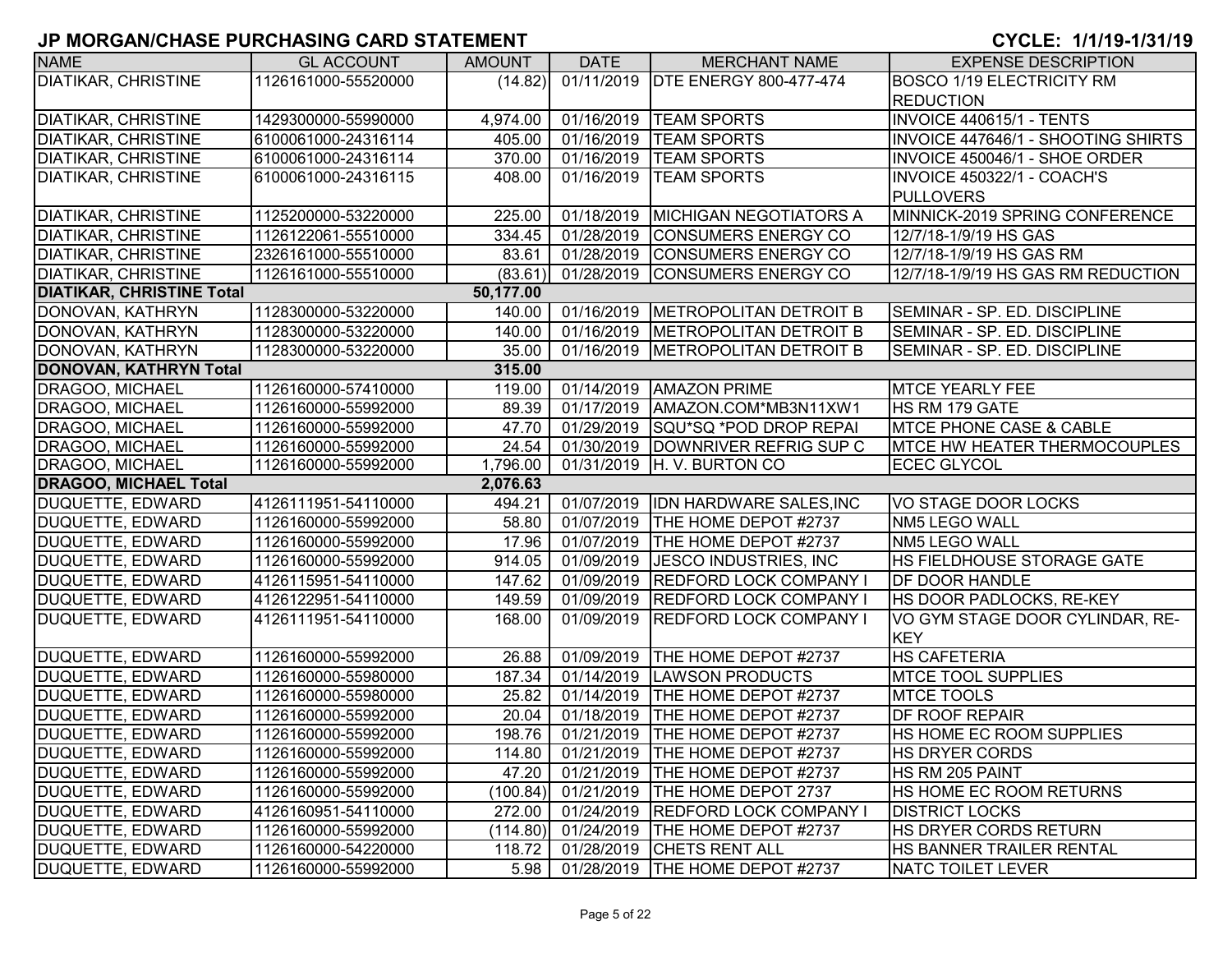| <b>NAME</b>                   | <b>GL ACCOUNT</b>   | <b>AMOUNT</b> | <b>DATE</b> | <b>MERCHANT NAME</b>                       | <b>EXPENSE DESCRIPTION</b>                  |
|-------------------------------|---------------------|---------------|-------------|--------------------------------------------|---------------------------------------------|
| DUQUETTE, EDWARD              | 1126160000-55992000 | 212.96        |             | 01/30/2019  THE HOME DEPOT 2737            | MTCE CHAIN FOR NEW LOADER                   |
| <b>DUQUETTE, EDWARD Total</b> |                     | 2,965.09      |             |                                            |                                             |
| <b>ERICKSON, TODD</b>         | 1122218000-57410000 | 12.99         |             | 01/07/2019   AMAZON PRIME                  | AMAZON PRIME - SEE REFUNDED                 |
|                               |                     |               |             |                                            | <b>AMOUNT ON BILL</b>                       |
| <b>ERICKSON, TODD</b>         | 1122218000-57410000 | (12.99)       |             | 01/10/2019 AMAZON PRIME                    | <b>REFUND FOR AMAZON PRIME</b>              |
| <b>ERICKSON, TODD</b>         | 1122218000-57410000 | 119.00        |             | 01/10/2019   AMAZON PRIME                  | <b>AMAZON PRIME ANNUAL</b>                  |
| <b>ERICKSON, TODD</b>         | 1122218000-55310000 | 12.00         |             | 01/11/2019  INTERSTATE BOOKS4SCHOO         | <b>BOOKS FOR LIBRARY</b>                    |
| <b>ERICKSON, TODD</b>         | 1122218000-55310000 | 636.15        |             | 01/11/2019  INTERSTATE BOOKS4SCHOO         | <b>BOOKS FOR LIBRARY</b>                    |
| <b>ERICKSON, TODD</b>         | 1122218000-55990000 | 46.64         |             | 01/15/2019  SP * BREAKOUT INCORPOR         | <b>BREAKOUT LOCKS</b>                       |
| <b>ERICKSON, TODD</b>         | 1122218000-55990000 | 491.36        | 01/21/2019  | <b>DEMCO INC</b>                           | <b>MAKERSPACE MATERIALS</b>                 |
| <b>ERICKSON, TODD</b>         | 1122218000-55990000 | 30.37         | 01/21/2019  | PANERA BREAD #600667                       | <b>BOOKS &amp; BAGELS</b>                   |
| <b>ERICKSON, TODD</b>         | 1122218000-55410000 | 64.52         |             | 01/28/2019 MICHIGANCOM                     | <b>NOVI NEWS</b>                            |
| <b>ERICKSON, TODD</b>         | 1122218000-55990000 | 27.52         | 01/28/2019  | PANERA BREAD #600667                       | <b>BOOKS &amp; BAGELS - 6TH</b>             |
| <b>ERICKSON, TODD Total</b>   |                     | 1,427.56      |             |                                            |                                             |
| FRANCHI, KRISTIN              | 6100084000-24316697 | 3,309.20      |             | 01/03/2019  THREADBIRD LLC                 | <b>QUEST CLOTHING MERCHANDISE</b>           |
| <b>FRANCHI, KRISTIN</b>       | 6100084000-24316697 | 626.00        | 01/09/2019  | <b>THREADBIRD LLC</b>                      | <b>QUEST CLOTHING MERCHANDISE</b>           |
| <b>FRANCHI, KRISTIN</b>       | 6100084000-24316697 | 547.70        | 01/16/2019  | WWW.ALIBABA.COM                            | <b>SECOND PAYMENT FOR ONPURPOSE</b>         |
|                               |                     |               |             |                                            | <b>PACKAGING</b>                            |
| <b>FRANCHI, KRISTIN</b>       | 6100084000-24316697 | 68.32         |             | 01/31/2019 OFFICEMAX/DEPOT 6342            | <b>LABELS FOR BAR CODE STICKERS</b>         |
| <b>FRANCHI, KRISTIN Total</b> |                     | 4,551.22      |             |                                            |                                             |
| <b>FULAR, JAMES</b>           | 1126160000-54120000 | 979.92        |             | 01/03/2019 BADER AND SONS CO.              | MTCE 2000 6X4 GATOR REPAIR &                |
|                               |                     |               |             |                                            | <b>SERVICE</b>                              |
| <b>FULAR, JAMES</b>           | 1126160000-54120000 | 725.66        |             | 01/03/2019 BADER AND SONS CO.              | MTCE 2000 6X4 GATOR REPAIR &                |
|                               |                     |               |             |                                            | <b>SERVICE</b>                              |
| <b>FULAR, JAMES</b>           | 1126160000-55980000 | 83.95         |             | 01/07/2019   AMAZON.COM*MB4L48FD1          | <b>MTCE TOOLS</b>                           |
| <b>FULAR, JAMES</b>           | 1126160000-55993000 | 521.38        | 01/11/2019  | <b>AMSOIL</b>                              | <b>GRNDS OIL &amp; GREASE FOR</b>           |
|                               |                     |               |             |                                            | <b>EQUIPMENT</b>                            |
| <b>FULAR, JAMES</b>           | 1126160000-55992000 | 206.94        |             | 01/11/2019 AMZN MKTP US*MB4O57CR2          | <b>MTCE SUPPLIES</b>                        |
| <b>FULAR, JAMES</b>           | 1126160000-55993000 | 338.50        |             | 01/11/2019 MARKS OUTDOOR POWER EQ          | <b>GRNDS MOWERS SUPPLIES</b>                |
| <b>FULAR, JAMES</b>           | 1126160000-55993000 | 13.48         | 01/11/2019  | NAPA PARTS M-2                             | <b>GRNDS SUPPLIES</b>                       |
| <b>FULAR, JAMES</b>           | 1126160000-55993000 | 101.74        | 01/11/2019  | <b>NOR*NORTHERN TOOL</b>                   | <b>MTCE GATOR SEAT</b>                      |
| <b>FULAR, JAMES</b>           | 1126160000-55992000 | 10.50         | 01/14/2019  | <b>FASTENAL COMPANY01</b>                  | <b>MTCE SUPPLIES</b>                        |
| <b>FULAR, JAMES</b>           | 1126160000-55993000 | 44.16         | 01/14/2019  | J THOMAS                                   | <b>GRNDS SUPPLIES</b>                       |
| <b>FULAR, JAMES</b>           | 1126160000-55993000 | 30.44         | 01/14/2019  | MARKS OUTDOOR POWER EQ GRNDS MTCE SUPPLIES |                                             |
| <b>FULAR, JAMES</b>           | 1126160000-54120000 | 838.16        |             | 01/15/2019 BADER AND SONS CO.              | <b>GRNDS GATOR #3 REPAIRS &amp; SERVICE</b> |
|                               |                     |               |             |                                            |                                             |
| <b>FULAR, JAMES</b>           | 1126160000-55993000 | (29.52)       | 01/18/2019  | AMSOIL                                     | <b>GRNDS TAX REFUND</b>                     |
| <b>FULAR, JAMES</b>           | 1126160000-53610000 | 104.82        | 01/23/2019  | <b>SIGNS BY TOMORROW</b>                   | <b>MTCE DECALS FOR NEW EQUIPMENT</b>        |
| <b>FULAR, JAMES</b>           | 1126160000-55992000 | 67.80         | 01/28/2019  | J THOMAS                                   | <b>DISTRICT SPARK PLUGS FOR</b>             |
|                               |                     |               |             |                                            | <b>EQUIPMENT</b>                            |
| <b>FULAR, JAMES</b>           | 1126160000-55992000 | 67.46         | 01/28/2019  | <b>NAPA PARTS M-2</b>                      | MTCE OIL FOR SPREADERS, SPARK               |
|                               |                     |               |             |                                            | PLUGS FOR SNOW THROWERS                     |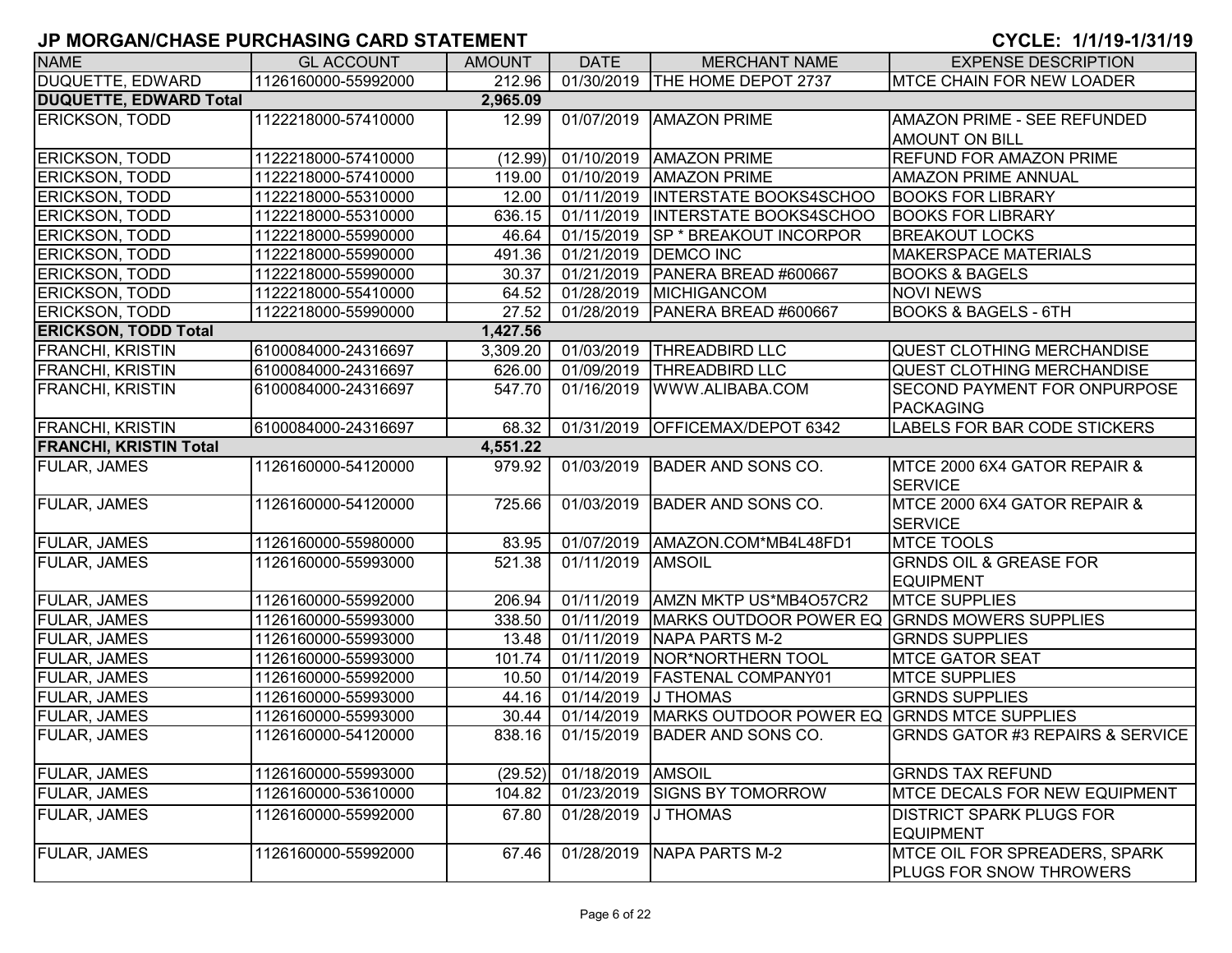| <b>NAME</b>                     | <b>GL ACCOUNT</b>   | <b>AMOUNT</b> | <b>DATE</b> | <b>MERCHANT NAME</b>                | <b>EXPENSE DESCRIPTION</b>             |
|---------------------------------|---------------------|---------------|-------------|-------------------------------------|----------------------------------------|
| FULAR, JAMES                    | 1126160000-54120000 | 488.66        | 01/29/2019  | HAROLDS FRAME SHOP                  | MTCE 2009 PLOW REPAIR                  |
| FULAR, JAMES                    | 1126160000-55992000 | 56.85         | 01/29/2019  | NAPA PARTS M-2                      | <b>MTCE SUPPLIES</b>                   |
| FULAR, JAMES                    | 1126160000-55992000 | 87.94         |             | 01/30/2019  THE HOME DEPOT 2737     | <b>MTCE SUPPLIES</b>                   |
| <b>FULAR, JAMES Total</b>       |                     | 4,738.84      |             |                                     |                                        |
| FURLOW, SETH                    | 1111322730-55110000 | 14.50         |             | 01/17/2019   WIX.COM*372910411      | <b>SYD</b>                             |
| <b>FURLOW, SETH Total</b>       |                     | 14.50         |             |                                     |                                        |
| <b>GORDON, BRIAN</b>            | 6100061000-24316155 | 670.53        |             | 01/07/2019 CASA CALBRIA             | <b>HOCKEY TRIP UP</b>                  |
| <b>GORDON, BRIAN</b>            | 6100061000-24316155 | 411.90        | 01/07/2019  | QUINCY DINING COMPANY               | <b>HOCKEY UP TRIP</b>                  |
| <b>GORDON, BRIAN</b>            | 6100061000-24316155 | 1,259.28      | 01/08/2019  | COUNTRY INN BY CARLSON              | HOTEL ROOM HOCKEY UP TRIP              |
| <b>GORDON, BRIAN</b>            | 6100061000-24316155 | 2,517.32      |             | 01/08/2019   MAGNUSON FRANKLIN SQUA | <b>HOTEL ROOMS HOCKEY UP TRIP</b>      |
| <b>GORDON, BRIAN</b>            | 6100061000-24316275 | 28.75         |             | 01/09/2019 SQU*SQ *KNAPP'S DONUTS   | <b>DONUTS KLAA</b>                     |
| <b>GORDON, BRIAN</b>            | 6100061000-24316128 | 13.77         | 01/14/2019  | <b>AMAZON PRIME</b>                 | <b>MEMBERSHIP</b>                      |
| <b>GORDON, BRIAN</b>            | 6100061000-24316155 | 28.75         | 01/14/2019  | SQU*SQ *KNAPP'S DONUTS              | <b>DONUTS MHSAA</b>                    |
| <b>GORDON, BRIAN</b>            | 6100061000-24316275 | 16.25         | 01/17/2019  | SQU*SQ *KNAPP'S DONUTS              | <b>DONUTS MHSAA</b>                    |
| <b>GORDON, BRIAN</b>            | 6100061000-24316275 | 15.20         | 01/23/2019  | SQU*SQ *KNAPP'S DONUTS              | <b>DONUTS WRESTLING</b>                |
| <b>GORDON, BRIAN</b>            | 6100061000-24316275 | 15.50         | 01/24/2019  | SQU*SQ *KNAPP'S DONUTS              | <b>DONUTS MHSAA</b>                    |
| <b>GORDON, BRIAN Total</b>      |                     | 4,977.25      |             |                                     |                                        |
| HANSEN, ANN                     | 1311800000-53220551 | 40.00         |             | 01/23/2019 APPELBAUM TRAINING INS   | PS STAFF TRAINING                      |
| HANSEN, ANN                     | 1335100000-53220553 | 20.00         |             | 01/25/2019 APPELBAUM TRAINING INS   | CARE STAFF TRAINING                    |
| HANSEN, ANN                     | 1335100000-53220553 | 24.00         |             | 01/30/2019 APPELBAUM TRAINING INS   | <b>CARE STAFF TRAINING</b>             |
| HANSEN, ANN                     | 1335100000-53220553 | 20.00         |             | 01/30/2019   APPELBAUM TRAINING INS | CARE STAFF TRAINING                    |
| <b>HANSEN, ANN Total</b>        |                     | 104.00        |             |                                     |                                        |
| HARBAR, ERIN                    | 1111322000-55110702 | 6.80          | 01/07/2019  | <b>DBC*BLICK ART MATERIAL</b>       | <b>WATERCOLOR PAINT</b>                |
| HARBAR, ERIN                    | 1111322000-55110702 | (2.30)        | 01/08/2019  | <b>AMZN MKTP US</b>                 | <b>REFUND FOR SQUARE TRADE</b>         |
| <b>HARBAR, ERIN Total</b>       |                     | 4.50          |             |                                     |                                        |
| HARRIS, CHRISTINE               | 1311800000-55110551 | 6.40          |             | 01/14/2019   KROGER #526            | <b>MICHIGAN WEEK TEACHER SUPPLIES</b>  |
| <b>HARRIS, CHRISTINE</b>        | 1311800000-55110551 | 7.75          | 01/14/2019  | MICHAELS STORES 3744                | <b>STAR OF THE WK TEACHER SUPPLIES</b> |
| <b>HARRIS, CHRISTINE Total</b>  |                     | 14.15         |             |                                     |                                        |
| HAWKINS, STEPHANIE              | 1311800000-55110551 | 39.49         | 01/04/2019  | AMAZON.COM*M25ES02F2                | FOOD FOR NEW DRAMATIC PLAY             |
|                                 |                     |               |             |                                     | <b>KITCHEN</b>                         |
| HAWKINS, STEPHANIE              | 1311800000-55110551 | 14.00         | 01/07/2019  | <b>DOLLAR TREE</b>                  | BINGO MARKERS, ITEMS FOR NEW           |
|                                 |                     |               |             |                                     | KITCHEN/DRAMATIC PLAY AREA             |
| HAWKINS, STEPHANIE              | 1311800000-55110551 | 10.06         | 01/07/2019  | JOANN STORES #1933                  | <b>CRAFT SUPPLIES</b>                  |
| HAWKINS, STEPHANIE              | 1311800000-55110551 | 15.50         | 01/07/2019  | KROGER #634                         | SPICES FOR NEW DRAMATIC PLAY           |
|                                 |                     |               |             |                                     | <b>AREA</b>                            |
| HAWKINS, STEPHANIE              | 1311800000-55110551 | 120.99        |             | 01/07/2019 WAYFAIR*WAYFAIR          | <b>TABLE FOR CLASSROOM</b>             |
| HAWKINS, STEPHANIE              | 1311800000-55110551 | 9.00          | 01/14/2019  | <b>DOLLAR TREE</b>                  | ZIPLOCK BAGS, FOIL, HAIR GEL FOR       |
|                                 |                     |               |             |                                     | <b>CRAFT</b>                           |
| HAWKINS, STEPHANIE              | 1311800000-55110551 | 19.54         |             | 01/28/2019   AMZN MKTP US*MB5I192Y0 | <b>WHITE LUNCH BAGS</b>                |
| <b>HAWKINS, STEPHANIE Total</b> |                     | 228.58        |             |                                     |                                        |
| HENDERSON, BETH                 | 1125200000-53610000 | 75.22         |             | 01/08/2019  INT*IN *PRINT & MARKET  | <b>BANKING DEPOSIT BOOKS</b>           |
| <b>HENDERSON, BETH</b>          | 1125200000-55910000 | 264.21        |             | 01/21/2019 STAPLS7211860389000001   | <b>BUSINESS OFFICE SUPPLIES</b>        |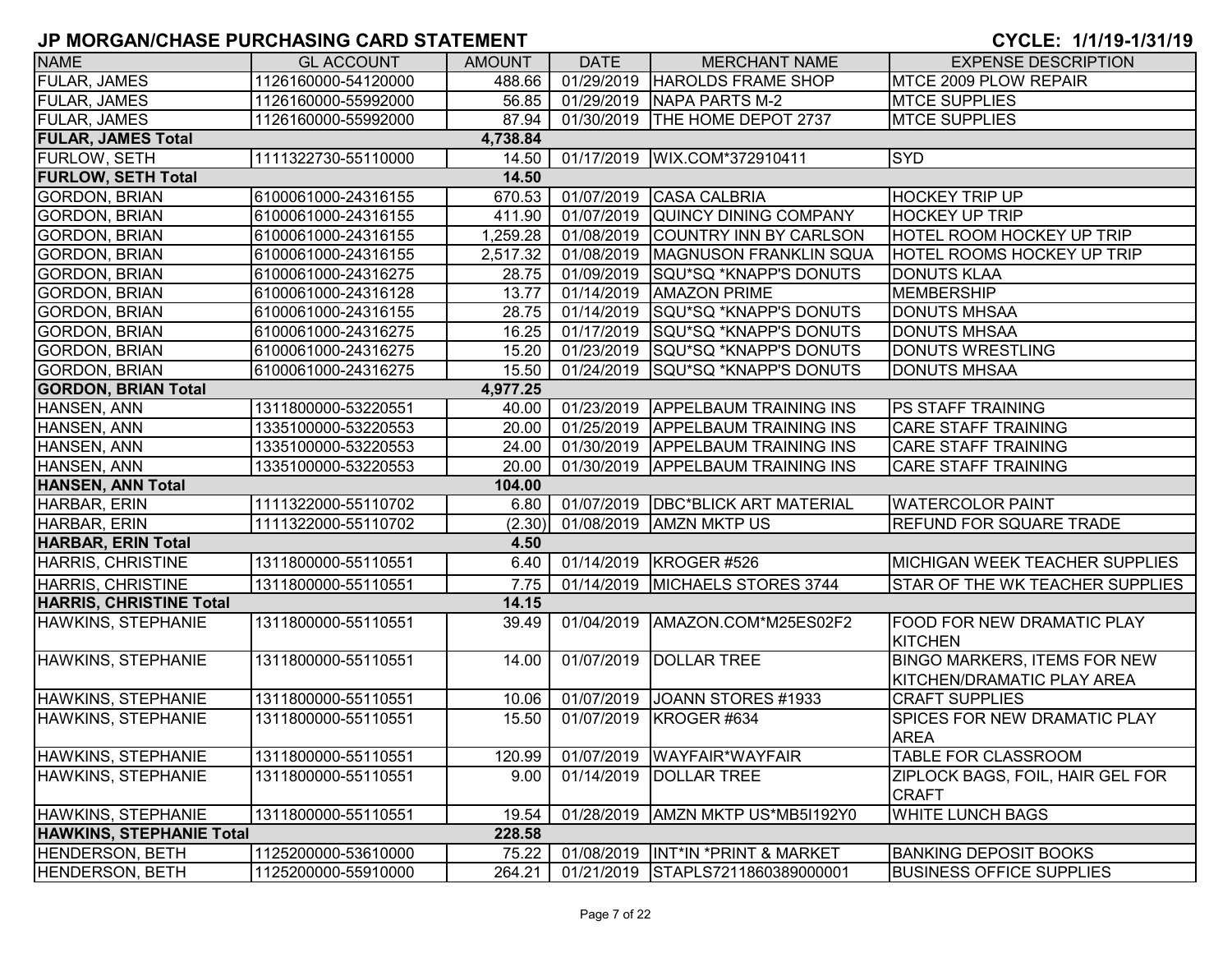| <b>NAME</b>                   | <b>GL ACCOUNT</b>   | <b>AMOUNT</b> | <b>DATE</b>     | <b>MERCHANT NAME</b>                | <b>EXPENSE DESCRIPTION</b>                            |
|-------------------------------|---------------------|---------------|-----------------|-------------------------------------|-------------------------------------------------------|
| <b>HENDERSON, BETH Total</b>  |                     | 339.43        |                 |                                     |                                                       |
| HICKEY, SAMANTHA              | 1111220725-55110000 | 63.16         |                 | 01/15/2019 LUCKS MUSIC LIBRARY      | <b>FESTIVAL SCORES - MUSIC</b>                        |
| HICKEY, SAMANTHA              | 1111220725-55110000 | 28.90         |                 | 01/22/2019 LUCKS MUSIC LIBRARY      | <b>FESTIVAL SCORES - MUSIC</b>                        |
| <b>HICKEY, SAMANTHA Total</b> |                     | 92.06         |                 |                                     |                                                       |
| HOLLY, SHEILA                 | 1123200000-55410000 | 97.00         | 01/08/2019      | <b>EDUCATION WEEK</b>               | <b>SUBSCRIPTION</b>                                   |
| HOLLY, SHEILA                 | 1123200000-55990000 | 251.79        | 01/11/2019      | SAMS CLUB #6657                     | <b>REIMBURSABLE EXPENSE</b>                           |
| HOLLY, SHEILA                 | 1123100000-57910000 | 128.86        | 01/14/2019      | PANERA BREAD #608009                | <b>BOARD OF EDUCATION SATURDAY</b>                    |
|                               |                     |               |                 |                                     | WORK SESSION, JANUARY 12, 2019                        |
| HOLLY, SHEILA                 | 1128200000-53490000 | 157.00        | 01/15/2019      | REV.COM                             | <b>CLOSED CAPTIONING FOR REGULAR</b>                  |
|                               |                     |               |                 |                                     | BOARD MEETING JANUARY 10, 2019                        |
| <b>HOLLY, SHEILA</b>          | 1123100000-53220000 | 559.00        | 01/21/2019 MASB |                                     | <b>MASB/MASA WINTER INSTITUTE</b>                     |
| HOLLY, SHEILA                 | 1128200000-53490000 | 45.00         | 01/28/2019      | REV.COM                             | <b>CLOSED CAPTIONING FOR REGULAR</b>                  |
|                               |                     |               |                 |                                     | BOARD MEETING, JANUARY 24, 2019                       |
| <b>HOLLY, SHEILA Total</b>    |                     | 1,238.65      |                 |                                     |                                                       |
| <b>HOSKINS, DIANE</b>         | 1622500361-55110000 | 541.74        | 01/08/2019      | DMI* DELL K-12 PTR                  | <b>TEACHER SUPPLIES</b>                               |
| HOSKINS, DIANE                | 6100025000-24316301 | 111.76        | 01/08/2019      | <b>RED OLIVE XV</b>                 | <b>STUDENT DINNER</b>                                 |
| HOSKINS, DIANE                | 6100025000-24316301 | 91.91         | 01/10/2019      | <b>BENITOS PIZZA-NOVI</b>           | <b>STUDENT DINNER</b>                                 |
| <b>HOSKINS, DIANE</b>         | 1613100361-55110000 | 447.00        | 01/14/2019      | <b>AVE OFFICE SUPPLIES</b>          | TEACHER SUPPLY, COPY PAPER                            |
| <b>HOSKINS, DIANE</b>         | 6100025000-24316301 | 126.60        | 01/15/2019      | <b>RED OLIVE XV</b>                 | <b>STUDENT DINNER</b>                                 |
| <b>HOSKINS, DIANE</b>         | 6100025000-24316301 | 140.40        | 01/16/2019      | PANERA BREAD #608009                | <b>STUDENT DINNER</b>                                 |
| <b>HOSKINS, DIANE</b>         | 6100025000-24316301 | 93.91         | 01/17/2019      | PANERA BREAD #608009                | <b>STUDENT DINNER</b>                                 |
| <b>HOSKINS, DIANE</b>         | 6100025000-24316301 | 88.42         | 01/18/2019      | PANERA BREAD #608009                | <b>STUDENT DINNER</b>                                 |
| HOSKINS, DIANE                | 6100025000-24316301 | 37.09         | 01/23/2019      | AMAZON.COM*MB97R2811                | <b>STUDENT COUNT DAY ITEMS</b>                        |
| HOSKINS, DIANE                | 6100025000-24316301 | 9.98          | 01/24/2019      | AMAZON.COM*MB2506PV2                | STUDENT COUNT DAY - CANDY BAR                         |
| HOSKINS, DIANE                | 6100025000-24316301 | 88.50         | 01/24/2019      | <b>BENITOS PIZZA-NOVI</b>           | <b>STUDENT DINNER</b>                                 |
| HOSKINS, DIANE                | 1613100361-55110000 | 94.47         | 01/24/2019      | STAPLS7212001640000001              | <b>TEACHER SUPPLIES</b>                               |
| HOSKINS, DIANE                | 1613100361-55110000 | 6.07          | 01/25/2019      | STAPLS7212001640000002              | <b>TEACHERS SUPPLY</b>                                |
| HOSKINS, DIANE                | 1613100361-55110000 | 0.75          | 01/25/2019      | STAPLS7212001640000003              | <b>TEACHER SUPPLY</b>                                 |
| <b>HOSKINS, DIANE</b>         | 6100025000-24316301 | 427.17        | 01/28/2019      | SAMSCLUB.COM                        | <b>VENDING</b>                                        |
| <b>HOSKINS, DIANE</b>         | 6100025000-24316301 | 153.10        |                 | 01/30/2019  RED OLIVE XV            | <b>STUDENT DINNER</b>                                 |
| <b>HOSKINS, DIANE Total</b>   |                     | 2,458.87      |                 |                                     |                                                       |
| <b>HOURIGAN, MARK</b>         | 1111322000-55110723 | 121.99        | 01/11/2019      | J W PEPPER AND SON INC              | <b>FESTIVAL AND SOLO AND ENSEMBLE</b><br><b>MUSIC</b> |
| <b>HOURIGAN, MARK</b>         | 1111322000-55110723 | 23.98         |                 | 01/11/2019 J W PEPPER AND SON INC   | COMPATIBLE TRIOS FOR SAXOPHONE                        |
| <b>HOURIGAN, MARK</b>         | 1111322000-55110723 | 60.00         |                 | 01/11/2019 J W PEPPER AND SON INC   | ARMANDO'S RHUMBA (JAZZ)                               |
| <b>HOURIGAN, MARK</b>         | 1111322000-55110723 | 31.38         |                 | 01/14/2019   MCCOURTS MUSIC BERKLEY | <b>TROMBONE BUCKET MUTE</b>                           |
| <b>HOURIGAN, MARK Total</b>   |                     | 237.35        |                 |                                     |                                                       |
| HOWARD, SARAH                 | 1311800000-55110551 | 15.96         |                 | 01/07/2019 HOBBY-LOBBY #645         | <b>VALENTINES DAY SUPPLIES</b>                        |
| HOWARD, SARAH                 | 1311800000-55110551 | 18.00         | 01/11/2019      | HOMEGOODS #0467                     | <b>CLASSROOM TOY</b>                                  |
| HOWARD, SARAH                 | 1311800000-55110551 | 13.41         | 01/24/2019      | AMAZON.COM*MB1U78PP2                | <b>HOT DOTS ALPHABET ACTIVITY</b>                     |
| <b>HOWARD, SARAH Total</b>    |                     | 47.37         |                 |                                     |                                                       |
| HURLBURT, THOMAS              | 1127170000-55990000 | 7.55          |                 | 01/07/2019 THE HOME DEPOT #2737     | <b>MISC GARAGE</b>                                    |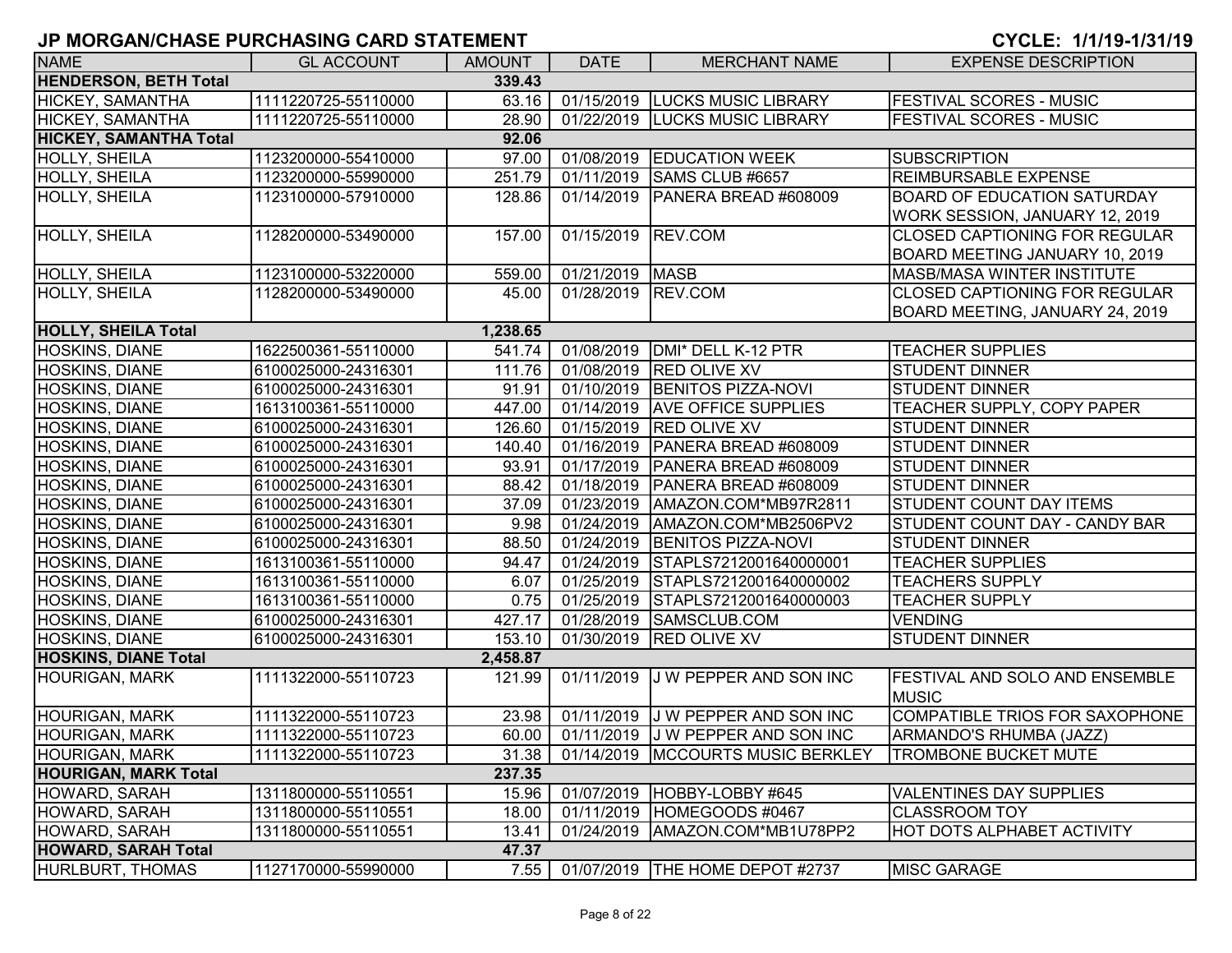| <b>NAME</b>                   | <b>GL ACCOUNT</b>   | <b>AMOUNT</b> | <b>DATE</b>        | <b>MERCHANT NAME</b>                        | <b>EXPENSE DESCRIPTION</b>                |
|-------------------------------|---------------------|---------------|--------------------|---------------------------------------------|-------------------------------------------|
| HURLBURT, THOMAS              | 1127170000-55990000 | 11.88         |                    | 01/14/2019 THE HOME DEPOT #2737             | <b>MISC GARAGE</b>                        |
| <b>HURLBURT, THOMAS Total</b> |                     | 19.43         |                    |                                             |                                           |
| JANTZ, ANGELA                 | 6100015000-24316275 | 39.51         |                    | 01/09/2019   AMZN MKTP US*M24SN5WO2         | KINDERGARTEN CLASSROOM<br><b>SUPPLIES</b> |
| <b>JANTZ, ANGELA</b>          | 6100015000-24316275 | 82.73         | 01/09/2019         | <b>LAKESHORE LEARNING MAT</b>               | KINDERGARTEN CLASSROOM<br><b>SUPPLIES</b> |
| JANTZ, ANGELA                 | 6100015000-24316275 | 261.56        | 01/10/2019         | AMZN MKTP US*MB2HJ33A1                      | KINDERGARTEN CLASSROOM<br><b>SUPPLIES</b> |
| JANTZ, ANGELA                 | 6100015000-24316275 | 35.20         | 01/10/2019         | <b>PIONEER VALLEY BOOKS</b>                 | KINDERGARTEN CLASSROOM<br><b>SUPPLIES</b> |
| JANTZ, ANGELA                 | 6100015000-24316275 | 44.98         | 01/11/2019         | AMAZON.COM*MB2IN8TP1                        | KINDERGARTEN CLASSROOM<br><b>SUPPLIES</b> |
| JANTZ, ANGELA                 | 6100015000-24316275 | 138.55        | 01/14/2019         | AMAZON.COM*MB9P57AR1                        | KINDERGARTEN CLASSROOM<br><b>SUPPLIES</b> |
| JANTZ, ANGELA                 | 1111115000-55110799 | (23.94)       |                    | 01/14/2019 STAPLS7209570513007001           | <b>REFUND</b>                             |
| <b>JANTZ, ANGELA</b>          | 6100015000-24316275 | 64.85         | 01/18/2019         | TARGET.COM *                                | KINDERGARTEN CLASSROOM<br><b>SUPPLIES</b> |
| JANTZ, ANGELA                 | 6100015000-24316275 | 79.98         | 01/21/2019         | AMAZON.COM*MB0F315O0                        | KINDERGARTEN CLASSROOM<br><b>SUPPLIES</b> |
| <b>JANTZ, ANGELA Total</b>    |                     | 723.42        |                    |                                             |                                           |
| JOB, STACEY                   | 1311800000-53220551 | 219.25        | 01/04/2019         | <b>IMPACT PUBLICATIONS, I</b>               | <b>PS TRAINING</b>                        |
| JOB, STACEY                   | 1311800000-53220551 | 44.00         | 01/08/2019         | <b>APPELBAUM TRAINING INS</b>               | <b>PS TRAINING</b>                        |
| JOB, STACEY                   | 1311800000-53220551 | 20.00         | 01/09/2019         | <b>APPELBAUM TRAINING INS</b>               | <b>PS TRAINING</b>                        |
| JOB, STACEY                   | 6100041000-24316355 | 49.22         |                    | 01/09/2019 EDIBLE ARRANGEMENTS              | <b>GET WELL GIFT</b>                      |
| JOB, STACEY                   | 1311800000-53220551 | 32.00         | 01/11/2019         | <b>APPELBAUM TRAINING INS</b>               | <b>PS TRAINING</b>                        |
| JOB, STACEY                   | 1311800000-53220551 | 32.00         | 01/14/2019         | <b>APPELBAUM TRAINING INS</b>               | <b>PS TRAINING</b>                        |
| JOB, STACEY                   | 1311800000-53220551 | 20.00         | 01/18/2019         | <b>APPELBAUM TRAINING INS</b>               | <b>PS TRAINING</b>                        |
| JOB, STACEY                   | 1311800000-53220551 | 24.00         |                    | 01/18/2019 APPELBAUM TRAINING INS           | <b>PS TRAINING</b>                        |
| JOB, STACEY                   | 1311800000-53220551 | 20.00         |                    | 01/28/2019   APPELBAUM TRAINING INS         | <b>PS TRAINING</b>                        |
| <b>JOB, STACEY Total</b>      |                     | 460.47        |                    |                                             |                                           |
| JORDAN, CHRISTOPHER           | 1126160000-55992000 | 113.80        | 01/02/2019         | NATIONAL ENERGY CONTRO                      | <b>MTCE HVAC STOCK</b>                    |
| JORDAN, CHRISTOPHER           | 1126160000-55992000 | 77.88         | 01/07/2019         | THE HOME DEPOT #2737                        | <b>HS CF1 CONDENSATE PAN</b>              |
| JORDAN, CHRISTOPHER           | 1126160000-55992000 | 373.95        |                    | 01/09/2019 R L DEPPMANN CO                  | MS HW PUMP 1                              |
| JORDAN, CHRISTOPHER           | 1126160000-55992000 | 51.89         | 01/10/2019         | THE HOME DEPOT #2737                        | MS HW PUMP 1                              |
| JORDAN, CHRISTOPHER           | 1126160000-55992000 | 26.22         |                    | 01/11/2019 GRAINGER                         | TRANS HVAC OFFICE UNIT                    |
| JORDAN, CHRISTOPHER           | 1126160000-55992000 |               |                    | 45.63   01/15/2019   DOWNRIVER REFRIG SUP C | <b>IMTCE GARAGE N UNIT HEATER</b>         |
| JORDAN, CHRISTOPHER           | 1126160000-55980000 | 513.61        |                    | 01/25/2019 DOWNRIVER REFRIG SUP C           | <b>MTCE TRUCK TOOLS</b>                   |
| JORDAN, CHRISTOPHER           | 1126160000-55992000 | 3,863.46      |                    | 01/28/2019 R L DEPPMANN CO                  | HS BRIDGE PUMPS 19 & 20                   |
| JORDAN, CHRISTOPHER           | 1126160000-55992000 | 115.17        | 01/28/2019         | TRANE SUPPLY-113415                         | <b>PV KITCHEN MAU</b>                     |
| JORDAN, CHRISTOPHER Total     |                     | 5,181.61      |                    |                                             |                                           |
| LALONDE, LUCAS                | 1129900000-55990000 | 35.98         | 01/09/2019 STAPLES | 00115659                                    | <b>LABELS FOR LABEL MAKER</b>             |
| LALONDE, LUCAS                | 1129900000-55990000 | 23.99         |                    | 01/10/2019   AMZN MKTP US*MB6HL13A1         | <b>LABELS FOR LABEL MAKER</b>             |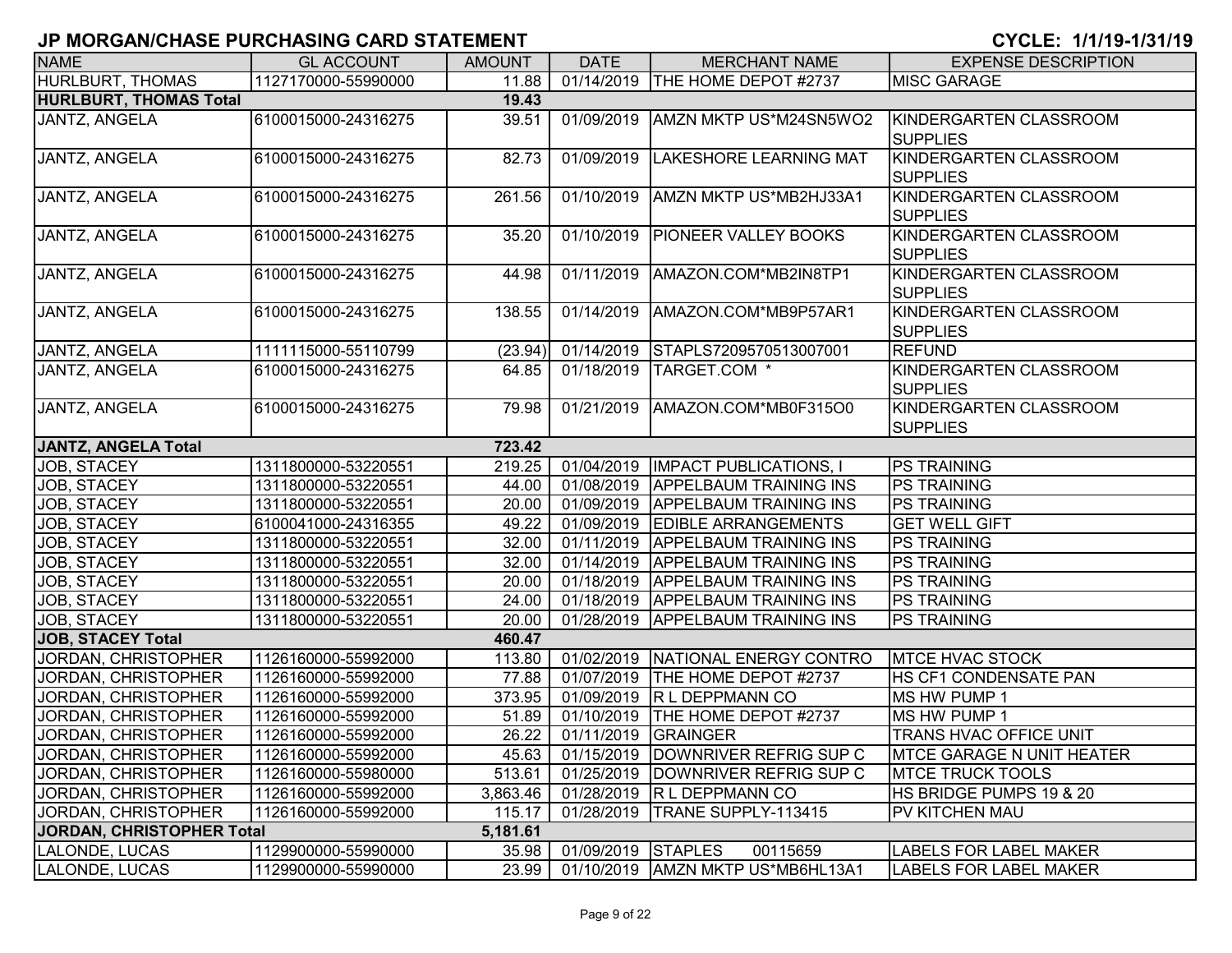| <b>NAME</b>                 | <b>GL ACCOUNT</b>   | <b>AMOUNT</b> | <b>DATE</b> | <b>MERCHANT NAME</b>                      | <b>EXPENSE DESCRIPTION</b>             |
|-----------------------------|---------------------|---------------|-------------|-------------------------------------------|----------------------------------------|
| LALONDE, LUCAS              | 1129900000-55990000 | 19.99         | 01/11/2019  | AMZN MKTP US*MB13J3TP0                    | <b>RUBBER BROOM FOR AUD</b>            |
| LALONDE, LUCAS              | 1129900000-55990000 | 12.69         | 01/11/2019  | AMZN MKTP US*MB4B91T80                    | <b>REPLACEMENT AUD LAPTOP CHARGER</b>  |
|                             |                     |               |             |                                           |                                        |
| LALONDE, LUCAS              | 1129900000-54910000 | (44.52)       | 01/14/2019  | <b>MENARDS WIXOM MI</b>                   | <b>DEPOSIT REFUND FOR TRUCK RENTAL</b> |
| LALONDE, LUCAS              | 1129900000-54910000 | 78.39         | 01/14/2019  | <b>MENARDS WIXOM MI</b>                   | <b>TRUCK RENTAL TO MOVE RISERS</b>     |
|                             |                     |               |             |                                           | <b>BETWEEN HS AND MS</b>               |
| LALONDE, LUCAS              | 1129900000-55990000 | 18.94         | 01/21/2019  | AMZN MKTP US*MB1OG2H10                    | <b>CABLES FOR AUD LIGHTING</b>         |
| LALONDE, LUCAS              | 1129900000-55990000 | 8.48          | 01/21/2019  | AMZN MKTP US*MB42V4VG1                    | DMX CABLE FOR LIGHTING FIXTURES        |
| LALONDE, LUCAS              | 1129900000-55990000 | (18.94)       | 01/24/2019  | IAMZN MKTP US                             | RETURN OF ITEMS FOR NON DELIVERY       |
|                             |                     |               |             |                                           |                                        |
| LALONDE, LUCAS              | 1129900000-54910000 | 69.91         | 01/28/2019  | <b>ENTERPRISE RENT-A-CAR</b>              | <b>TRUCK RENTAL TO MOVE RISERS</b>     |
|                             |                     |               |             |                                           | <b>BETWEEN HS AND MS</b>               |
| <b>LALONDE, LUCAS Total</b> |                     | 204.91        |             |                                           |                                        |
| LAMBERT, ELIZABETH          | 1126120000-54120000 | 3,561.60      | 01/03/2019  | <b>BASS</b>                               | MS RM 522 & CONTROLLER COMM            |
|                             |                     |               |             |                                           | <b>ISSUES</b>                          |
| LAMBERT, ELIZABETH          | 1126122000-54110000 | 1,550.00      | 01/03/2019  | KONE, INC.                                | HS ELEVATOR 3-YEAR LOAD TEST           |
| LAMBERT, ELIZABETH          | 4126122951-54110000 | 800.00        | 01/03/2019  | <b>MICHIGAN STUMP REMOVAL</b>             | <b>HS TREE REMOVAL</b>                 |
| LAMBERT, ELIZABETH          | 4126118951-54110000 | 800.00        | 01/03/2019  | <b>MICHIGAN STUMP REMOVAL</b>             | <b>NM TREE REMOVAL</b>                 |
| LAMBERT, ELIZABETH          | 4126114951-54110000 | 800.00        | 01/03/2019  | MICHIGAN STUMP REMOVAL                    | <b>PV TREE REMOVAL</b>                 |
| LAMBERT, ELIZABETH          | 4126111951-54110000 | 800.00        | 01/03/2019  | MICHIGAN STUMP REMOVAL                    | <b>VO TREE REMOVAL</b>                 |
| LAMBERT, ELIZABETH          | 4126101951-54110000 | 800.00        | 01/03/2019  | MICHIGAN STUMP REMOVAL                    | <b>ESB TREE REMOVAL</b>                |
| LAMBERT, ELIZABETH          | 1126600000-54910000 | 50.00         | 01/03/2019  | <b>PROTECTION ONE ALARM</b>               | <b>ECEC BUILDING SECURITY</b>          |
| LAMBERT, ELIZABETH          | 1126160000-53840000 | 2,815.18      | 01/03/2019  | <b>WASTE MGMT WM EZPAY</b>                | <b>DISTRICT WASTE REMOVAL</b>          |
| LAMBERT, ELIZABETH          | 2326161000-53840000 | 938.40        | 01/03/2019  | <b>WASTE MGMT WM EZPAY</b>                | <b>DISTRICT WASTE REMOVAL - REC</b>    |
| LAMBERT, ELIZABETH          | 1126160000-55710000 | 292.58        | 01/04/2019  | CORRIGAN OIL #2 - BRI                     | <b>MTCE FUEL</b>                       |
| LAMBERT, ELIZABETH          | 1126122000-54110000 | 614.11        | 01/04/2019  | <b>THYSSENKRUPP ELEVATOR</b>              | <b>HS ELEVATOR MAINTNEANCE</b>         |
| LAMBERT, ELIZABETH          | 1126122000-55990000 | 184.50        | 01/07/2019  | <b>LEONARDS SYSRUPS</b>                   | HS POOL CO2                            |
| LAMBERT, ELIZABETH          | 1126160000-55992000 | 950.00        | 01/08/2019  | <b>ENZO WATER SERVICE</b>                 | <b>NW &amp; ECEC COOLING TOWERS</b>    |
| LAMBERT, ELIZABETH          | 1126105000-54110000 | 31.00         | 01/08/2019  | <b>PREMIER PEST MANAG</b>                 | <b>NATC PEST MANAGEMENT</b>            |
| LAMBERT, ELIZABETH          | 1126115000-54110000 | 28.00         | 01/08/2019  | <b>PREMIER PEST MANAG</b>                 | <b>DF PEST MANAGEMENT</b>              |
| LAMBERT, ELIZABETH          | 1126152000-54110000 | 37.00         | 01/08/2019  | <b>PREMIER PEST MANAG</b>                 | <b>ECEC PEST MANAGEMENT</b>            |
| LAMBERT, ELIZABETH          | 1126101000-54110000 | 43.00         | 01/08/2019  | <b>PREMIER PEST MANAG</b>                 | <b>ESB PEST MANAGEMENT</b>             |
| LAMBERT, ELIZABETH          | 1126103000-54110000 | 28.00         | 01/08/2019  | <b>PREMIER PEST MANAG</b>                 | <b>ITC PEST MANAGEMENT</b>             |
| LAMBERT, ELIZABETH          | 1126122000-54110000 | 33.00         | 01/08/2019  | <b>PREMIER PEST MANAG</b>                 | HS PEST MANAGEMENT                     |
| LAMBERT, ELIZABETH          | 1126118000-54110000 | 28.00         | 01/08/2019  | <b>PREMIER PEST MANAG</b>                 | <b>NM5 PEST MANAGEMENT</b>             |
| LAMBERT, ELIZABETH          | 1126118000-54110000 | 28.00         |             | 01/08/2019   PREMIER PEST MANAG           | <b>NM6 PEST MANAGEMENT</b>             |
| LAMBERT, ELIZABETH          | 1126120000-54110000 | 37.00         | 01/08/2019  | <b>PREMIER PEST MANAG</b>                 | <b>MS PEST MANAGEMENT</b>              |
| LAMBERT, ELIZABETH          | 1126113000-54110000 | 28.00         | 01/08/2019  | <b>PREMIER PEST MANAG</b>                 | <b>NW PEST MANAGEMENT</b>              |
| LAMBERT, ELIZABETH          | 1126112000-54110000 | 28.00         | 01/08/2019  | <b>PREMIER PEST MANAG</b>                 | OH PEST MANAGEMENT                     |
| LAMBERT, ELIZABETH          | 1126114000-54110000 | 28.00         | 01/08/2019  | <b>PREMIER PEST MANAG</b>                 | PV PEST MANAGEMENT                     |
| LAMBERT, ELIZABETH          | 1126111000-54110000 | 35.00         |             | 01/08/2019   PREMIER PEST MANAG           | <b>VO PEST MANAGEMENT</b>              |
| LAMBERT, ELIZABETH          | 1126161000-53840000 |               |             | 201.50   01/08/2019   WASTE MGMT WM EZPAY | <b>HS ROLLOFF</b>                      |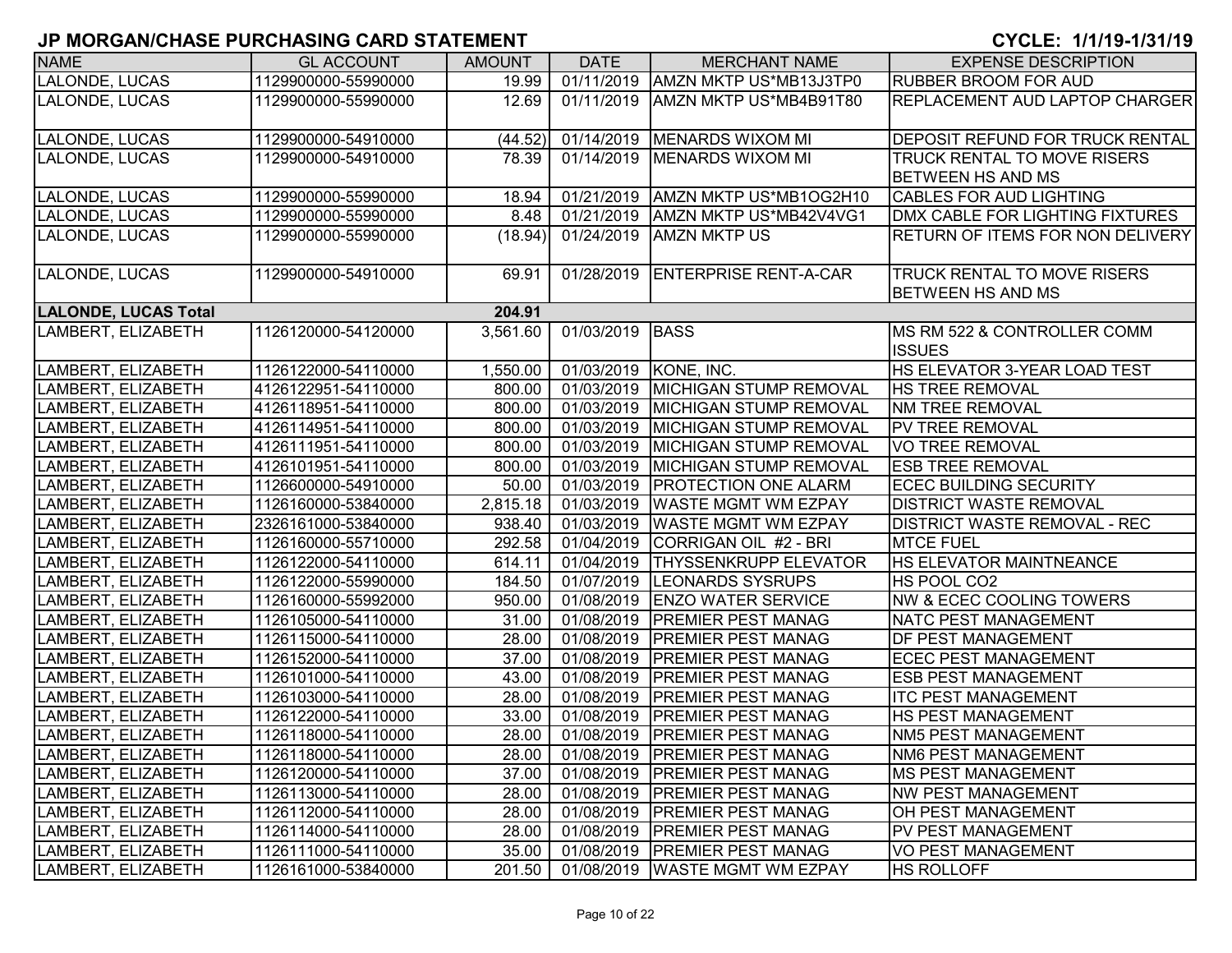| <b>NAME</b>                     | <b>GL ACCOUNT</b>   | <b>AMOUNT</b> | <b>DATE</b> | <b>MERCHANT NAME</b>               | <b>EXPENSE DESCRIPTION</b>          |
|---------------------------------|---------------------|---------------|-------------|------------------------------------|-------------------------------------|
| LAMBERT, ELIZABETH              | 1126160000-54120000 | 1,517.71      |             | 01/09/2019 ALTA EQUIPMENT COMPA    | <b>DISTRICT SCISSOR LIFT REPAIR</b> |
| LAMBERT, ELIZABETH              | 4126113951-54110000 | 385.00        |             | 01/09/2019 COMMERICAL GLASS, LLC   | NW RM 201, 204 WINDOW SILL          |
|                                 |                     |               |             |                                    | <b>REPAIRS</b>                      |
| LAMBERT, ELIZABETH              | 1126160000-55992000 | 1,975.68      | 01/09/2019  | <b>FOUNDATION BLDG 058</b>         | HS ATHLETIC AREA CEILING TILES      |
| LAMBERT, ELIZABETH              | 4126160951-54110000 | 1,357.00      | 01/09/2019  | <b>REDFORD LOCK COMPANY I</b>      | <b>MTCE DOOR CYLINDERS, LOCKS</b>   |
| LAMBERT, ELIZABETH              | 4126170951-54110000 | 544.00        | 01/09/2019  | <b>REDFORD LOCK COMPANY I</b>      | <b>TRANS DOOR 1 CYLINDER, TRIM</b>  |
| LAMBERT, ELIZABETH              | 1126160000-55992000 | 127.38        | 01/10/2019  | <b>AIRGASS NORTH</b>               | <b>DISTRICT WELDING</b>             |
| LAMBERT, ELIZABETH              | 1127170000-54910000 | 470.00        | 01/10/2019  | <b>ARCH ENVIRONMENTAL GRO</b>      | <b>TRANS UST COMPLIANCE</b>         |
| LAMBERT, ELIZABETH              | 4445652000-56420000 | 3,485.00      | 01/11/2019  | 1 800 4 BLINDS MICHIGA             | <b>ECEC BLINDS</b>                  |
| LAMBERT, ELIZABETH              | 1124118000-54910000 | 222.61        | 01/11/2019  | <b>ACCO BT USA</b>                 | <b>NM6 LAMINATOR REPAIR</b>         |
| LAMBERT, ELIZABETH              | 1126160000-55710000 | 845.10        | 01/11/2019  | <b>SUBURBAN PROPANE</b>            | <b>BOSCO FUEL</b>                   |
| LAMBERT, ELIZABETH              | 1126100000-54910829 | 1,174.74      | 01/14/2019  | <b>ARCH ENVIRONMENTAL GRO</b>      | <b>DISTRICT STORM WATER</b>         |
|                                 |                     |               |             |                                    | <b>MANAGEMENT CONSULTING</b>        |
| LAMBERT, ELIZABETH              | 1126600000-54910000 | 4,161.00      |             | 01/14/2019 SONITROL GREAT LAKES M  | <b>DISTRICT BUILDING SECURITY</b>   |
| LAMBERT, ELIZABETH              | 1126120000-54120000 | 936.00        | 01/15/2019  | <b>BASS</b>                        | <b>IMS RM 522 VAV CONTROLLER</b>    |
| LAMBERT, ELIZABETH              | 1126152000-54120000 | 459.00        | 01/15/2019  | <b>BASS</b>                        | ECEC ERU2 NOT COOLING, ERU3 NOT     |
|                                 |                     |               |             |                                    | <b>HEATING</b>                      |
| LAMBERT, ELIZABETH              | 1127170000-54910000 | 1,328.74      |             | 01/16/2019 ARCH ENVIRONMENTAL GRO  | <b>TRANS UST COMPLIANCE</b>         |
| LAMBERT, ELIZABETH              | 1126160000-55710000 | 361.94        | 01/16/2019  | CORRIGAN OIL #2 - BRI              | <b>MTCE FUEL</b>                    |
| LAMBERT, ELIZABETH              | 1126161000-53840000 | 325.00        | 01/16/2019  | <b>RIZZO SERVICES</b>              | <b>BOSCO ROLL OFF</b>               |
| LAMBERT, ELIZABETH              | 1126122000-54120000 | 936.00        | 01/21/2019  | <b>BASS</b>                        | HS RMS 100, 224 NO HEAT, VAV ISSUES |
|                                 |                     |               |             |                                    |                                     |
| LAMBERT, ELIZABETH              | 1126152000-54120000 | 222.10        | 01/21/2019  | <b>CUMMINS INC - S1</b>            | ECEC GENERATOR MAINTENANCE          |
| LAMBERT, ELIZABETH              | 1126160000-55990000 | 788.14        | 01/23/2019  | <b>PRINTNOLOGY INC</b>             | <b>DISTRICT AED SIGNS</b>           |
| LAMBERT, ELIZABETH              | 1126122000-55990000 | 310.00        | 01/25/2019  | INT*IN *AQUATIC SOURCE             | <b>HS POOL CHLORINE</b>             |
| LAMBERT, ELIZABETH              | 1126122000-54120000 | 140.00        | 01/25/2019  | INT*IN *AQUATIC SOURCE             | <b>HS POOL APP VISIT</b>            |
| LAMBERT, ELIZABETH              | 1126122000-54120000 | 133.50        | 01/25/2019  | INT*IN *AQUATIC SOURCE             | <b>HS POOL PUMP #2 LEAK</b>         |
| LAMBERT, ELIZABETH              | 1126160000-55990000 | 54.38         | 01/25/2019  | INT*IN *AQUATIC SOURCE             | <b>HS POOL CHEMICALS</b>            |
| LAMBERT, ELIZABETH              | 1126122000-54120000 | 406.50        | 01/25/2019  | INT*IN *SECURE DOORS L             | HS POOL DRIVE SPROCKET REPAIRS      |
| LAMBERT, ELIZABETH              | 1126122000-54120000 | 271.25        | 01/25/2019  | INT*IN *SECURE DOORS L             | <b>HS POOL CABLE REPAIRS</b>        |
| LAMBERT, ELIZABETH              | 4126122951-54110000 | 226.00        | 01/28/2019  | COMMERICAL GLASS, LLC              | <b>HS ATRIUM DOOR GLASS</b>         |
| LAMBERT, ELIZABETH              | 1126600000-54910000 | 50.00         | 01/28/2019  | <b>PROTECTION ONE ALARM</b>        | <b>ECEC ALARM SERVICE</b>           |
| LAMBERT, ELIZABETH              | 1127170000-54910000 | 453.75        | 01/30/2019  | <b>ARCH ENVIRONMENTAL GRO</b>      | <b>TRANS UST CONSULTING</b>         |
| LAMBERT, ELIZABETH              | 1126160000-55710000 | 649.49        | 01/31/2019  | CORRIGAN OIL #2 - BRI              | <b>MTCE FUEL</b>                    |
| <b>LAMBERT, ELIZABETH Total</b> |                     | 39,886.88     |             |                                    |                                     |
| LANEY, CHRISTOPHER              | 6100020000-24316247 | 435.03        |             | 01/14/2019  INDUSTRIAL ARTS SUPPLY | <b>STEM SUPPLIES</b>                |
| <b>LANEY, CHRISTOPHER Total</b> |                     | 435.03        |             |                                    |                                     |
| <b>LASH, NANCY</b>              | 1124114000-54910000 | 50.00         | 01/09/2019  | <b>GFL ENVIROMENTAL USA I</b>      | <b>SCHOOL RECYCLING</b>             |
| <b>LASH, NANCY</b>              | 1111114000-55110708 | 1,144.00      | 01/11/2019  | <b>PAPER EXPRESS INC</b>           | <b>SCHOOL PAPER</b>                 |
| <b>LASH, NANCY</b>              | 1111114000-55110708 | 61.02         | 01/15/2019  | AMZN MKTP US*MB21B4PE0             | <b>CLASSROOM SUPPLIES</b>           |
| <b>LASH, NANCY</b>              | 1124114000-55990000 | 177.08        | 01/16/2019  | AMAZON.COM*MB1HL6GB0               | <b>BOOKS FOR STAFF BOOK CLUB</b>    |
| <b>LASH, NANCY</b>              | 1124114000-55990000 | 245.60        |             | 01/16/2019 ASSOC SUPERV AND CURR   | <b>PBL BOOKS FOR STAFF</b>          |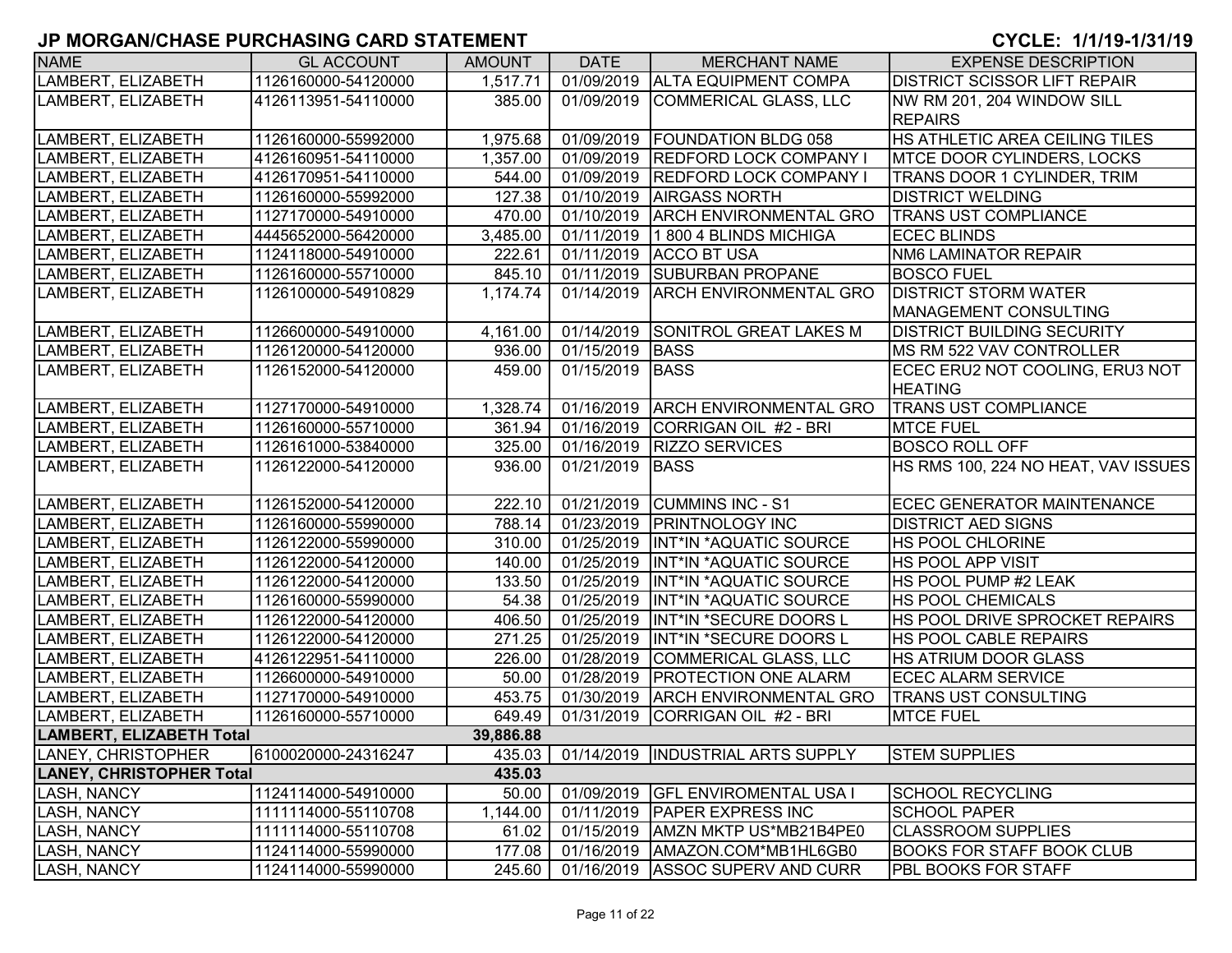| <b>NAME</b>                   | <b>GL ACCOUNT</b>   | <b>AMOUNT</b> | <b>DATE</b>         | <b>MERCHANT NAME</b>                 | <b>EXPENSE DESCRIPTION</b>                                                |
|-------------------------------|---------------------|---------------|---------------------|--------------------------------------|---------------------------------------------------------------------------|
| <b>LASH, NANCY</b>            | 1124114000-55910000 | 93.19         | $\sqrt{01/17/2019}$ | STAPLS7211601992000001               | OFFICE SUPPLY                                                             |
| LASH, NANCY                   | 1111114000-55110708 | 122.04        | 01/18/2019          | AMZN MKTP US*MB9GX0MJ0               | <b>PRESENTATION BOARDS</b>                                                |
|                               |                     |               |                     |                                      | <b>CLASSROOMS</b>                                                         |
| <b>LASH, NANCY</b>            | 1124114000-53220000 | 150.00        | 01/18/2019          | <b>OAKLAND SCHOOLS-RC INT</b>        | <b>PRINCIPAL COGNITIVE COACHING</b>                                       |
| <b>LASH, NANCY</b>            | 1124114000-54910000 | 118.80        | 01/18/2019          | <b>SHRED-IT USA LLC</b>              | SHREDDING FOR SCHOOL                                                      |
| LASH, NANCY                   | 1124114000-55910000 | 12.27         | 01/21/2019          | AMZN MKTP US*MB69I3T42               | <b>OFFICE SUPPLY</b>                                                      |
| <b>LASH, NANCY</b>            | 1111114000-55110708 | 44.98         | 01/21/2019          | STAPLS7211869486000001               | <b>CLASSROOM FILING SUPPLY</b>                                            |
| <b>LASH, NANCY</b>            | 1124114000-55910000 | 173.44        | 01/21/2019          | STAPLS7211880855000001               | <b>OFFICE SUPPLY LAMINATING</b>                                           |
| <b>LASH, NANCY</b>            | 1111114000-55110708 | (24.82)       | 01/25/2019          |                                      | <b>FRAUD CREDIT</b>                                                       |
| <b>LASH, NANCY</b>            | 1122214000-55990000 | 13.32         | 01/30/2019          | AMZN MKTP US*MB1607780               | <b>MEDIA CENTER SUPPLY</b>                                                |
| <b>LASH, NANCY</b>            | 1111114000-55110702 | 572.00        | 01/30/2019          | <b>ROVIN CERAMICS</b>                | ART ROOM CERAMIC SUPPLY                                                   |
| <b>LASH, NANCY</b>            | 1111114000-55110708 | 23.60         | 01/31/2019          | STAPLS7212462102000001               | <b>CLASSROOM SUPPLY</b>                                                   |
| <b>LASH, NANCY Total</b>      |                     | 2,976.52      |                     |                                      |                                                                           |
| <b>MATSON, MELISSA</b>        | 1128300000-55910000 | 17.99         | 01/22/2019          | AMZN MKTP US*MB3FJ3BG1               | CHAIR CUSHION - HUMAN RESOURCE<br>DEPARTMENT                              |
| MATSON, MELISSA               | 1722100000-53220611 | 650.00        | 01/25/2019          | <b>MSU PAYMENTS</b>                  | CONNECTED MATHEMATICS PROGRAM<br>CONFERENCE - M. BARNAUSKAS               |
| MATSON, MELISSA               | 1722100000-53220611 | 30.00         | 01/28/2019          | OAKLAND SCHOOLS-RC INT               | OAKLAND SCHOOLS HIV<br>CERTIFICATION TRAINING - E. DECKER<br>AND E. LUNDH |
| <b>MATSON, MELISSA</b>        | 1722100000-53220611 | 650.00        | 01/30/2019          | <b>MSU PAYMENTS</b>                  | CONNECTED MATHEMATICS PROGRAM<br><b>CONFERENCE - K. BRENNER</b>           |
| <b>MATSON, MELISSA</b>        | 1722100000-53220611 | 650.00        |                     | 01/31/2019   MSU PAYMENTS            | CONNECTED MATHEMATICS PROGRAM<br>CONFERENCE - K. CHAPMAN                  |
| <b>MATSON, MELISSA Total</b>  |                     | 1,997.99      |                     |                                      |                                                                           |
| MATTHEWS, STEVEN              | 1123200000-53229000 | 280.00        | 01/15/2019 DELTA    |                                      | <b>REIMBURSABLE EXPENSE</b>                                               |
| MATTHEWS, STEVEN              | 1123200000-53229000 | 280.00        | 01/15/2019          | DELTA                                | AASA CONFERENCE                                                           |
| MATTHEWS, STEVEN              | 1123200000-53229000 | 11.20         | 01/15/2019          | DELTA                                | REIMBURSABLE EXPENSE                                                      |
| MATTHEWS, STEVEN              | 1123200000-53229000 | 11.20         | 01/15/2019 DELTA    |                                      | AASA CONFERENCE                                                           |
| <b>MATTHEWS, STEVEN</b>       | 1123200000-53220000 | 150.00        |                     | 01/18/2019 MI ASSOC SCH ADM          | 2019 MASA MIDWINTER CONFERENCE                                            |
| <b>MATTHEWS, STEVEN Total</b> |                     | 732.40        |                     |                                      |                                                                           |
| MCDERMOTT, JACOB              | 1126160000-55980000 | 1,295.63      |                     | 01/25/2019   FERGUSON ENT, INC 2000  | <b>MTCE PLUMBING TOOL</b>                                                 |
| <b>MCDERMOTT, JACOB Total</b> |                     | 1,295.63      |                     |                                      |                                                                           |
| MCDOUGALL, BARBARA            | 1429300000-55910000 | 62.32         | 01/03/2019 STAPLES  | 00115659                             | OFFICE SUPPLIES                                                           |
| MCDOUGALL, BARBARA            | 6100061000-24316104 | 81.57         | 01/14/2019          | <b>BENITOS PIZZA-NOVI</b>            | <b>FOOD FOR HOSPITALITY SUITE -</b><br><b>WRESTLING</b>                   |
| MCDOUGALL, BARBARA            | 6100061000-24316104 | 118.53        | 01/14/2019          | <b>BENITOS PIZZA-NOVI</b>            | FOOD FOR HOSPITATLITY SUITE -<br><b>WRESTLING</b>                         |
| MCDOUGALL, BARBARA            | 6100061000-24316104 |               |                     | 297.43   01/15/2019   SAMSCLUB #6657 | <b>OPEN HOUSE</b>                                                         |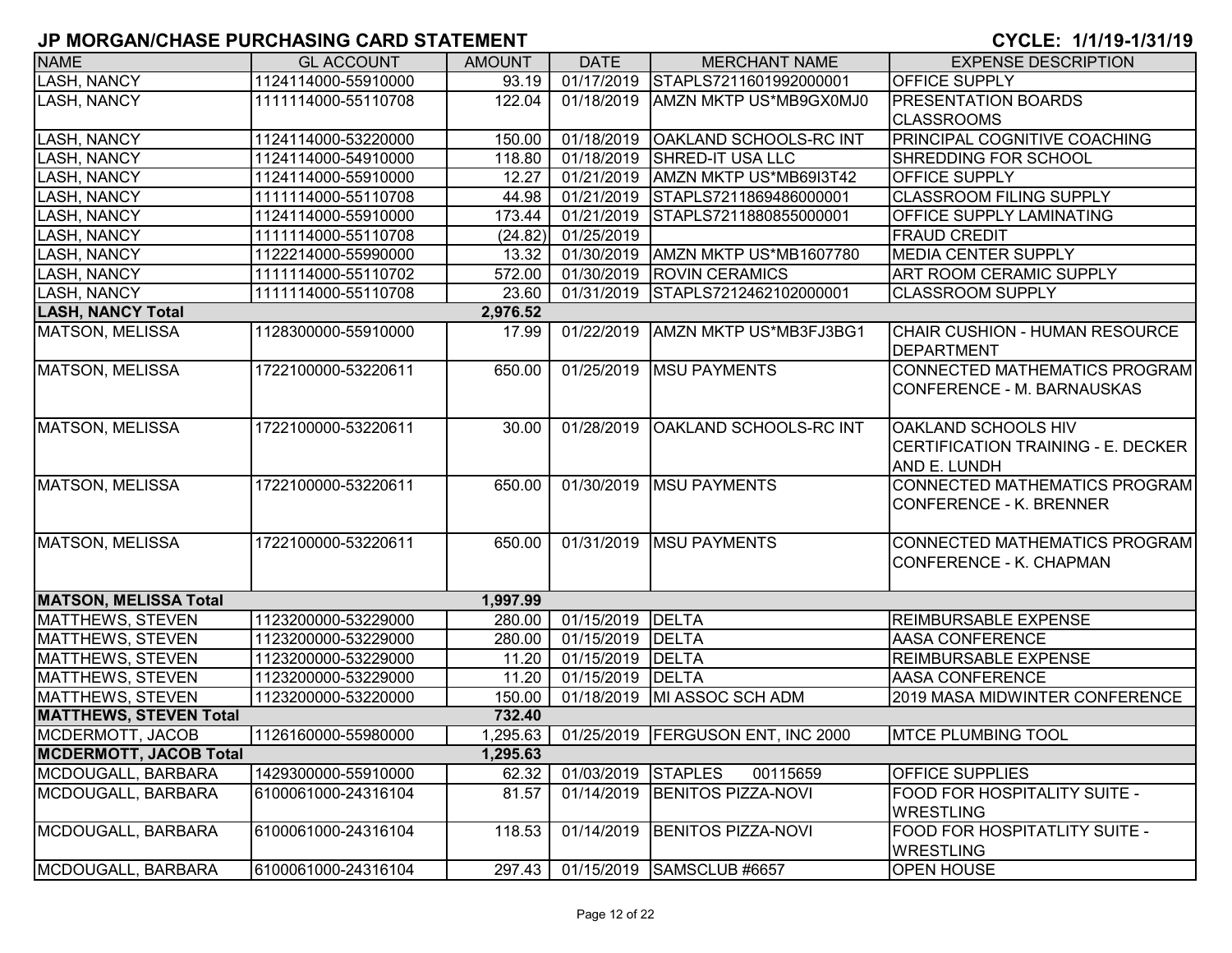| <b>NAME</b>                     | <b>GL ACCOUNT</b>   | <b>AMOUNT</b> | <b>DATE</b> | <b>MERCHANT NAME</b>              | <b>EXPENSE DESCRIPTION</b>             |
|---------------------------------|---------------------|---------------|-------------|-----------------------------------|----------------------------------------|
| MCDOUGALL, BARBARA              | 6100061000-24316104 | 31.77         |             | 01/25/2019 KROGER #632            | <b>OPEN HOUSE</b>                      |
| MCDOUGALL, BARBARA              | 6100061000-24316104 | 58.43         | 01/25/2019  | <b>OLGA'S # 609</b>               | <b>LUNCH - TIGERFEST</b>               |
| MCDOUGALL, BARBARA              | 6100061000-24316104 | 8.18          | 01/28/2019  | <b>GFS STORE #0240</b>            | <b>HOCKEY FINALS SUPPLIES</b>          |
| MCDOUGALL, BARBARA              | 6100061000-24316104 | 31.92         | 01/28/2019  | KROGER #724                       | HOT CHOCOLATE, GUM & MINTS FOR         |
|                                 |                     |               |             |                                   | <b>MHSAA HOCKEY FINALS</b>             |
| MCDOUGALL, BARBARA              | 6100061000-24316104 | 379.42        |             | 01/28/2019 SAMS CLUB #6657        | <b>HOCKEY FINALS SUPPLIES</b>          |
| <b>MCDOUGALL, BARBARA Total</b> |                     | 1,069.57      |             |                                   |                                        |
| MINNICK, JILL                   | 1125200000-53220000 | 320.00        | 01/03/2019  | <b>MSBO</b>                       | <b>2019 FINANCIAL STRATEGIES</b>       |
|                                 |                     |               |             |                                   | <b>CONFERENCE</b>                      |
| <b>MINNICK, JILL Total</b>      |                     | 320.00        |             |                                   |                                        |
| <b>NESMITH, RUSSELL</b>         | 1126160000-55992000 | 335.04        | 01/03/2019  | <b>BEST PLUMBING SPECIALT</b>     | <b>IMTCE CHICAGO FAUCETS STOCK</b>     |
| <b>NESMITH, RUSSELL</b>         | 1126160000-55992000 | 72.55         | 01/04/2019  | <b>CONTRACTORS PIPE &amp; SUP</b> | HS GIRLS LOCKER ROOM SINK              |
| <b>NESMITH, RUSSELL</b>         | 1126160000-55992000 | 12.02         | 01/04/2019  | <b>CONTRACTORS PIPE &amp; SUP</b> | HS GIRLS LOCKER ROOM SINK              |
| <b>NESMITH, RUSSELL</b>         | 1126160000-55992000 | 22.92         | 01/04/2019  | <b>THE HOME DEPOT #2737</b>       | HS GIRLS LOCKER ROOM                   |
| <b>NESMITH, RUSSELL</b>         | 1126160000-55992000 | 7.40          | 01/04/2019  | <b>THE HOME DEPOT #2737</b>       | <b>NM5 CUSTODIAL</b>                   |
| <b>NESMITH, RUSSELL</b>         | 1126160000-55992000 | (7.97)        | 01/04/2019  | <b>THE HOME DEPOT #2737</b>       | NM5 JANITOR CLOSET REFUND              |
| <b>NESMITH, RUSSELL</b>         | 1126160000-55992000 | 16.48         | 01/07/2019  | <b>THE HOME DEPOT #2737</b>       | <b>HS GIRLS LOCKER ROOM</b>            |
| <b>NESMITH, RUSSELL</b>         | 1126160000-55992000 | 20.94         | 01/07/2019  | <b>ITHE HOME DEPOT #2737</b>      | <b>IMTCE PLUMBING SUPPLIES</b>         |
| NESMITH, RUSSELL                | 4126122951-54110000 | 684.00        | 01/10/2019  | <b>REDFORD LOCK COMPANY I</b>     | <b>HS ATHLETIC LOCKS</b>               |
| NESMITH, RUSSELL                | 1126160000-55992000 | 14.23         | 01/10/2019  | <b>THE HOME DEPOT #2737</b>       | HS CAFETERIA                           |
| NESMITH, RUSSELL                | 1126160000-55992000 | 159.87        | 01/11/2019  | <b>BEST PLUMBING SPECIALT</b>     | NATC CUSTODIAL SINK FAUCET             |
| NESMITH, RUSSELL                | 1126160000-55992000 | 36.84         | 01/14/2019  | <b>FASTENAL COMPANY01</b>         | HS BLINDS HEX KEYS                     |
| NESMITH, RUSSELL                | 1335100000-55990553 | 69.99         | 01/16/2019  | <b>TARGET</b><br>00014654         | HS DAYCARE BABY GATE                   |
| <b>NESMITH, RUSSELL</b>         | 1126160000-55992000 | 37.90         | 01/16/2019  | <b>THE HOME DEPOT #2737</b>       | <b>ECEC DRINKING FAUCET</b>            |
| <b>NESMITH, RUSSELL</b>         | 1126160000-55992000 | 18.40         | 01/17/2019  | <b>GRAINGER</b>                   | <b>MTCE CEILING HOOKS FOR DISTRICT</b> |
| <b>NESMITH, RUSSELL</b>         | 1126160000-55993000 | 2,900.80      | 01/18/2019  | <b>SITEONE LANDSCAPE SUPP</b>     | <b>DISTRICT ICE MELT</b>               |
| <b>NESMITH, RUSSELL</b>         | 1126160000-55993000 | 2,900.80      | 01/21/2019  | <b>SITEONE LANDSCAPE SUPP</b>     | <b>DISTRICT ICE MELT</b>               |
| <b>NESMITH, RUSSELL</b>         | 1126160000-54230000 | 174.42        | 01/22/2019  | PENSKE TRK LSG 059110             | <b>MTCE TRUCK RENTAL FOR ICE MELT</b>  |
|                                 |                     |               |             |                                   | <b>TO SCHOOLS</b>                      |
| NESMITH, RUSSELL                | 1126160000-55992000 | 184.60        |             | 01/24/2019 BEST PLUMBING SPECIALT | <b>ECEC DRINKING FOUNTAIN</b>          |
| <b>NESMITH, RUSSELL</b>         | 1126160000-55992000 | (21.98)       | 01/28/2019  | <b>THE HOME DEPOT #2737</b>       | <b>ECEC DRINKING FOUNTAIN RETURN</b>   |
| <b>NESMITH, RUSSELL</b>         | 1126160000-55992000 | 10.66         | 01/28/2019  | <b>THE HOME DEPOT #2737</b>       | <b>ECEC BOTTLE FILFER</b>              |
| <b>NESMITH, RUSSELL</b>         | 1126160000-55992000 | 265.58        |             | 01/29/2019   FASTENAL COMPANY01   | <b>MTCE PUSHER BLADE SUPPLIES</b>      |
| <b>NESMITH, RUSSELL</b>         | 1126160000-55992000 | 241.25        |             | 01/31/2019 ETNA DISTRIBUTORS, LLC | <b>MS BOYS URINAL</b>                  |
| <b>NESMITH, RUSSELL Total</b>   |                     | 8,156.74      |             |                                   |                                        |
| NOWICKI, MATTHEW                | 1127170000-53430000 | 10.22         |             | 01/08/2019 UPS (800) 811-1648     | <b>RETURN WARRANTY PARTS</b>           |
| NOWICKI, MATTHEW                | 1127170000-55990000 | 49.62         |             | 01/17/2019   THE HOME DEPOT #2737 | <b>MISC GARAGE</b>                     |
| <b>NOWICKI, MATTHEW Total</b>   |                     | 59.84         |             |                                   |                                        |
| <b>OCONNOR, GAIL</b>            | 1311800000-55110551 | (101.77)      | 01/02/2019  | STAPLS7210367616001001            | <b>TEACHING SUPPLIES</b>               |
| OCONNOR, GAIL                   | 1311800000-55110551 | (20.46)       | 01/07/2019  | STAPLS7210367616013001            | <b>TEACHING SUPPLIES</b>               |
| OCONNOR, GAIL                   | 1311800000-55110551 | (1.80)        | 01/07/2019  | STAPLS7210367616017001            | <b>TEACHING SUPPLIES</b>               |
| OCONNOR, GAIL                   | 1311800000-55110551 | 160.43        | 01/11/2019  | STAPLS7211132643000001            | <b>TEACHING SUPPLIES</b>               |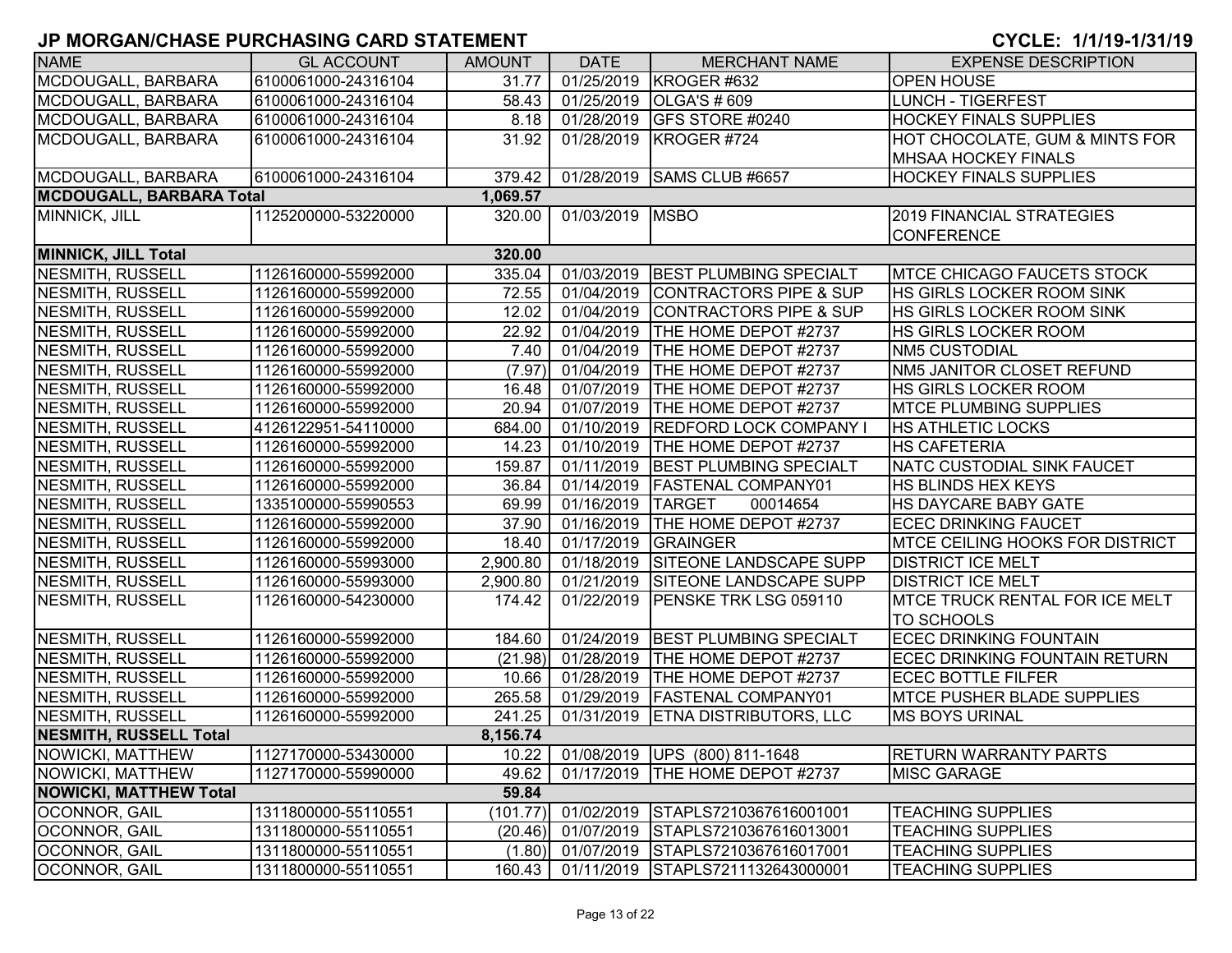| <b>NAME</b>                   | <b>GL ACCOUNT</b>   | <b>AMOUNT</b> | <b>DATE</b>             | <b>MERCHANT NAME</b>                 | <b>EXPENSE DESCRIPTION</b>             |
|-------------------------------|---------------------|---------------|-------------------------|--------------------------------------|----------------------------------------|
| OCONNOR, GAIL                 | 1311800000-55110551 | 36.17         | $\overline{01}/15/2019$ | <b>IDSS*ACHIEVMNTPRODUCTS</b>        | <b>TEACHING SUPPLIES</b>               |
| OCONNOR, GAIL                 | 1311800000-55110551 | 1.71          | 01/16/2019              | <b>IDSS*ACHIEVMNTPRODUCTS</b>        | <b>TEACHING SUPPLIES</b>               |
| OCONNOR, GAIL                 | 1311800000-55110551 | 32.90         | 01/17/2019              | AMAZON.COM*MB1CV2N82                 | <b>TEACHING SUPPLIES</b>               |
| OCONNOR, GAIL                 | 1311800000-55110551 | 15.02         | 01/17/2019              | AMZN MKTP US*MB2BK8NV2               | <b>TEACHING SUPPLIES</b>               |
| OCONNOR, GAIL                 | 1311800000-55110551 | 181.98        | 01/18/2019              | STAPLS7211666187000001               | <b>TEACHING SUPPLIES</b>               |
| OCONNOR, GAIL                 | 1311800000-55110551 | 8.53          | 01/21/2019              | <b>IDSS*ACHIEVMNTPRODUCTS</b>        | <b>TEACHING SUPPLIES</b>               |
| OCONNOR, GAIL                 | 1311800000-55110551 | 225.08        | 01/21/2019              | STAPLS7211817500000001               | <b>TEACHING SUPPLIES</b>               |
| OCONNOR, GAIL                 | 1311800000-55110551 | 39.70         | 01/22/2019              | <b>IDSS*ACHIEVMNTPRODUCTS</b>        | <b>TEACHING SUPPLIES</b>               |
| OCONNOR, GAIL                 | 1311800000-55110551 | 51.50         | 01/23/2019              | AMZN MKTP US*MB6UO21H2               | <b>TEACHING SUPPLIES</b>               |
| OCONNOR, GAIL                 | 1311800000-55110551 | 8.76          | 01/23/2019              | STAPLS7211817500000002               | <b>TEACHING SUPPLIES</b>               |
| OCONNOR, GAIL                 | 1311800000-55110551 | 32.51         | 01/23/2019              | STAPLS7211943503000001               | <b>TEACHING SUPPLIES</b>               |
| OCONNOR, GAIL                 | 1611851343-55110000 | 28.78         |                         | 01/24/2019 STAPLS7211976368000001    | <b>TEACHING SUPPLIES</b>               |
| OCONNOR, GAIL                 | 1311800000-55110551 | 7.76          |                         | 01/28/2019 STAPLS7211817500000003    | <b>TEACHING SUPPLIES</b>               |
| <b>OCONNOR, GAIL Total</b>    |                     | 706.80        |                         |                                      |                                        |
| <b>OFILI, ALEXANDER</b>       | 1111111000-55110708 | 12.00         | 01/25/2019              | <b>DOLLAR TREE</b>                   | <b>AWARDS FOR STUDENTS</b>             |
| <b>OFILI, ALEXANDER</b>       | 1111111000-55110708 | 105.60        | 01/25/2019              | <b>RAPIDWRISTBANDS</b>               | <b>HEART BANDS FOR STUDENTS</b>        |
| <b>OFILI, ALEXANDER</b>       | 1124111000-55990000 | 91.14         | 01/28/2019              | OFFICEMAX/DEPOT 6342                 | <b>FRAMES FOR BLUE RIBBON PICTURES</b> |
| <b>OFILI, ALEXANDER</b>       | 1111111000-55110708 | 136.60        | 01/30/2019              | OTC BRANDS, INC.                     | <b>AWARDS FOR STUDENTS</b>             |
| <b>OFILI, ALEXANDER Total</b> |                     | 345.34        |                         |                                      |                                        |
| PATEL, SHAILEE                | 1222600000-53229000 | 7.76          | 01/23/2019              | TRAVELOCITY*7407267787               | <b>CASE HYBRID CONFERENCE</b>          |
| <b>PATEL, SHAILEE</b>         | 1222600000-53229000 | 355.00        | 01/24/2019              | <b>AMERICAN AIRLINES</b>             | <b>CASE HYBRID CONFERENCE</b>          |
| <b>PATEL, SHAILEE</b>         | 1222600000-53229000 | 355.00        | 01/24/2019              | <b>AMERICAN AIRLINES</b>             | <b>CASE HYBRID CONFERENCE</b>          |
| PATEL, SHAILEE                | 1222600000-53229000 | 108.00        | 01/24/2019              | <b>UNITED AIRLINES</b>               | <b>CASE HYBRID CONFERENCE</b>          |
| PATEL, SHAILEE                | 1222600000-53229000 | 108.00        | 01/24/2019              | UNITED AIRLINES                      | <b>CASE HYBRID CONFERENCE</b>          |
| <b>PATEL, SHAILEE Total</b>   |                     | 933.76        |                         |                                      |                                        |
| POHLONSKI, EMILY              | 6100022000-24316190 | 200.52        | 01/18/2019              | <b>DISNEY RESORTS</b>                | <b>HOSA ILC HOTEL ROOM DEPOSIT</b>     |
| POHLONSKI, EMILY              | 6100022000-24316190 | 200.52        | 01/18/2019              | <b>DISNEY RESORTS</b>                | <b>HOSA ILC HOTEL ROOM DEPOSIT</b>     |
| <b>POHLONSKI, EMILY</b>       | 6100022000-24316190 | 200.52        | 01/18/2019              | <b>DISNEY RESORTS</b>                | <b>HOSA ILC HOTEL ROOM DEPOSIT</b>     |
| POHLONSKI, EMILY              | 6100022000-24316190 | 200.52        | 01/18/2019              | <b>DISNEY RESORTS</b>                | HOSA ILC HOTEL ROOM DEPOSIT            |
| POHLONSKI, EMILY              | 6100022000-24316190 | 200.52        | 01/18/2019              | <b>DISNEY RESORTS</b>                | <b>HOSA ILC HOTEL ROOM DEPOSIT</b>     |
| <b>POHLONSKI, EMILY</b>       | 6100022000-24316190 | 200.52        | 01/18/2019              | <b>DISNEY RESORTS</b>                | <b>HOSA ILC HOTEL ROOM DEPOSIT</b>     |
| POHLONSKI, EMILY              | 6100022000-24316190 | 200.52        | 01/18/2019              | <b>DISNEY RESORTS</b>                | <b>HOSA ILC HOTEL ROOM DEPOSIT</b>     |
| POHLONSKI, EMILY              | 6100022000-24316190 | 200.52        | 01/18/2019              | <b>DISNEY RESORTS</b>                | HOSA ILC HOTEL ROOM DEPOSIT            |
| <b>POHLONSKI, EMILY</b>       | 6100022000-24316190 | 200.52        | 01/18/2019              | <b>DISNEY RESORTS</b>                | <b>HOSA ILC HOTEL ROOM DEPOSIT</b>     |
| POHLONSKI, EMILY              | 6100022000-24316190 | 200.52        |                         | 01/18/2019   DISNEY RESORTS          | <b>HOSA ILC HOTEL ROOM DEPOSIT</b>     |
| POHLONSKI, EMILY              | 6100022000-24316190 |               |                         | 200.52   01/18/2019   DISNEY RESORTS | HOSA ILC HOTEL ROOM DEPOSIT            |
| <b>POHLONSKI, EMILY</b>       | 6100022000-24316190 | 200.52        |                         | 01/18/2019   DISNEY RESORTS          | <b>HOSA ILC HOTEL ROOM DEPOSIT</b>     |
| POHLONSKI, EMILY              | 6100022000-24316190 | 200.52        |                         | 01/18/2019   DISNEY RESORTS          | <b>HOSA ILC HOTEL ROOM DEPOSIT</b>     |
| <b>POHLONSKI, EMILY</b>       | 6100022000-24316190 | 200.52        |                         | 01/18/2019   DISNEY RESORTS          | <b>HOSA ILC HOTEL ROOM DEPOSIT</b>     |
| POHLONSKI, EMILY              | 6100022000-24316190 | 200.52        | 01/18/2019              | <b>DISNEY RESORTS</b>                | <b>HOSA ILC HOTEL ROOM DEPOSIT</b>     |
| POHLONSKI, EMILY              | 6100022000-24316190 | 200.52        | 01/18/2019              | <b>DISNEY RESORTS</b>                | <b>HOSA ILC HOTEL ROOM DEPOSIT</b>     |
| POHLONSKI, EMILY              | 6100022000-24316190 | 200.52        | 01/18/2019              | <b>DISNEY RESORTS</b>                | HOSA ILC HOTEL ROOM DEPOSIT            |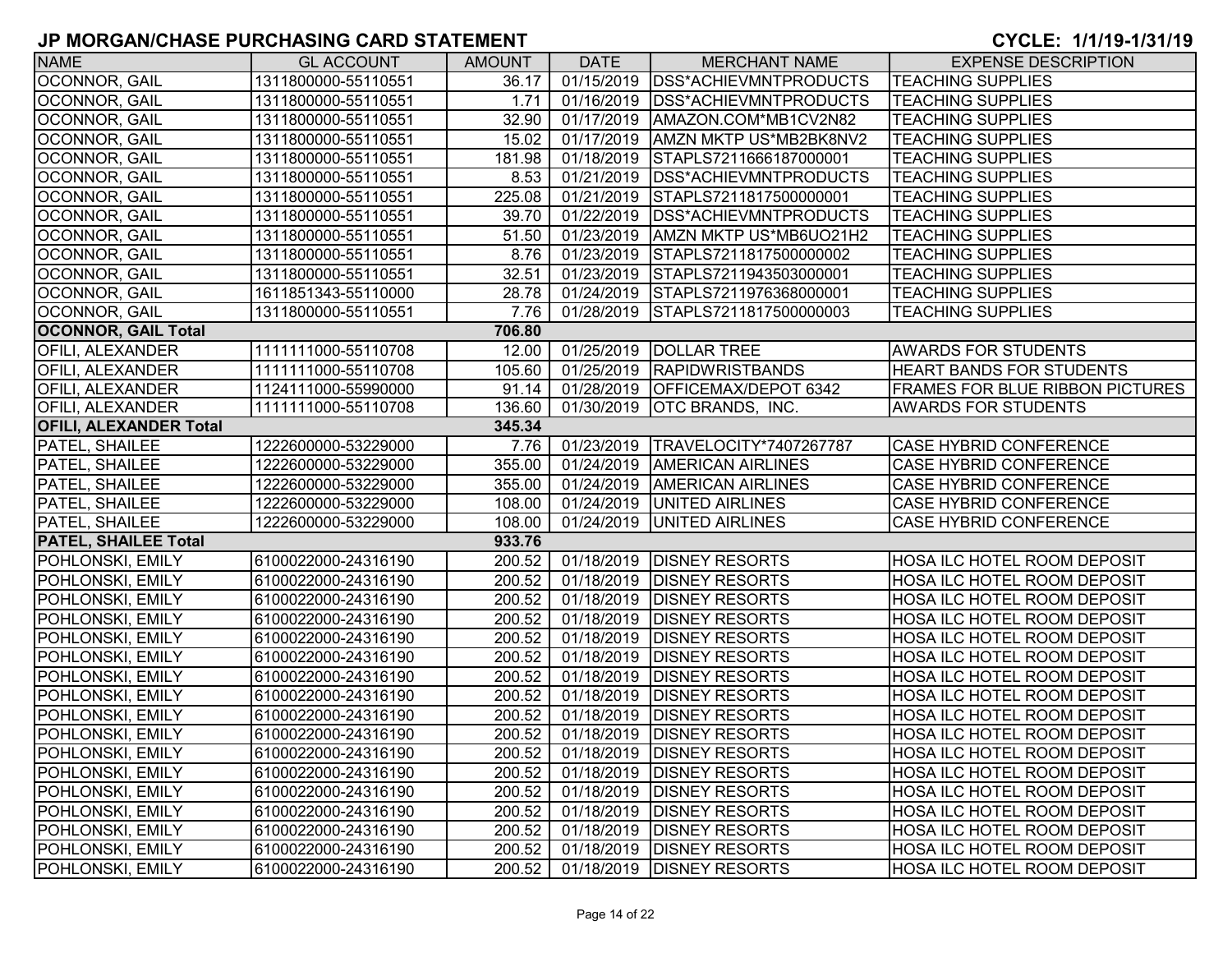| <b>NAME</b>                   | <b>GL ACCOUNT</b>   | <b>AMOUNT</b> | <b>DATE</b> | <b>MERCHANT NAME</b>            | <b>EXPENSE DESCRIPTION</b>         |
|-------------------------------|---------------------|---------------|-------------|---------------------------------|------------------------------------|
| POHLONSKI, EMILY              | 6100022000-24316190 | 200.52        | 01/18/2019  | <b>DISNEY RESORTS</b>           | HOSA ILC HOTEL ROOM DEPOSIT        |
| POHLONSKI, EMILY              | 6100022000-24316190 | 200.52        | 01/18/2019  | <b>DISNEY RESORTS</b>           | <b>HOSA ILC HOTEL ROOM DEPOSIT</b> |
| POHLONSKI, EMILY              | 6100022000-24316190 | 200.52        | 01/18/2019  | <b>DISNEY RESORTS</b>           | HOSA ILC HOTEL ROOM DEPOSIT        |
| POHLONSKI, EMILY              | 6100022000-24316190 | 200.52        | 01/18/2019  | <b>DISNEY RESORTS</b>           | <b>HOSA ILC HOTEL ROOM DEPOSIT</b> |
| POHLONSKI, EMILY              | 6100022000-24316190 | 200.52        | 01/18/2019  | <b>DISNEY RESORTS</b>           | HOSA ILC HOTEL ROOM DEPOSIT        |
| POHLONSKI, EMILY              | 6100022000-24316190 | 200.52        | 01/18/2019  | <b>DISNEY RESORTS</b>           | HOSA ILC HOTEL ROOM DEPOSIT        |
| POHLONSKI, EMILY              | 6100022000-24316190 | 200.52        | 01/18/2019  | <b>DISNEY RESORTS</b>           | HOSA ILC HOTEL ROOM DEPOSIT        |
| POHLONSKI, EMILY              | 6100022000-24316190 | 200.52        | 01/18/2019  | <b>DISNEY RESORTS</b>           | HOSA ILC HOTEL ROOM DEPOSIT        |
| POHLONSKI, EMILY              | 6100022000-24316190 | 200.52        | 01/18/2019  | <b>DISNEY RESORTS</b>           | HOSA ILC HOTEL ROOM DEPOSIT        |
| POHLONSKI, EMILY              | 6100022000-24316190 | 200.52        | 01/18/2019  | <b>DISNEY RESORTS</b>           | HOSA ILC HOTEL ROOM DEPOSIT        |
| POHLONSKI, EMILY              | 6100022000-24316190 | 200.52        | 01/18/2019  | <b>DISNEY RESORTS</b>           | HOSA ILC HOTEL ROOM DEPOSIT        |
| POHLONSKI, EMILY              | 6100022000-24316190 | 200.52        | 01/18/2019  | <b>DISNEY RESORTS</b>           | HOSA ILC HOTEL ROOM DEPOSIT        |
| POHLONSKI, EMILY              | 1111322730-55110000 | 15.99         | 01/31/2019  | AMZN MKTP US*MB0MJ3930          | TOOTHPICKS FOR BIOLOGY LAB         |
| <b>POHLONSKI, EMILY Total</b> |                     | 5,831.07      |             |                                 |                                    |
| <b>REICHLEY, CARRIE</b>       | 1711118000-55110611 | 107.55        | 01/09/2019  | AMZN MKTP US*M248W1WX2          | <b>MOISEEFF SUPPLIES</b>           |
| <b>REICHLEY, CARRIE</b>       | 6100018000-24316656 | 8.20          | 01/09/2019  | AMZN MKTP US*M248W1WX2          | <b>MOISEEFF SUPPLIES</b>           |
| <b>REICHLEY, CARRIE</b>       | 6100018000-24316656 | 17.96         | 01/09/2019  | AMZN MKTP US*MB34O6NY1          | <b>MOISEEFF SUPPLIES</b>           |
| <b>REICHLEY, CARRIE</b>       | 6100018000-24316656 | 244.42        | 01/10/2019  | AMZN MKTP US*MB3Y18JX1          | <b>MOISEEFF SUPPLIES</b>           |
| <b>REICHLEY, CARRIE</b>       | 6100018000-24316275 | 116.73        | 01/14/2019  | PANERA BREAD #600667            | PRINCIPALS MEETING - LUNCHEON      |
| <b>REICHLEY, CARRIE</b>       | 1111118000-55110708 | 31.31         | 01/15/2019  | <b>SSI*SCHOOL SPECIALTY</b>     | L. ZEBROWSKI - CLASSROOM           |
|                               |                     |               |             |                                 | <b>SUPPLIES</b>                    |
| <b>REICHLEY, CARRIE</b>       | 1124118000-55910000 | 220.75        | 01/15/2019  | SSI*SCHOOL SPECIALTY            | C. REICHLEY - OFFICE SUPPLIES      |
|                               |                     |               |             |                                 | (LAMINATING FILM & COIN WRAPPERS)  |
|                               |                     |               |             |                                 |                                    |
| <b>REICHLEY, CARRIE</b>       | 1111118000-54910000 | 40.00         |             | 01/16/2019 SAFEWAY SHREDDING    | SHREDDING 1/14/19                  |
| <b>REICHLEY, CARRIE</b>       | 1111118000-55110708 | 1,180.00      | 01/17/2019  | <b>VERITIV-MIDWEST</b>          | (1) PALLET OF COPY PAPER-GR. 6     |
| <b>REICHLEY, CARRIE</b>       | 1111118000-55110708 | 2,600.70      | 01/17/2019  | <b>VERITIV-MIDWEST</b>          | (2) PALLETS OF COPY PAPER &        |
|                               |                     |               |             |                                 | COLORED COPY PAPER - GR. 5         |
| <b>REICHLEY, CARRIE</b>       | 6100018000-24316216 | 192.00        | 01/18/2019  | AMZN MKTP US*MB35V2MZ0          | <b>SCISSORS FOR 5TH GRADE CAMP</b> |
|                               |                     |               |             |                                 | <b>HATS</b>                        |
| <b>REICHLEY, CARRIE</b>       | 6100018000-24316212 | 1,101.45      | 01/18/2019  | J W PEPPER AND SON INC          | A. LENGERICH - CHOIR SUPPLIES      |
| <b>REICHLEY, CARRIE</b>       | 1111118000-55110723 | 53.96         | 01/18/2019  | J W PEPPER AND SON INC          | M. RAIS - BAND/ORCHESTRA SUPPLIES  |
|                               |                     |               |             |                                 |                                    |
| <b>REICHLEY, CARRIE</b>       | 1111118000-53220000 | 174.00        | 01/18/2019  | MICHIGAN READING ASSOC          | K. MANDEL - READING CONFERENCE     |
| <b>REICHLEY, CARRIE</b>       | 1111118000-53220000 | 174.00        | 01/18/2019  | MICHIGAN READING ASSOC          | A. BURRY - READING CONFERENCE      |
| <b>REICHLEY, CARRIE</b>       | 1711118000-55110611 | 179.95        | 01/22/2019  | AMAZON.COM*MB0RB5BR0            | MOISEEFF SUPPLIES                  |
| <b>REICHLEY, CARRIE</b>       | 1111118000-55110702 | 120.23        | 01/23/2019  | <b>DBC*BLICK ART MATERIAL</b>   | L. JONES-ART SUPPLIES              |
| <b>REICHLEY, CARRIE</b>       | 1111118000-55110708 | 52.95         | 01/23/2019  | <b>EAI EDUCATION</b>            | C. KIDON - CLASSROOM SUPPLIES      |
| <b>REICHLEY, CARRIE</b>       | 6100018000-24316212 | 100.00        | 01/23/2019  | <b>FESTIVALS OF MUSIC</b>       | A. LENGERICH-DEPOSIT FOR FESTIVAL  |
|                               |                     |               |             |                                 | OF MUSIC, CHOIR CLUB               |
| <b>REICHLEY, CARRIE</b>       | 1111118000-55110708 | 161.67        |             | 01/24/2019 SSI*SCHOOL SPECIALTY | C. KIDON - CLASSROOM SUPPLIES      |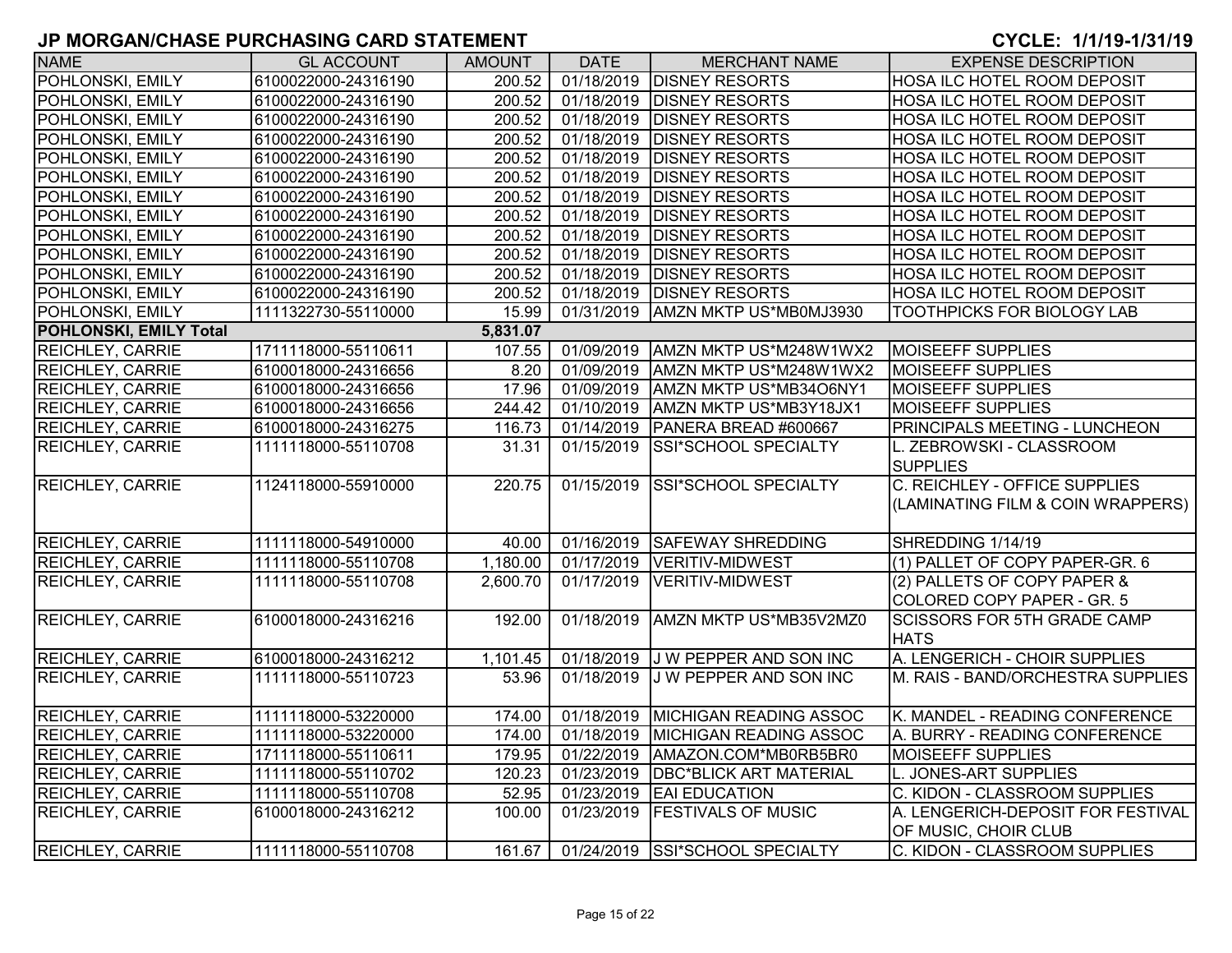| <b>NAME</b>                    | <b>GL ACCOUNT</b>   | <b>AMOUNT</b>         | <b>DATE</b> | <b>MERCHANT NAME</b>              | <b>EXPENSE DESCRIPTION</b>             |
|--------------------------------|---------------------|-----------------------|-------------|-----------------------------------|----------------------------------------|
| <b>REICHLEY, CARRIE</b>        | 1124118000-55990000 | 102.08                | 01/24/2019  | SSI*SCHOOL SPECIALTY              | C.REICHLEY-ICE BAGS FOR OFFICES,       |
|                                |                     |                       |             |                                   | GR. 6 & GR. 5                          |
| <b>REICHLEY, CARRIE</b>        | 1111118000-55110723 | 1,085.37              | 01/25/2019  | <b>MARSHALL MUSIC CO</b>          | <b>BAND &amp; ORCHESTRA SUPPLIES</b>   |
| <b>REICHLEY, CARRIE</b>        | 6100018000-24316213 | $\overline{2,}192.81$ | 01/25/2019  | <b>MARSHALL MUSIC CO</b>          | <b>BAND &amp; ORCHESTRA SUPPLIES</b>   |
| <b>REICHLEY, CARRIE</b>        | 1111118000-55110729 | 26.52                 | 01/30/2019  | AMAZON.COM*MB1NX8711              | L. ERICKSON - BOOK                     |
| <b>REICHLEY, CARRIE</b>        | 1111118000-55110729 | 26.52                 | 01/31/2019  | AMAZON.COM*MB6FH69Y1              | J. SAUER - BOOK                        |
| <b>REICHLEY, CARRIE Total</b>  |                     | 10,311.13             |             |                                   |                                        |
| RODRIGUEZ, SANDRA              | 6100013000-24316275 | 130.90                | 01/11/2019  | <b>ANLEY INC</b>                  | COUNTRIES REPRESENTED IN OUR           |
|                                |                     |                       |             |                                   | <b>SCHOOL FLAGS</b>                    |
| RODRIGUEZ, SANDRA              | 1111113000-54910000 | 111.50                | 01/11/2019  | SHRED-IT USA LLC                  | <b>NEW RECYCLING BIN - THROUGH</b>     |
|                                |                     |                       |             |                                   | SHRED-IT - ONE MONTH AND 1ST TIME      |
|                                |                     |                       |             |                                   | <b>SET UP</b>                          |
| RODRIGUEZ, SANDRA              | 6100013000-24316275 | 6.95                  | 01/14/2019  | AMZN MKTP US*MB4HN0A90            | FLAG FOR THE KIVA - COUNTRIES          |
|                                |                     |                       |             |                                   | <b>REPRESENTED</b>                     |
| RODRIGUEZ, SANDRA              | 6100013000-24316275 | 71.61                 |             | 01/14/2019 SSI*SCHOOL SPECIALTY   | OFFICE SUPPLIES/VISITORS BADGES        |
| RODRIGUEZ, SANDRA              | 6100013000-24316275 | 6.85                  | 01/16/2019  | AMZN MKTP US*MB0A90ZI2            | <b>FLAG FOR KIVA COUNTRIES</b>         |
| RODRIGUEZ, SANDRA              | 6100013000-24316275 | 69.11                 | 01/16/2019  | AMZN MKTP US*MB5Y99Z12            | <b>COUNTRY FLAGS - AMAZON ORDER</b>    |
| RODRIGUEZ, SANDRA              | 6100013000-24316275 | 39.96                 | 01/16/2019  | HCS*HIGHLIGHTSFORCHIL             | K-4 SUBSCRIPTION - 1 YEAR              |
| RODRIGUEZ, SANDRA              | 6100013000-24316275 | 6.14                  | 01/25/2019  | AMZN MKTP US*MB4LO16D0            | COUNTRY FLAG FOR THE KIVA              |
| RODRIGUEZ, SANDRA              | 6100013000-24316275 | 5.95                  | 01/28/2019  | AMZN MKTP US*MB6TC7XV2            | <b>FLAG FOR THE KIVA</b>               |
| RODRIGUEZ, SANDRA              | 1124113000-53220000 | 25.00                 | 01/28/2019  | <b>OAKLAND SCHOOLS-RC INT</b>     | <b>ASCHER - ILLUMINATE DNA</b>         |
|                                |                     |                       |             |                                   | <b>CONFERENCE</b>                      |
| <b>RODRIGUEZ, SANDRA Total</b> |                     | 473.97                |             |                                   |                                        |
| RONNING, ADAM                  | 1111220000-55110723 | 253.98                | 01/09/2019  | J W PEPPER AND SON INC            | 7TH AND 8TH GRADE CONCERT BAND         |
|                                |                     |                       |             |                                   | AND JAZZ BAND MUSIC                    |
| RONNING, ADAM                  | 6100020000-24316239 | 141.64                | 01/25/2019  | <b>GCI*MUSICIAN'S FRIEND</b>      | <b>PERCUSSION MALLETS</b>              |
| <b>RONNING, ADAM Total</b>     |                     | 395.62                |             |                                   |                                        |
| ROQUE, EMILY                   | 1311800000-55110551 | 77.56                 |             | 01/04/2019 AMZN MKTP US*MB7QU7CA1 | <b>CLASSROOM MATERIALS</b>             |
| <b>ROQUE, EMILY</b>            | 1311800000-55110551 | 21.58                 | 01/04/2019  | AMZN MKTP US*MB7R78CD1            | <b>CLASSROOM MATERIALS</b>             |
| <b>ROQUE, EMILY Total</b>      |                     | 99.14                 |             |                                   |                                        |
| <b>ROSS, NICOLE</b>            | 6100022000-24316129 | 120.00                | 01/09/2019  | <b>LEAGUE OF CHAMPIONS</b>        | NDC COMPETITION #1. STUDENTS           |
|                                |                     |                       |             |                                   | <b>REIMBURSE</b>                       |
| <b>ROSS, NICOLE</b>            | 6100022000-24316129 | 120.00                | 01/09/2019  | <b>LEAGUE OF CHAMPIONS</b>        | NDC COMPETITION #1. STUDENTS           |
|                                |                     |                       |             |                                   | <b>REIMBURSE</b>                       |
| <b>ROSS, NICOLE</b>            | 6100022000-24316129 | 5,558.00              | 01/09/2019  | <b>RAINBOW DANCE CONNECTI</b>     | <b>NDC COMPETITION #2. STUDENTS</b>    |
|                                |                     |                       |             |                                   | <b>REIMBURSE</b>                       |
| <b>ROSS, NICOLE</b>            | 6100022000-24316129 | (31.38)               | 01/18/2019  | <b>AMZN MKTP US</b>               | REFUND OF BANDANAS ORDERED             |
|                                |                     |                       |             |                                   | <b>FROM AMAZON</b>                     |
| <b>ROSS, NICOLE</b>            | 1111322000-53510720 | 12.95                 | 01/22/2019  | CANVA FOR WORK MONTHLY            | <b>DESIGN WEBSITE SUBSCRIPTION FOR</b> |
|                                |                     |                       |             |                                   | DANCE EVENT PROMOTION                  |
| <b>ROSS, NICOLE</b>            | 6100022000-24316129 | 47.85                 |             | 01/25/2019   PARTYBELL COM        | <b>BANDANAS FOR NDC HIP HOP</b>        |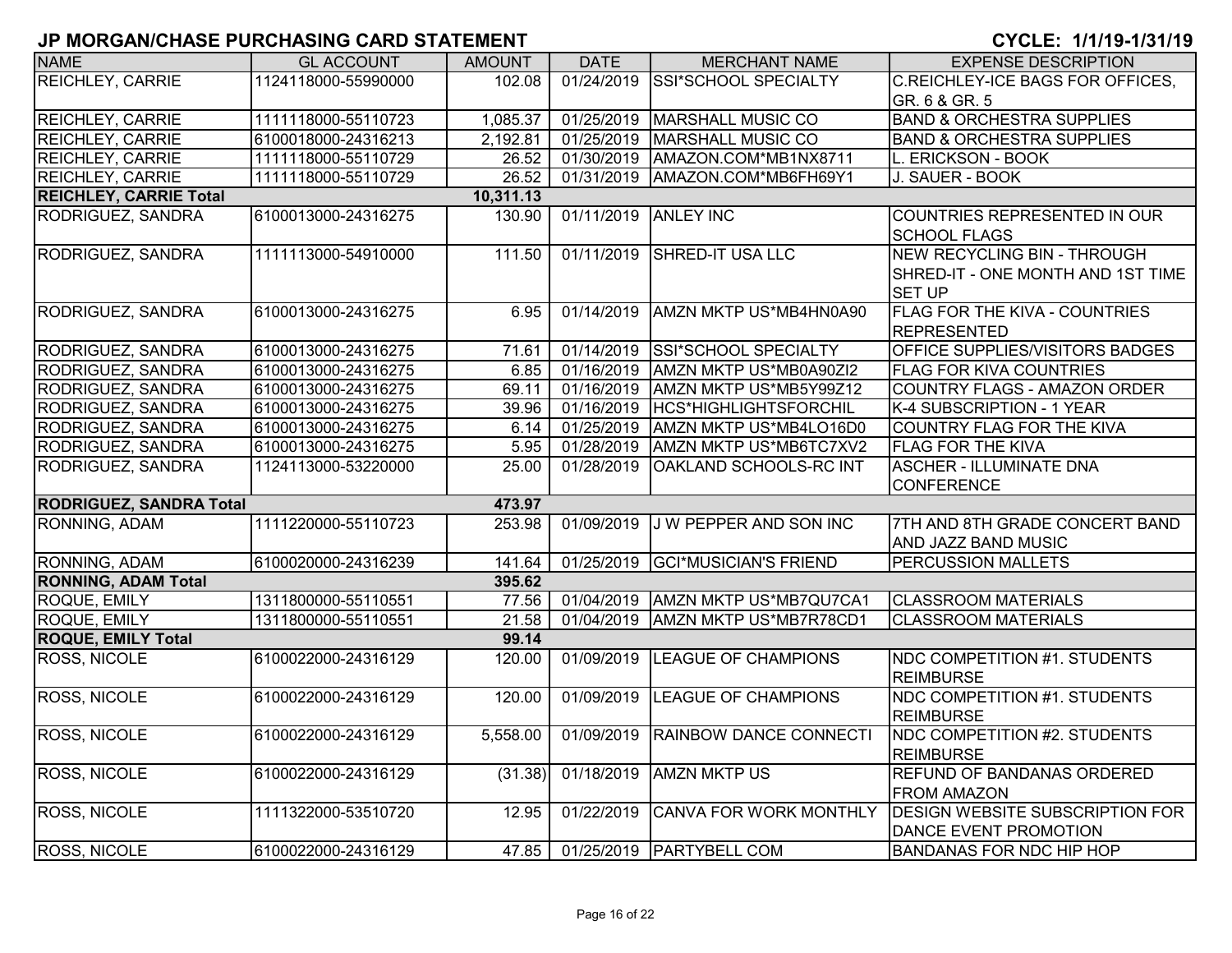| <b>NAME</b>                 | <b>GL ACCOUNT</b>   | <b>AMOUNT</b> | <b>DATE</b>             | <b>MERCHANT NAME</b>          | <b>EXPENSE DESCRIPTION</b>                          |
|-----------------------------|---------------------|---------------|-------------------------|-------------------------------|-----------------------------------------------------|
| ROSS, NICOLE                | 6100022000-24316129 | 83.94         | 01/25/2019              | TARGET.COM *                  | <b>BLACK SHIRTS FOR NDC HIP HOP</b>                 |
|                             |                     |               |                         |                               | <b>COSTUME</b>                                      |
| <b>ROSS, NICOLE</b>         | 6100022000-24316129 | 41.97         | 01/28/2019              | TARGET.COM *                  | <b>BLACK SHIRTS FOR NDC HIP HOP</b>                 |
|                             |                     |               |                         |                               | <b>COSTUME</b>                                      |
| <b>ROSS, NICOLE</b>         | 6100022000-24316129 | 14.82         | 01/29/2019              | TARGET.COM *                  | <b>BLUE SHIRT FOR NICK FOR COSTUME</b>              |
| <b>ROSS, NICOLE Total</b>   |                     | 5,968.15      |                         |                               |                                                     |
| <b>RUDY, MICHELLE</b>       | 1311800000-55110551 | 7.00          | 01/14/2019              | <b>DOLLAR TREE</b>            | <b>TEACHING SUPPLIES</b>                            |
| <b>RUDY, MICHELLE</b>       | 1311800000-55110551 | 20.97         | 01/14/2019              | <b>TEACHERS STORE LIVON</b>   | <b>TEACHING SUPPLIES</b>                            |
| <b>RUDY, MICHELLE</b>       | 1311800000-55110551 | 22.00         | 01/28/2019              | <b>DOLLAR TREE</b>            | <b>TEACHING SUPPLIES</b>                            |
| <b>RUDY, MICHELLE</b>       | 1311800000-55110551 | 27.00         | 01/28/2019              | DOLLARTREE                    | <b>TEACHING SUPPLIES</b>                            |
| <b>RUDY, MICHELLE Total</b> |                     | 76.97         |                         |                               |                                                     |
| RUTKOWSKI, MELANIE          | 1722100000-53220611 | 50.00         | 01/09/2019              | MACUL                         | <b>MACUL PRESENTERS REGISTRATION</b>                |
|                             |                     |               |                         |                               | <b>FOR DIANA STOTLER</b>                            |
| RUTKOWSKI, MELANIE          | 1722100000-57410611 | 35.00         | 01/09/2019              | <b>MICHIGAN READING ASSOC</b> | <b>MICHIGAN READING ASSOCIATION</b>                 |
|                             |                     |               |                         |                               | MEMBERSHIP DIANA STOTLER                            |
| RUTKOWSKI, MELANIE          | 1722100000-53220611 | 229.00        | 01/09/2019              | <b>MICHIGAN READING ASSOC</b> | <b>MICHIGAN READING ASSOCIATION</b>                 |
|                             |                     |               |                         |                               | CONFERENCE FEE AND SCECH HOURS                      |
|                             |                     |               |                         |                               |                                                     |
| RUTKOWSKI, MELANIE          | 1722100000-57410611 | 35.00         | 01/09/2019              | MICHIGAN READING ASSOC        | <b>MICHIGAN READING ASSOCI</b>                      |
|                             |                     |               |                         |                               | MEMBERSHIP- ALLISON BURG                            |
| RUTKOWSKI, MELANIE          | 1722100000-53220611 | 229.00        | 01/09/2019              | <b>MICHIGAN READING ASSOC</b> | <b>MICHIGAN READING ASSOCIATION</b>                 |
|                             |                     |               |                         |                               | CONFERENCE/SECECH                                   |
| <b>RUTKOWSKI, MELANIE</b>   | 1622100686-53220000 | 15.00         | 01/09/2019              | <b>OAKLAND SCHOOLS-RC INT</b> | WIDA TRAINING AMANDA CLARKSON                       |
| RUTKOWSKI, MELANIE          | 1622100686-53220000 | 15.00         | 01/09/2019              | OAKLAND SCHOOLS-RC INT        | <b>WIDA ACCESS TRAINING LORI</b>                    |
|                             |                     |               |                         |                               | VOGELGESANG                                         |
| RUTKOWSKI, MELANIE          | 1612500686-55110000 | 156.68        | 01/10/2019              | STAPLS7211029675000001        | <b>TITLE III CLASSROOM SUPPLIES S.</b>              |
|                             |                     |               |                         |                               | <b>TANNER - NW</b>                                  |
| RUTKOWSKI, MELANIE          | 1612500686-55110000 | 22.58         | 01/14/2019              | STAPLS7211376021000001        | TITLE III CLASSROOM SUPPLIES S                      |
|                             |                     |               |                         |                               | <b>TANNER NW</b>                                    |
| RUTKOWSKI, MELANIE          | 1722100000-53220611 | 75.00         | 01/15/2019              | MI ASSOC SCH ADM              | <b>MICHIGAN SCHOOL TESTING</b>                      |
|                             |                     |               |                         |                               | CONFERENCE- J. DINKELMANN                           |
| RUTKOWSKI, MELANIE          | 1612500686-55110000 | (15.24)       | 01/16/2019              | STAPLS7211029675001001        | CREDIT FOR WRONG ITEM 1612500686-                   |
|                             |                     |               |                         |                               | 55110000                                            |
| RUTKOWSKI, MELANIE          | 1722100000-53220611 | 300.00        | $\overline{01/18/2019}$ | OAKLAND SCHOOLS-RC INT        | COGNITIVE COACHING S. BOERSMA                       |
|                             |                     |               |                         |                               | AND K. ADER                                         |
| RUTKOWSKI, MELANIE          | 1612500686-55110000 | 528.76        | 01/21/2019              | KAPLAN EARLY LEARNING         | HOKKI STOOLS FOR PARKVIEW-                          |
|                             |                     |               |                         |                               |                                                     |
|                             |                     |               |                         |                               | VANLINTHOUT<br><b>CLASSROOM SUPPLIES- S. TANNER</b> |
| RUTKOWSKI, MELANIE          | 1612500686-55110000 | 56.31         | 01/21/2019              | SSI*SCHOOL SPECIALTY          | <b>NW</b>                                           |
|                             |                     |               |                         |                               |                                                     |
| RUTKOWSKI, MELANIE          | 1612500686-55110000 | 68.67         | $\overline{01/21}/2019$ | STAPLS7211699249000001        | <b>CLASSROOM SUPPLIES- S. HADLEY</b>                |
|                             |                     |               |                         |                               | <b>NHS</b>                                          |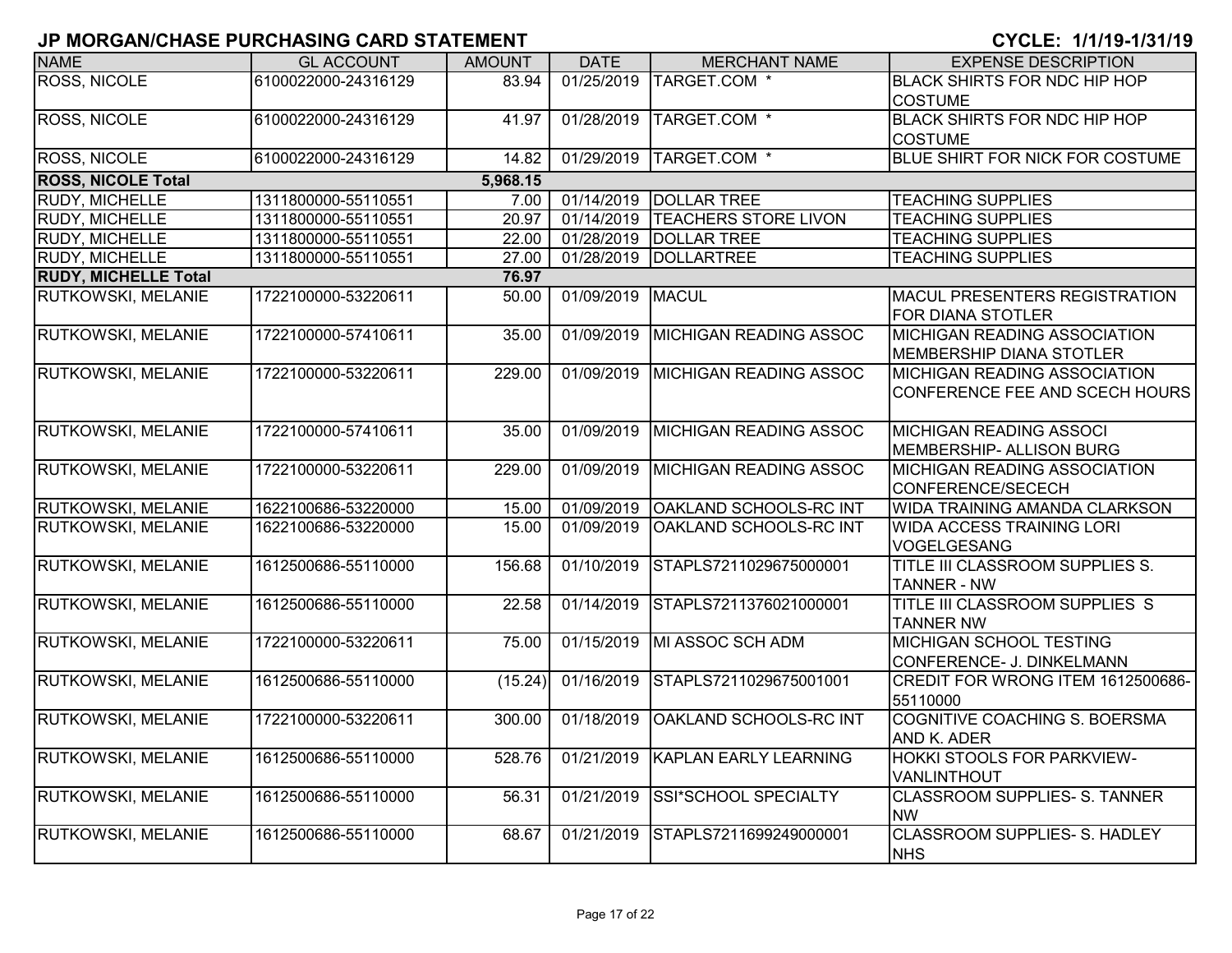| <b>NAME</b>                            | <b>GL ACCOUNT</b>   | <b>AMOUNT</b> | <b>DATE</b>        | <b>MERCHANT NAME</b>                  | <b>EXPENSE DESCRIPTION</b>            |  |  |
|----------------------------------------|---------------------|---------------|--------------------|---------------------------------------|---------------------------------------|--|--|
| RUTKOWSKI, MELANIE                     | 1722100000-53220611 | 699.00        |                    | 01/22/2019  LEDET TRAINING            | 508 ACCESSIBILITY TRAINING FOR M.     |  |  |
|                                        |                     |               |                    |                                       | <b>RUTKOWSKI</b>                      |  |  |
| <b>RUTKOWSKI, MELANIE Total</b>        |                     | 2,499.76      |                    |                                       |                                       |  |  |
| SATTERFIELD, EMILY                     | 1311800000-55110551 | 27.00         | 01/10/2019 TARGET  | 00006114                              | <b>LEARNING TOYS</b>                  |  |  |
| SATTERFIELD, EMILY                     | 1311800000-55110551 | 8.73          |                    | 01/11/2019 RITE AID STORE - 4432      | <b>CLASSROOM SIGN/ DOOR DECOR</b>     |  |  |
| SATTERFIELD, EMILY                     | 1311800000-55110551 | 14.00         |                    | 01/25/2019 SCHOLASTIC PAYMENT         | <b>BOOKS FOR CLASSROOM</b>            |  |  |
| SATTERFIELD, EMILY                     | 1311800000-55110551 | 4.00          | 01/28/2019         | SCHOLASTIC READING CLU                | <b>BOOK FOR CLASSROOM WEEKLY</b>      |  |  |
|                                        |                     |               |                    |                                       | <b>LESSON PLAN</b>                    |  |  |
| <b>SATTERFIELD, EMILY</b>              | 1311800000-55110551 | 19.00         | 01/28/2019 TARGET  | 00002816                              | <b>BLOCK TECH TOYS</b>                |  |  |
| SATTERFIELD, EMILY                     | 1311800000-55110551 | 7.00          | 01/28/2019 TARGET  | 00008961                              | <b>BLOCK TECH</b>                     |  |  |
| <b>SATTERFIELD, EMILY Total</b>        |                     | 79.73         |                    |                                       |                                       |  |  |
| <b>SCHURIG, CLAIRE</b>                 | 6100022000-24316122 | 420.00        | 01/28/2019         | <b>AMWAY GRAND PLZ HTL F</b>          | FOOD FOR MICHIGAN MUSIC               |  |  |
|                                        |                     |               |                    |                                       | <b>CONFERENCE</b>                     |  |  |
| <b>SCHURIG, CLAIRE</b>                 | 6100022000-24316122 | 144.53        | 01/30/2019         | <b>CUSTOMINK LLC</b>                  | A FEW EXTRA QUARTER-ZIPS FOR          |  |  |
|                                        |                     |               |                    |                                       | KIDS WHO FORGOT TO ORDER THEM         |  |  |
| <b>SCHURIG, CLAIRE Total</b><br>564.53 |                     |               |                    |                                       |                                       |  |  |
| <b>SHAFER, RACHELLE</b>                | 1111112000-55110702 | 12.72         | 01/08/2019         | <b>DBC*BLICK ART MATERIAL</b>         | <b>ART TEACHER BUDGET</b>             |  |  |
| SHAFER, RACHELLE                       | 6100012000-24316275 | 57.91         | 01/08/2019         | MEIJER INC #054 Q01                   | POTS/PLANTS FOR THE OFFICE            |  |  |
| <b>SHAFER, RACHELLE</b>                | 1111112000-55110708 | 18.63         | 01/09/2019         | AMAZON.COM*M25JA5WG2                  | J. UKROP CLASSROOM BUDGET             |  |  |
| <b>SHAFER, RACHELLE</b>                | 6100012000-24316701 | 15.98         | 01/09/2019         | AMZN MKTP US*MB5AI43Q0                | <b>LEADER IN ME</b>                   |  |  |
| <b>SHAFER, RACHELLE</b>                | 1111112000-55110723 | 69.98         | 01/09/2019         | AMZN MKTP US*MB77R4381                | MUSIC TEACHER BUDGET                  |  |  |
| <b>SHAFER, RACHELLE</b>                | 1124112000-55990000 | 123.80        | 01/09/2019         | HFT*HARBOR FRGHT TOOLS                | <b>SUPPLIES</b>                       |  |  |
| <b>SHAFER, RACHELLE</b>                | 1124112000-55910000 | 81.42         | 01/09/2019         | STAPLS7210975093000001                | <b>OFFICE SUPPLIES</b>                |  |  |
| <b>SHAFER, RACHELLE</b>                | 6100012000-24316501 | 255.42        | 01/09/2019         | <b>TREETOP PUBLISHING INC</b>         | <b>3RD GRADE BARE BOOKS</b>           |  |  |
| <b>SHAFER, RACHELLE</b>                | 1111112000-55110708 | 345.15        |                    | 01/09/2019  VERITIV-MIDWEST           | <b>COLOR COPIER PAPER</b>             |  |  |
| <b>SHAFER, RACHELLE</b>                | 6100012000-24316733 | 400.00        |                    | 01/10/2019 MEIJER INC #054 Q01        | MEIJER CASH CARDS FOR BACKPACKS       |  |  |
|                                        |                     |               |                    |                                       |                                       |  |  |
| <b>SHAFER, RACHELLE</b>                | 1111112000-55110702 | 18.30         |                    | 01/11/2019   DBC*BLICK ART MATERIAL   | <b>ART TEACHER'S BUDGET</b>           |  |  |
| <b>SHAFER, RACHELLE</b>                | 6100012000-24316501 | 2,435.00      |                    | 01/11/2019   PALACE SPORTS & ENT BO   | DUEL IN THE D TICKETS                 |  |  |
| <b>SHAFER, RACHELLE</b>                | 1124112000-55990000 | 22.76         |                    | 01/16/2019 BUSCH'S #1205              | <b>BAGS FOR ICE AND CUPS FOR MEDS</b> |  |  |
| SHAFER, RACHELLE                       | 1124112000-55990000 | (7.01)        | 01/16/2019         | HFT*HARBOR FRGHT TOOLS                | <b>SALES TAX REFUNDED FROM</b>        |  |  |
|                                        |                     |               |                    |                                       | PURCHASE ON 1/8/19                    |  |  |
| <b>SHAFER, RACHELLE</b>                | 1111112000-55110708 | 73.32         | 01/17/2019         | AMAZON.COM*MB6AG2XZ1                  | <b>T. HRIBAR BOOKS</b>                |  |  |
| SHAFER, RACHELLE                       | 1111112000-55110708 | 467.50        | 01/17/2019         | REI*GREENWOODHEINEMANN BENCHMARK K-2  |                                       |  |  |
| <b>SHAFER, RACHELLE</b>                | 1124112000-55910000 | 28.97         | 01/18/2019         | AMZN MKTP US*MB12Q0XS1                | <b>BLANK NOTE CARDS</b>               |  |  |
| <b>SHAFER, RACHELLE</b>                | 6100012000-24316501 | 137.23        |                    | 01/18/2019   AMZN MKTP US*MB8Q64XM1   | PTO APPROVED EXPENSE FOR 2ND          |  |  |
|                                        |                     |               |                    |                                       | <b>GRADE</b>                          |  |  |
| <b>SHAFER, RACHELLE</b>                | 1111112000-55110723 | 163.79        |                    | 01/21/2019   PLANK ROAD PUBLISHING    | <b>MUSIC TEACHER BUDGET</b>           |  |  |
| <b>SHAFER, RACHELLE</b>                | 6100012000-24316501 | 2,490.00      | 01/21/2019 SM WOLF |                                       | <b>KNIT HAT PURCHASE</b>              |  |  |
| <b>SHAFER, RACHELLE</b>                | 6100012000-24316501 | 193.43        |                    | 01/28/2019 COOL GLOW                  | <b>BANDANNAS FOR MARCH READING</b>    |  |  |
|                                        |                     |               |                    |                                       | <b>MONTH</b>                          |  |  |
| SHAFER, RACHELLE                       | 6100012000-24316271 | 25.00         |                    | 01/30/2019   SQ * SQ * THE FLOWER ALL | <b>SYMPATHY GIFT</b>                  |  |  |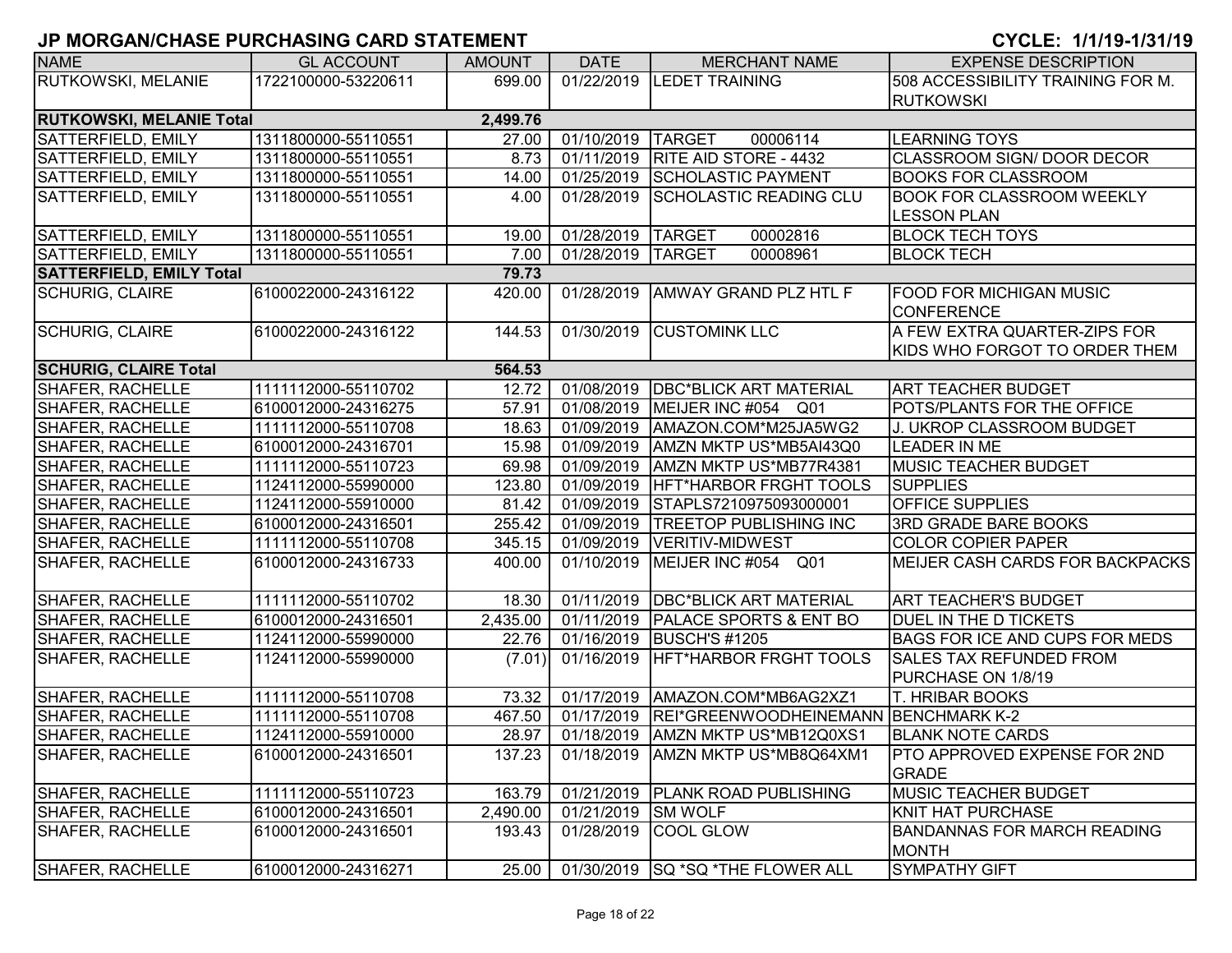| <b>NAME</b>                    | <b>GL ACCOUNT</b>   | <b>AMOUNT</b> | <b>DATE</b>      | <b>MERCHANT NAME</b>              | <b>EXPENSE DESCRIPTION</b>             |
|--------------------------------|---------------------|---------------|------------------|-----------------------------------|----------------------------------------|
| <b>SHAFER, RACHELLE</b>        | 6100012000-24316289 | 167.64        | 01/31/2019       | AMZN MKTP US*MB5UI49K0            | <b>COFFEE MAKERS</b>                   |
| SHAFER, RACHELLE               | 1124112000-55910000 | 67.25         | 01/31/2019       | STAPLS7212475176000001            | <b>LABELS AND BATTERIES</b>            |
| <b>SHAFER, RACHELLE Total</b>  |                     | 7,664.19      |                  |                                   |                                        |
| <b>SHEERAN, MARGARET</b>       | 6100020000-24316275 | 59.63         | 01/15/2019       | PETSMART # 0688                   | AQUARIUM SUPPLIES FOR THE              |
|                                |                     |               |                  |                                   | <b>SALMON IN THE CLASSROOM PROJECT</b> |
|                                |                     |               |                  |                                   |                                        |
| <b>SHEERAN, MARGARET Total</b> |                     | 59.63         |                  |                                   |                                        |
| <b>SOVEL, SHEILA</b>           | 6100041000-24316355 | 12.69         | 01/03/2019       | <b>TARGET</b><br>00008961         | <b>CLASSROOM TEACHING SUPPLIES</b>     |
| SOVEL, SHEILA                  | 6100041000-24316355 | 12.95         | 01/04/2019       | HOBBY-LOBBY #645                  | <b>CLASSROOM TEACHING SUPPLIES</b>     |
| <b>SOVEL, SHEILA</b>           | 6100041000-24316355 | 27.80         | 01/14/2019       | MICHAELS STORES 2071              | CLASSROOM TEACHING SUPPLIES            |
| <b>SOVEL, SHEILA</b>           | 6100041000-24316355 | 27.43         | 01/25/2019       | WM SUPERCENTER #5893              | <b>CLASSROOM TEACHING SUPPLIES</b>     |
| <b>SOVEL, SHEILA</b>           | 6100041000-24316355 | 8.92          | 01/30/2019       | MICHAELS STORES 3744              | <b>CLASSROOM TEACHING SUPPLIES</b>     |
| <b>SOVEL, SHEILA Total</b>     |                     | 89.79         |                  |                                   |                                        |
| TIMMER, SANDRA                 | 1522100331-53220000 | 90.00         | 01/21/2019 MACAE |                                   | AMBASSADOR TRAINING                    |
| TIMMER, SANDRA                 | 1522100331-53220000 | 45.00         | 01/21/2019       | <b>MACAE</b>                      | AMBASSADOR TRAINING                    |
| <b>TIMMER, SANDRA Total</b>    |                     | 135.00        |                  |                                   |                                        |
| <b>TURNER, NANCY</b>           | 1222600000-57410000 | 12.99         | 01/07/2019       | <b>AMAZON PRIME</b>               | <b>AMAZON DUES</b>                     |
| <b>TURNER, NANCY</b>           | 1222600000-53220000 | 150.00        | 01/11/2019       | OAKLAND SCHOOLS-RC INT            | <b>SEOAC SPRING RETREAT -</b>          |
|                                |                     |               |                  |                                   | <b>THEOPHELIS</b>                      |
| <b>TURNER, NANCY</b>           | 1222600000-53220000 | 150.00        | 01/11/2019       | <b>OAKLAND SCHOOLS-RC INT</b>     | <b>SEAOC SPRING RETREAT - PATEL</b>    |
| <b>TURNER, NANCY</b>           | 1212200000-53450000 | 16,929.00     | 01/15/2019       | <b>DON JOHNSTON, INC</b>          | <b>SUBSCRIPTION</b>                    |
| <b>TURNER, NANCY</b>           | 4445618000-56420000 | 2,572.50      | 01/16/2019       | <b>RIFTON EQUIPMENT</b>           | <b>LARGE PACER GAIT TRAINER</b>        |
| <b>TURNER, NANCY</b>           | 4445622000-56420000 | 2,107.50      | 01/16/2019       | <b>RIFTON EQUIPMENT</b>           | <b>ACTIVITY CHIAR</b>                  |
| <b>TURNER, NANCY</b>           | 4445618000-56420000 | 2,107.50      | 01/16/2019       | <b>RIFTON EQUIPMENT</b>           | <b>ACTIVITY CHAIR</b>                  |
| <b>TURNER, NANCY</b>           | 4445618000-56420000 | 1,953.75      | 01/16/2019       | <b>RIFTON EQUIPMENT</b>           | <b>ACTIVITY CHAIR</b>                  |
| <b>TURNER, NANCY</b>           | 4445620000-56420000 | 2,107.50      | 01/16/2019       | <b>RIFTON EQUIPMENT</b>           | <b>LARGE ACTIVITY CHAIR</b>            |
| <b>TURNER, NANCY</b>           | 4445615000-56420000 | 1,953.75      | 01/16/2019       | <b>RIFTON EQUIPMENT</b>           | <b>ACTIVITY CHAIR</b>                  |
| <b>TURNER, NANCY</b>           | 4445620000-56420000 | 1,953.75      | 01/16/2019       | <b>RIFTON EQUIPMENT</b>           | MIDDLE SCHOOL ACTIVITY CHAIR           |
| <b>TURNER, NANCY</b>           | 4445614000-56420000 | 1,953.75      | 01/16/2019       | <b>RIFTON EQUIPMENT</b>           | <b>ACTIVITY CHAIR</b>                  |
| <b>TURNER, NANCY</b>           | 4445614000-56420000 | 2,107.50      | 01/16/2019       | <b>RIFTON EQUIPMENT</b>           | <b>ACTIVITY CHAIR</b>                  |
| TURNER, NANCY                  | 4445620000-56420000 | 1,781.25      | 01/16/2019       | <b>RIFTON EQUIPMENT</b>           | ADAPTIVE MEDIUM TRICYCLE               |
| <b>TURNER, NANCY</b>           | 1222600000-55910000 | 555.59        | 01/16/2019       | STAPLS7211499677000001            | STORAGE BOXES FOR STUDENT              |
|                                |                     |               |                  |                                   | <b>RECORDS</b>                         |
| <b>TURNER, NANCY</b>           | 1221926000-55110000 | 5.29          | 01/21/2019       | HOMEDEPOT.COM                     | <b>NATC</b>                            |
| <b>TURNER, NANCY</b>           | 1221922205-55110000 | 5.28          |                  | 01/21/2019 HOMEDEPOT.COM          | <b>HS</b>                              |
| <b>TURNER, NANCY</b>           | 1221926000-55110000 | 5.46          |                  | 01/21/2019 HOMEDEPOT.COM          | <b>NATC</b>                            |
| <b>TURNER, NANCY</b>           | 1221922205-55110000 | 5.46          | 01/21/2019       | HOMEDEPOT.COM                     | <b>HS</b>                              |
| TURNER, NANCY                  | 1221922205-55110000 | 4.50          |                  | 01/21/2019   THE HOME DEPOT #2737 | <b>HS</b>                              |
| <b>TURNER, NANCY</b>           | 1221926000-55110000 | 4.50          | 01/21/2019       | THE HOME DEPOT #2737              | <b>NATC</b>                            |
| <b>TURNER, NANCY</b>           | 1221926000-55110000 | 10.59         | 01/23/2019       | HOMEDEPOT.COM                     | <b>NATC</b>                            |
| <b>TURNER, NANCY</b>           | 1221922205-55110000 | 10.59         | 01/23/2019       | HOMEDEPOT.COM                     | <b>HS</b>                              |
| <b>TURNER, NANCY</b>           | 1221926000-55110000 | 31.98         |                  | 01/24/2019 HOMEDEPOT.COM          | <b>NATC</b>                            |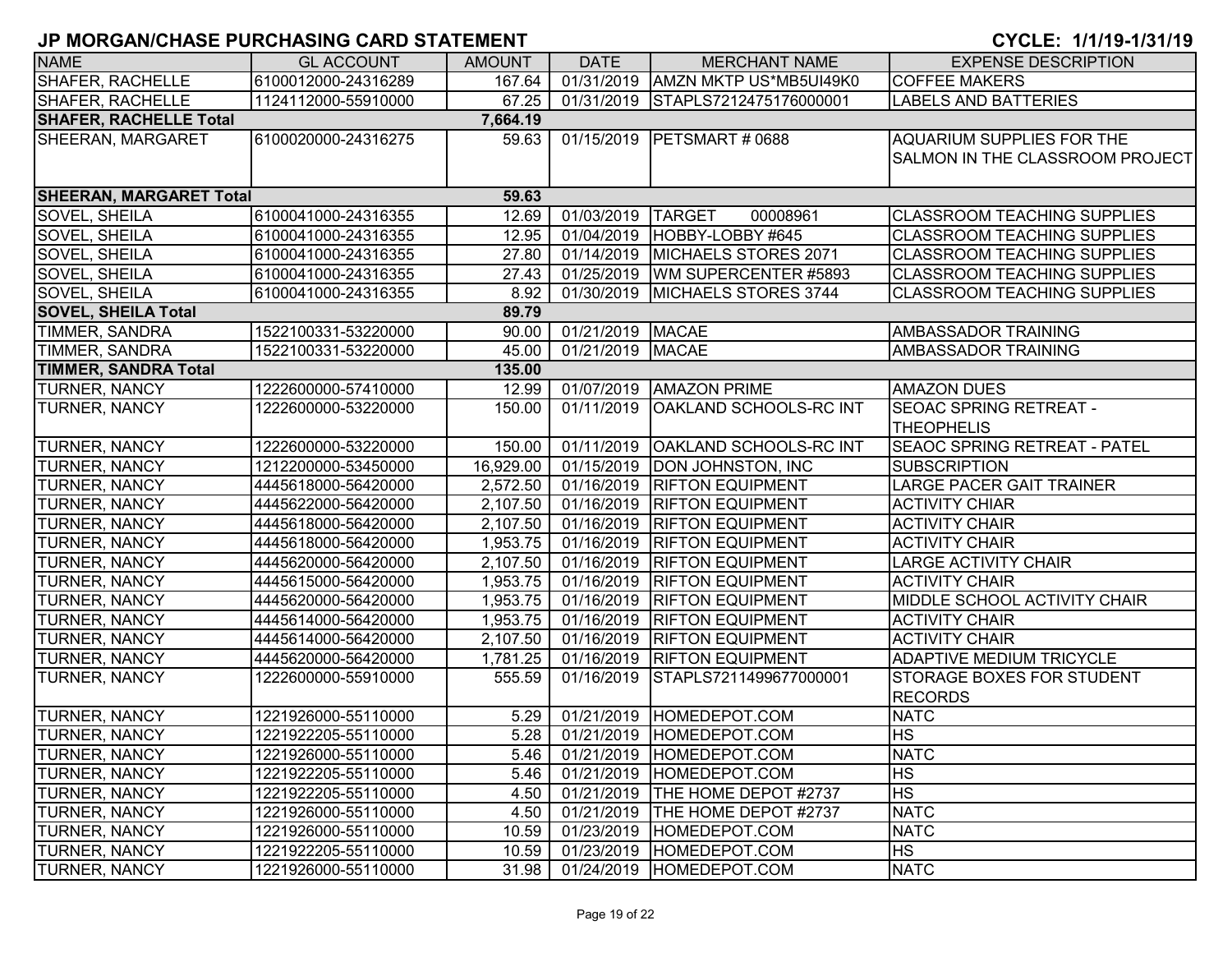| <b>NAME</b>                     | <b>GL ACCOUNT</b>   | <b>AMOUNT</b> | <b>DATE</b>        | <b>MERCHANT NAME</b>              | <b>EXPENSE DESCRIPTION</b>                                                                   |
|---------------------------------|---------------------|---------------|--------------------|-----------------------------------|----------------------------------------------------------------------------------------------|
| <b>TURNER, NANCY</b>            | 1221922205-55110000 | 31.97         | 01/24/2019         | HOMEDEPOT.COM                     | $H\overline{\mathsf{S}}$                                                                     |
| <b>TURNER, NANCY</b>            | 4445614000-56420000 | 1,726.34      | 01/24/2019         | SCR*ALLEGRO                       | <b>CHANGING TABLE WITH RAILS</b>                                                             |
| <b>TURNER, NANCY</b>            | 1222600000-53220000 | 50.00         | 01/28/2019         | <b>OAKLAND SCHOOLS-RC INT</b>     | <b>ILLUMINATE DNA</b>                                                                        |
| <b>TURNER, NANCY Total</b>      |                     | 40,288.29     |                    |                                   |                                                                                              |
| <b>VALENTINE, CYNTHIA</b>       | 1127170000-55910000 | 110.34        |                    | 01/17/2019 STAPLS7211605719000001 | <b>OFFICE SUPPLIES</b>                                                                       |
| <b>VALENTINE, CYNTHIA Total</b> |                     | 110.34        |                    |                                   |                                                                                              |
| VANEIZENGA, JAMES               | 1111322725-55110000 | 91.50         | 01/09/2019         | <b>PAYPAL *MUSICAPROPR</b>        | JOURNEY BY KAREL BUTZ                                                                        |
| VANEIZENGA, JAMES               | 1111322725-55110000 | 227.25        | 01/11/2019         | <b>LUCKS MUSIC LIBRARY</b>        | <b>FESTIVAL MUSIC/SCORES</b>                                                                 |
| VANEIZENGA, JAMES               | 1111322725-55110000 | 93.89         | 01/30/2019         | <b>LUCKS MUSIC LIBRARY</b>        | <b>BACK ORDERED FESTIVAL</b><br>MUSIC/SCORES                                                 |
| <b>VANEIZENGA, JAMES Total</b>  |                     | 412.64        |                    |                                   |                                                                                              |
| <b>VUICHARD, TATIANA</b>        | 6100000000-24316770 | 60.48         | 01/21/2019         | JETS PIZZA - MI -150 -            | COMMUNITY ED STAFF MEETING<br>01/18/2019                                                     |
| <b>VUICHARD, TATIANA</b>        | 1111132000-55110000 | 229.00        | 01/24/2019   MACUL |                                   | CONFERENCE REGISTRATION FEE                                                                  |
| <b>VUICHARD, TATIANA Total</b>  |                     | 289.48        |                    |                                   |                                                                                              |
| <b>WARECK, MICHELE</b>          | 4445622000-56420000 | 1,387.00      | 01/03/2019         | LOWES #01814*                     | <b>APPLIANCES FOR SPECIAL NEEDS</b><br><b>CLASSES</b>                                        |
| <b>WARECK, MICHELE</b>          | 6100022000-24316135 |               | (71.98) 01/08/2019 | <b>CUSTOMINK LLC</b>              | <b>CREDIT FOR GSA T-SHIRT ORDER</b>                                                          |
| <b>WARECK, MICHELE</b>          | 1111322000-54910741 | 159.00        | 01/08/2019         | <b>SESAC INC</b>                  | WOVI COMPULSORY LICENSE FEE                                                                  |
| <b>WARECK, MICHELE</b>          | 4445622000-56420000 | 2,445.00      | 01/09/2019         | LOWES #01814*                     | <b>APPLIANCES FOR LIFE SKILLS</b><br><b>CLASSES</b>                                          |
| <b>WARECK, MICHELE</b>          | 1111322000-57410000 | 25.00         |                    | 01/10/2019 MICHIGAN MUSIC CONFERE | ADDITIONAL MICHIGAN MUSIC<br><b>COMPETITION FEES</b>                                         |
| <b>WARECK, MICHELE</b>          | 6100022000-24316123 | 103.40        | 01/11/2019         | WAL-MART #2700                    | SPECIAL NEEDS CLASSROOM<br><b>SUPPLIES</b>                                                   |
| <b>WARECK, MICHELE</b>          | 6100022000-24316108 | 42.07         | 01/14/2019         | MICHAELS STORES 3744              | <b>FRAMES FOR SPECIAL PROJECT</b>                                                            |
| <b>WARECK, MICHELE</b>          | 1111322000-55110716 | 80.80         | 01/14/2019         | THE HOME DEPOT 2737               | <b>CAD/DRAFTING SUPPLIES</b>                                                                 |
| <b>WARECK, MICHELE</b>          | 1111322000-55110726 | 3,540.00      | 01/14/2019         | VERITIV-MIDWEST                   | COPY PAPER FOR HIGH SCHOOL COPY<br><b>MACHINES</b>                                           |
| <b>WARECK, MICHELE</b>          | 6100022000-24316176 | 423.27        |                    | 01/14/2019 WASTE MGMT WM EZPAY    | <b>RECYCLING FEES</b>                                                                        |
| <b>WARECK, MICHELE</b>          | 6100022000-24316170 | 2,545.20      |                    | 01/16/2019 KENSINGTON COURT       | <b>HOTEL FEES FOR MODEL UN</b><br><b>COMPETITION FEES</b>                                    |
| <b>WARECK, MICHELE</b>          | 6100022000-24316123 | 77.11         | 01/17/2019         | AMZN MKTP US*MB0438XH0            | SPECIAL NEEDS CLASSROOM<br><b>SUPPLIES</b>                                                   |
| <b>WARECK, MICHELE</b>          | 6100022000-24316123 | 17.57         |                    | 01/17/2019 AMZN MKTP US*MB0SU9GI1 | <b>SPECIAL NEEDS CLASSROOM</b><br><b>SUPPLIES</b>                                            |
| <b>WARECK, MICHELE</b>          | 6100022000-24316181 | 191.00        | 01/17/2019         | MATH ASSOC AMERICA                | <b>MATHEMATICAL ASSOCIATION OF</b><br>AMERICA MATH COMPETITION FEES                          |
| <b>WARECK, MICHELE</b>          | 6100022000-24316770 | 25.90         | 01/17/2019         | WAL-MART #5893                    | <b>BEVERAGES FOR STAFF MEETING</b>                                                           |
| <b>WARECK, MICHELE</b>          | 4445622000-56420000 | 169.87        | 01/18/2019         | LOWES #01823*                     | <b>APPLIANCE CORDS FOR APPLIANCES</b><br>FOR SPECIAL NEEDS AND LIFE SKILLS<br><b>CLASSES</b> |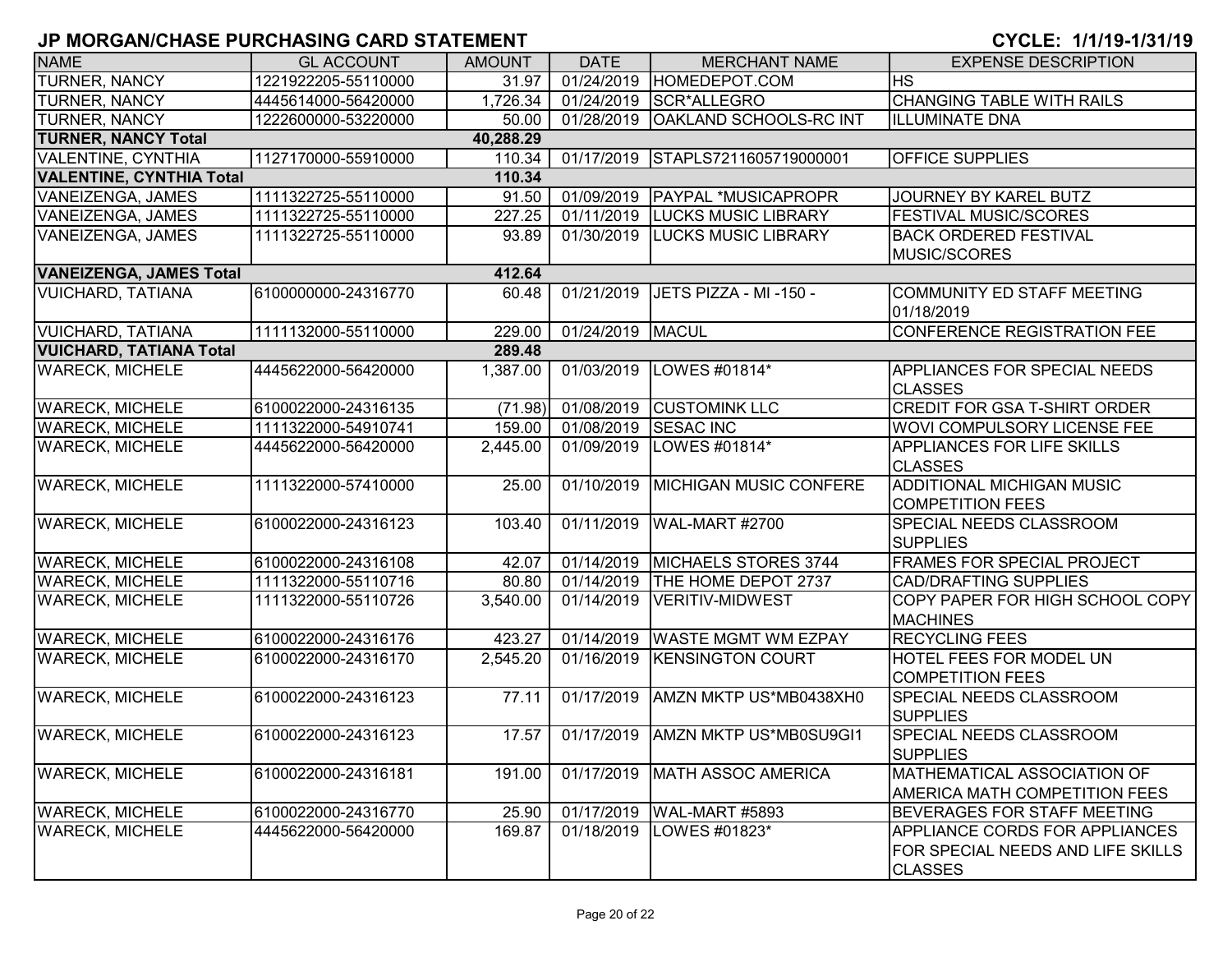| <b>NAME</b>                   | <b>GL ACCOUNT</b>                         | <b>AMOUNT</b>         | <b>DATE</b> | <b>MERCHANT NAME</b>              | <b>EXPENSE DESCRIPTION</b>             |  |  |  |
|-------------------------------|-------------------------------------------|-----------------------|-------------|-----------------------------------|----------------------------------------|--|--|--|
| <b>WARECK, MICHELE</b>        | 1111322000-57410000                       | 20.00                 | 01/18/2019  | PAYPAL *MICHIGANINT               | DEBATE JUDGING RE-CERTIFICATION        |  |  |  |
|                               |                                           |                       |             |                                   | <b>FEES</b>                            |  |  |  |
| <b>WARECK, MICHELE</b>        | 1111322000-55110716                       | 91.00                 | 01/18/2019  | STUDICA, INC.                     | <b>CAD/DRAFTING SUPPLIES</b>           |  |  |  |
| <b>WARECK, MICHELE</b>        | 6100022000-24316108                       | (23.11)               | 01/21/2019  | <b>MICHAELS STORES 3744</b>       | <b>RETURN CREDIT</b>                   |  |  |  |
| <b>WARECK, MICHELE</b>        | 1111322000-55110799                       | 69.30                 | 01/22/2019  | <b>STAPLES</b><br>00109520        | MISCELLANEOUS OFFICE SUPPLIES          |  |  |  |
|                               |                                           |                       |             |                                   | <b>FOR CLASSROOMS</b>                  |  |  |  |
| <b>WARECK, MICHELE</b>        | 6100022000-24316175                       | 77.18                 | 01/22/2019  | WAL-MART #2700                    | <b>SWEAT PANTS AND T-SHIRTS FOR</b>    |  |  |  |
|                               |                                           |                       |             |                                   | <b>STUDENTS WHO ARE</b>                |  |  |  |
|                               |                                           |                       |             |                                   | <b>INAPPROPRIATELY DRESSED</b>         |  |  |  |
| <b>WARECK, MICHELE</b>        | 6100022000-24316175                       | 165.77                | 01/24/2019  | STAPLS7212011183000001            | <b>ATTENDANCE OFFICE SUPPLIES FOR</b>  |  |  |  |
|                               |                                           |                       |             |                                   | <b>REGISTRATION</b>                    |  |  |  |
| <b>WARECK, MICHELE</b>        | 6100022000-24316175                       | 4.23                  | 01/25/2019  | STAPLS7212011183000002            | <b>BOOKKEEPING SUPPLIES</b>            |  |  |  |
| <b>WARECK, MICHELE</b>        | 6100022000-24316175                       | (122.53)              | 01/25/2019  | STAPLS7212011183001001            | <b>RETURN CREDIT</b>                   |  |  |  |
| <b>WARECK, MICHELE</b>        | 6100022000-24316175                       | 122.53                | 01/25/2019  | STAPLS7212011183002001            | <b>REGISTRATION SUPPLIES</b>           |  |  |  |
| <b>WARECK, MICHELE</b>        | 6100022000-24316176                       | 64.46                 | 01/28/2019  | <b>WASTE MGMT WM EZPAY</b>        | <b>RECYCLING CHARGES</b>               |  |  |  |
| <b>WARECK, MICHELE</b>        | 1111322000-55110710                       | 75.48                 | 01/29/2019  | AMAZON.COM*MB37X0KQ1              | <b>BOOKS FOR ENGLISH DEPT</b>          |  |  |  |
| <b>WARECK, MICHELE</b>        | 6100022000-24316169                       | $\overline{3,}105.00$ | 01/30/2019  | <b>MUSIC THEATRE INTERNAT</b>     | <b>SPRING MUSICAL CONTRACT</b>         |  |  |  |
|                               |                                           |                       |             |                                   | <b>PAYMENT</b>                         |  |  |  |
| <b>WARECK, MICHELE</b>        | 6100022000-24316175                       | (122.53)              | 01/30/2019  | STAPLS7212011183003001            | <b>RETURN CREDIT</b>                   |  |  |  |
|                               | <b>WARECK, MICHELE Total</b><br>14,686.99 |                       |             |                                   |                                        |  |  |  |
| <b>WATSON, MICHAELA</b>       | 6100041000-24316355                       | 36.91                 | 01/10/2019  | HOBBY LOBBY #417                  | <b>CLASSROOM SUPPLIES</b>              |  |  |  |
| <b>WATSON, MICHAELA</b>       | 6100041000-24316355                       | 18.00                 | 01/23/2019  | <b>DOLLAR TREE</b>                | <b>CLASSROOM SUPPLIES</b>              |  |  |  |
| <b>WATSON, MICHAELA</b>       | 6100041000-24316355                       | 12.56                 | 01/23/2019  | MEIJER #245                       | <b>CLASSROOM SUPPLIES</b>              |  |  |  |
| <b>WATSON, MICHAELA Total</b> |                                           | 67.47                 |             |                                   |                                        |  |  |  |
| <b>WEBBER, RONALD</b>         | 1722100000-57910611                       | 130.58                | 01/03/2019  | MENARDS WIXOM MI                  | <b>MISCELLANEOUS PAINTING SUPPLIES</b> |  |  |  |
|                               |                                           |                       |             |                                   | FOR INCUBATOR CLASSROOM                |  |  |  |
| <b>WEBBER, RONALD</b>         | 1722100000-57910611                       | 25.29                 | 01/04/2019  | THE HOME DEPOT #2737              | <b>MISCELLANEOUS PAINTING SUPPLIES</b> |  |  |  |
|                               |                                           |                       |             |                                   | FOR INCUBATOR CLASSROOM                |  |  |  |
| <b>WEBBER, RONALD</b>         | 1722100000-57910611                       | 1.01                  | 01/09/2019  | <b>PAYPAL *THEMARKET</b>          | PAYMENT FOR PAYPAL TRANSACTION         |  |  |  |
| <b>WEBBER, RONALD</b>         | 1722100000-53450000                       | 4.99                  | 01/21/2019  | <b>GOPRO PLUS</b>                 | MONTHLY GOPRO SUBSCRIPTION             |  |  |  |
| <b>WEBBER, RONALD</b>         | 1722100000-53450000                       | 99.00                 | 01/28/2019  | DROPBOX*P4YZGDLSQSRT              | ANNUAL DROPBOX SUBSCRIPTION            |  |  |  |
| <b>WEBBER, RONALD Total</b>   |                                           | 260.87                |             |                                   |                                        |  |  |  |
| <b>WESNER, KIMBERLY</b>       | 1122220000-55310000                       | 16.03                 | 01/15/2019  | AMAZON.COM*MB80F4181              | <b>VIDEO FOR US HISTORY DEPARTMENT</b> |  |  |  |
| <b>WESNER, KIMBERLY</b>       | 1122220000-55310000                       | 347.17                | 01/17/2019  | <b>FOLLETT SCHOOL SOLUTIO</b>     | <b>BOOKS FOR MEDIA CENTER</b>          |  |  |  |
| <b>WESNER, KIMBERLY</b>       | 1122220000-55310000                       | 35.88                 | 01/21/2019  | AMAZON.COM*MB7QC35X1              | <b>BOOKS FOR MEDIA CENTER</b>          |  |  |  |
| <b>WESNER, KIMBERLY Total</b> |                                           | 399.08                |             |                                   |                                        |  |  |  |
| <b>WILLIAMS, LAKEISA</b>      | 6100011000-24316270                       | 168.72                | 01/08/2019  | <b>FOLLETT SCHOOL SOLUTIO</b>     | <b>BOOK ORDERS</b>                     |  |  |  |
| <b>WILLIAMS, LAKEISA</b>      | 1711111000-55110611                       | 177.00                | 01/11/2019  | <b>SSI*SCHOOL SPECIALTY</b>       | <b>NEF GRANT</b>                       |  |  |  |
| <b>WILLIAMS, LAKEISA</b>      | 6100011000-24316742                       | 341.78                | 01/15/2019  | <b>SSI*SCHOOL SPECIALTY</b>       | <b>NEF FUNDS</b>                       |  |  |  |
| <b>WILLIAMS, LAKEISA</b>      | 6100011000-24316501                       | 650.32                | 01/15/2019  | <b>SSI*SCHOOL SPECIALTY</b>       | <b>ART SUPPLIES</b>                    |  |  |  |
| <b>WILLIAMS, LAKEISA</b>      | 1111111000-55110708                       | 150.00                | 01/15/2019  | <b>SSI*SCHOOL SPECIALTY</b>       | <b>TEACHER SUPPLIES</b>                |  |  |  |
| <b>WILLIAMS, LAKEISA</b>      | 6100011000-24316501                       | 176.49                |             | 01/18/2019  NU WAVE AQUARIUMS LTD | <b>AQUARIUM AT VO</b>                  |  |  |  |